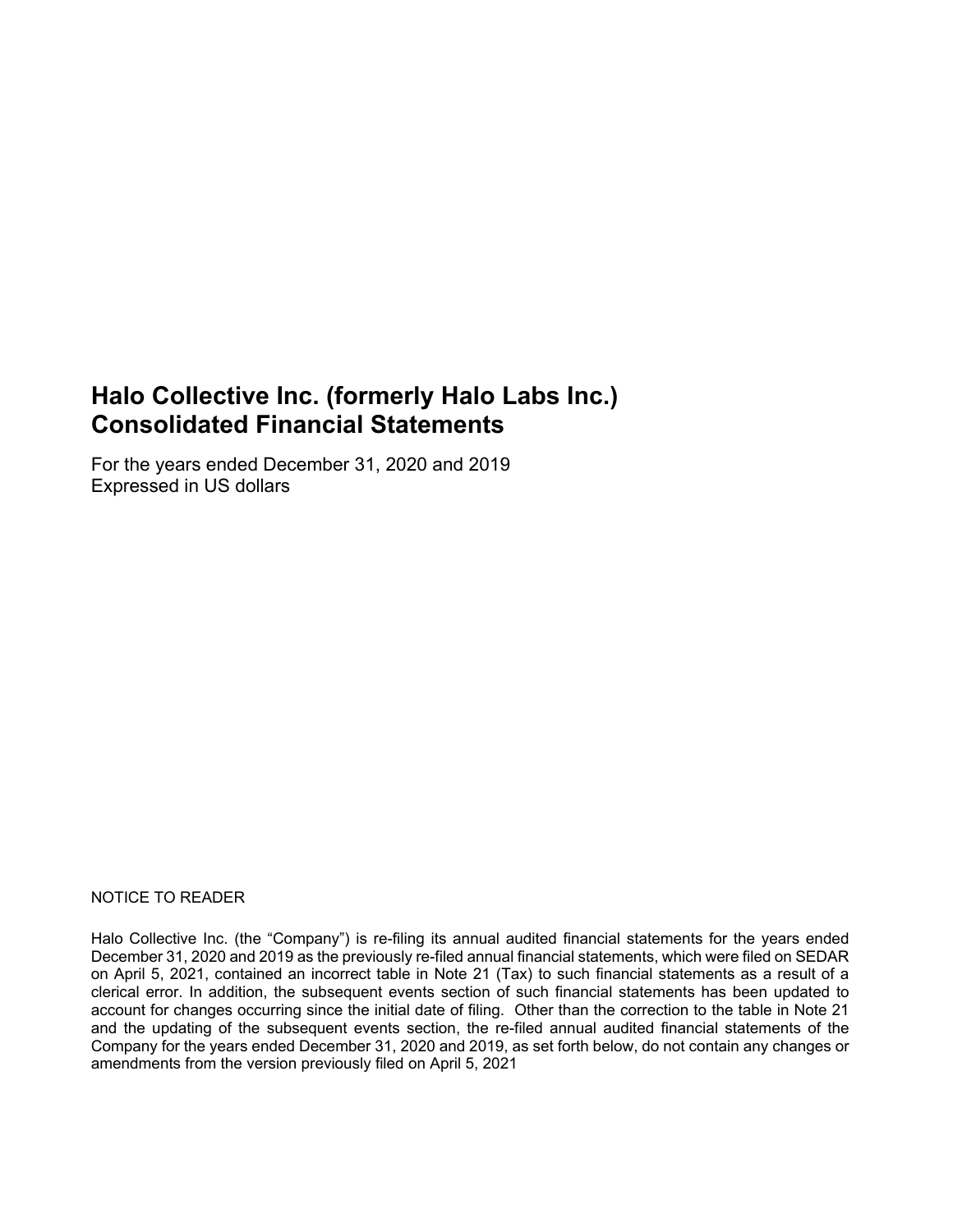# **Halo Collective Inc. (formerly Halo Labs Inc.)**

Consolidated Financial Statements For the years ended December 31, 2020 and 2019 Expressed in US dollars

# **Table of contents**

| Independent auditors report                                | 3              |
|------------------------------------------------------------|----------------|
| <b>Consolidated Statements of Financial Position</b>       | 6              |
| Consolidated Statements of Loss and Comprehensive Loss     | $\overline{7}$ |
| Consolidated Statements of Changes in Shareholders' Equity | 8              |
| <b>Consolidated Statements of Cash Flow</b>                | 9              |
| Notes to the Consolidated Financial Statements             | 10             |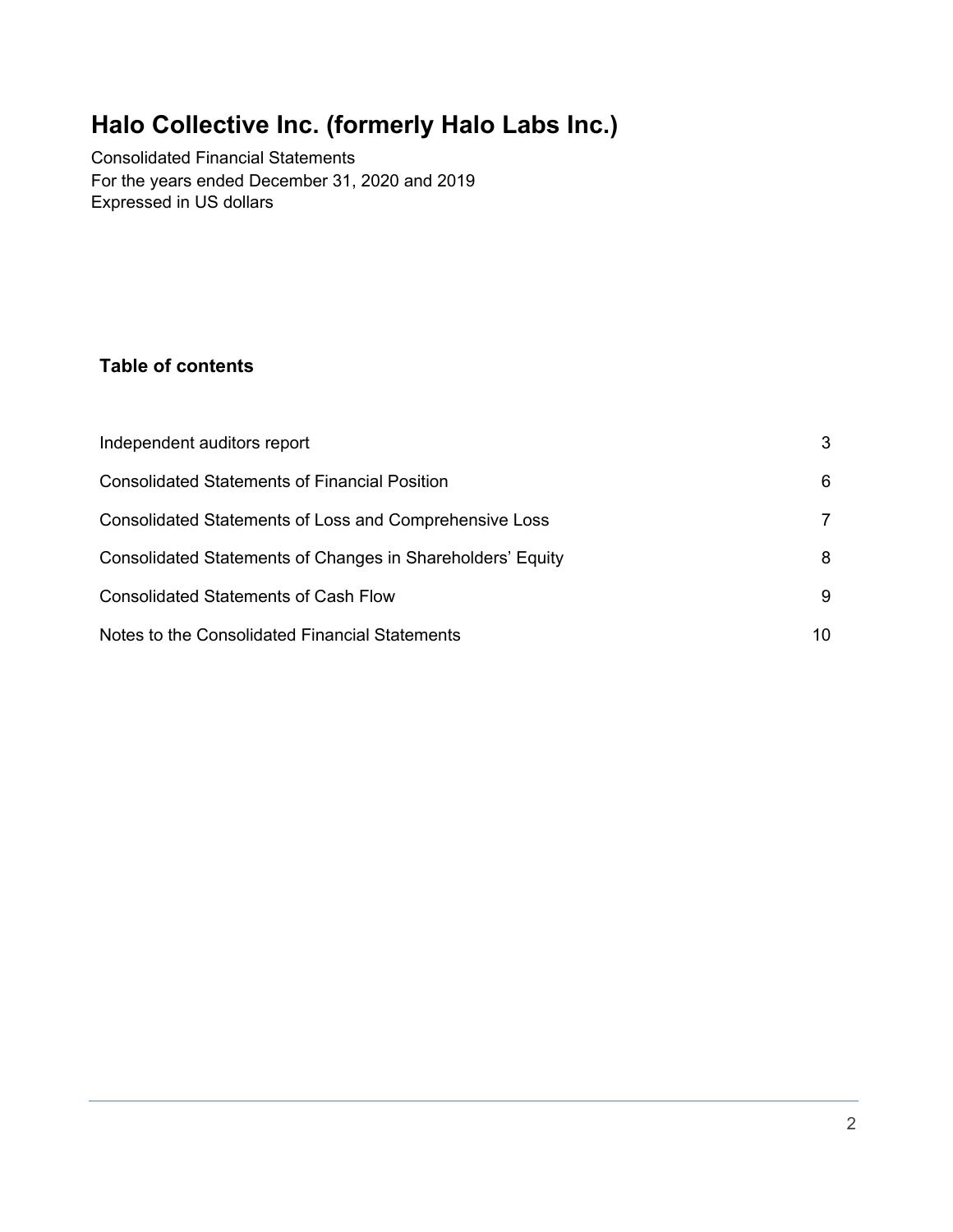# DAVIDSON & COMPANY LLP  $\_$

# **INDEPENDENT AUDITOR'S REPORT**

To the Shareholders of Halo Collective Inc. (formerly Halo Labs Inc.)

#### *Opinion*

We have audited the accompanying consolidated financial statements of Halo Collective Inc. (formerly Halo Labs Inc.) (the "Company"), which comprise the consolidated statements of financial position as at December 31, 2020 and 2019 and the consolidated statements of loss and comprehensive loss, changes in shareholders' equity and cash flows for the year then ended, and notes to the consolidated financial statements, including a summary of significant accounting policies.

In our opinion, these consolidated financial statements present fairly, in all material respects, the financial position of the Company as at December 31, 2020 and 2019, and its financial performance and its cash flows for the years then ended in accordance with International Financial Reporting Standards ("IFRS").

## *Basis for Opinion*

We conducted our audits in accordance with Canadian generally accepted auditing standards. Our responsibilities under those standards are further described in the Auditor's Responsibilities for the Audit of the Consolidated Financial Statements section of our report. We are independent of the Company in accordance with the ethical requirements that are relevant to our audit of the consolidated financial statements in Canada, and we have fulfilled our other ethical responsibilities in accordance with these requirements. We believe that the audit evidence we have obtained in our audits is sufficient and appropriate to provide a basis for our opinion.

## *Material Uncertainty Related to Going Concern*

We draw attention to Note 2 of the consolidated financial statements, which indicates that the Company had continued losses and an accumulated deficit as at December 31, 2020. These conditions, along with the other matters set forth in Note 2, indicate that a material uncertainty exists that may cast significant doubt on the Company's ability to continue as a going concern. Our opinion is not modified in respect of this matter.

## *Other Information*

Management is responsible for the other information. The other information obtained at the date of this auditor's report includes Management's Discussion and Analysis.

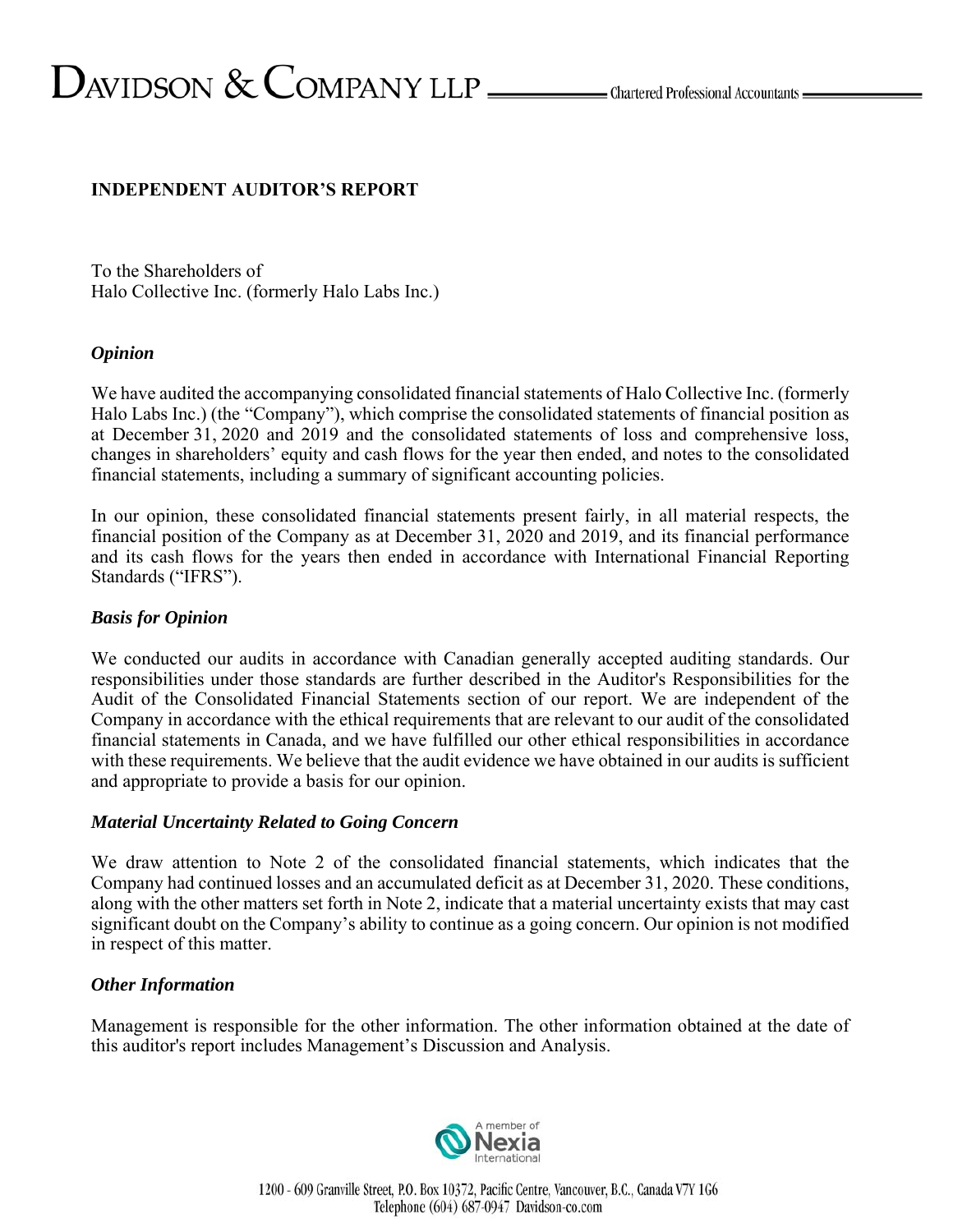Our opinion on the consolidated financial statements does not cover the other information and we do not express any form of assurance conclusion thereon.

In connection with our audit of the consolidated financial statements, our responsibility is to read the other information and, in doing so, consider whether the other information is materially inconsistent with the consolidated financial statements or our knowledge obtained in the audit, or otherwise appears to be materially misstated.

We obtained Management's Discussion and Analysis prior to the date of this auditor's report. If, based on the work we have performed, we conclude that there is a material misstatement of this other information, we are required to report that fact. We have nothing to report in this regard.

#### *Responsibilities of Management and Those Charged with Governance for the Consolidated Financial Statements*

Management is responsible for the preparation and fair presentation of the consolidated financial statements in accordance with IFRS, and for such internal control as management determines is necessary to enable the preparation of consolidated financial statements that are free from material misstatement, whether due to fraud or error.

In preparing the consolidated financial statements, management is responsible for assessing the Company's ability to continue as a going concern, disclosing, as applicable, matters related to going concern and using the going concern basis of accounting unless management either intends to liquidate the Company or to cease operations, or has no realistic alternative but to do so.

Those charged with governance are responsible for overseeing the Company's financial reporting process.

#### *Auditor's Responsibilities for the Audit of the Consolidated Financial Statements*

Our objectives are to obtain reasonable assurance about whether the consolidated financial statements as a whole are free from material misstatement, whether due to fraud or error, and to issue an auditor's report that includes our opinion. Reasonable assurance is a high level of assurance, but is not a guarantee that an audit conducted in accordance with Canadian generally accepted auditing standards will always detect a material misstatement when it exists. Misstatements can arise from fraud or error and are considered material if, individually or in the aggregate, they could reasonably be expected to influence the economic decisions of users taken on the basis of these consolidated financial statements.

As part of an audit in accordance with Canadian generally accepted auditing standards, we exercise professional judgment and maintain professional skepticism throughout the audit. We also:

 Identify and assess the risks of material misstatement of the consolidated financial statements, whether due to fraud or error, design and perform audit procedures responsive to those risks, and obtain audit evidence that is sufficient and appropriate to provide a basis for our opinion. The risk of not detecting a material misstatement resulting from fraud is higher than for one resulting from error, as fraud may involve collusion, forgery, intentional omissions, misrepresentations, or the override of internal control.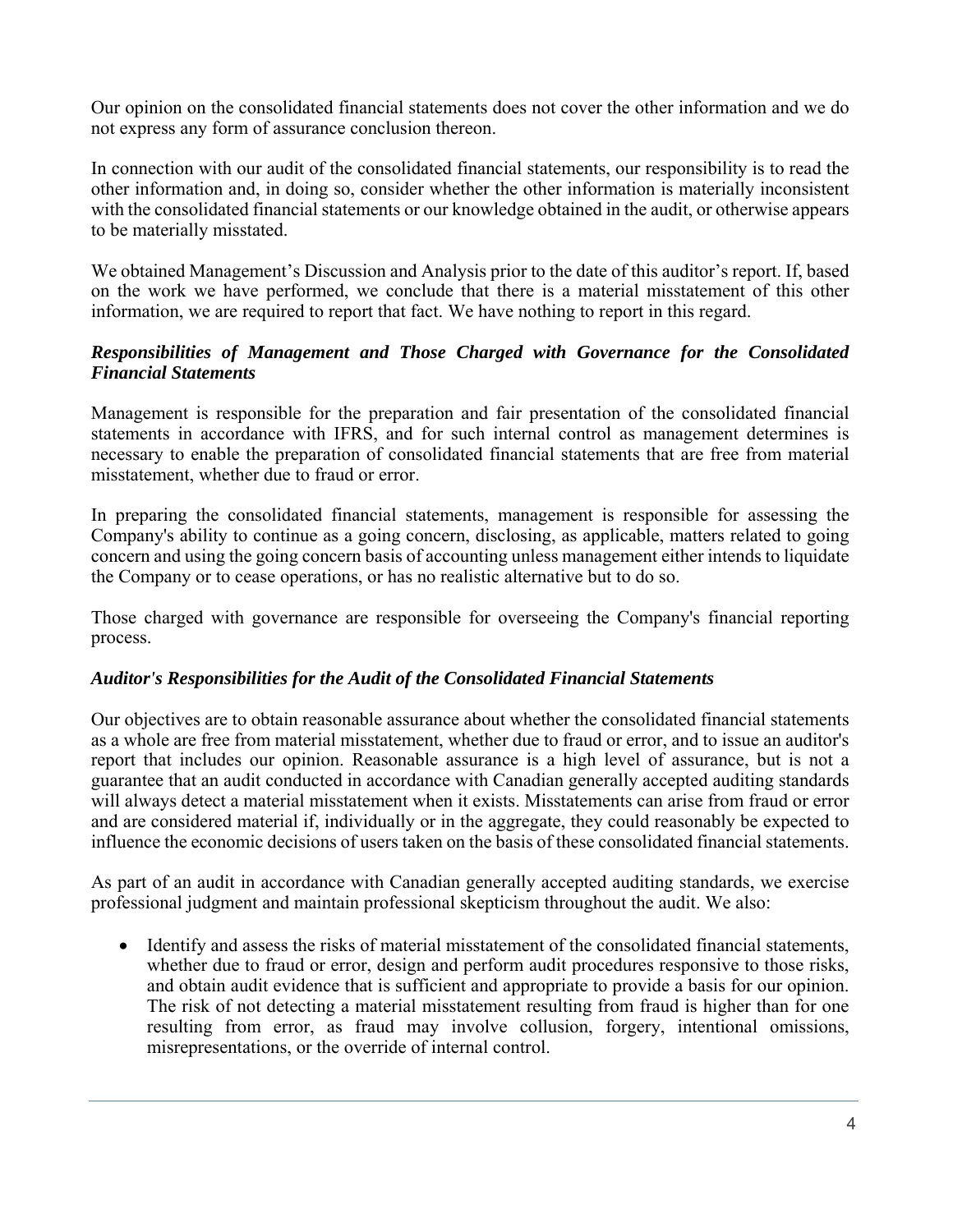- Obtain an understanding of internal control relevant to the audit in order to design audit procedures that are appropriate in the circumstances, but not for the purpose of expressing an opinion on the effectiveness of the Company's internal control.
- Evaluate the appropriateness of accounting policies used and the reasonableness of accounting estimates and related disclosures made by management.
- Conclude on the appropriateness of management's use of the going concern basis of accounting and, based on the audit evidence obtained, whether a material uncertainty exists related to events or conditions that may cast significant doubt on the Company's ability to continue as a going concern. If we conclude that a material uncertainty exists, we are required to draw attention in our auditor's report to the related disclosures in the consolidated financial statements or, if such disclosures are inadequate, to modify our opinion. Our conclusions are based on the audit evidence obtained up to the date of our auditor's report. However, future events or conditions may cause the Company to cease to continue as a going concern.
- Evaluate the overall presentation, structure and content of the consolidated financial statements, including the disclosures, and whether the consolidated financial statements represent the underlying transactions and events in a manner that achieves fair presentation.

We communicate with those charged with governance regarding, among other matters, the planned scope and timing of the audit and significant audit findings, including any significant deficiencies in internal control that we identify during our audit.

We also provide those charged with governance with a statement that we have complied with relevant ethical requirements regarding independence, and to communicate with them all relationships and other matters that may reasonably be thought to bear on our independence, and where applicable, related safeguards.

The engagement partner on the audit resulting in this independent auditor's report is Peter Maloff.

)avidson & Caysary LLP

Vancouver, Canada Chartered Professional Accountants

April 12, 2021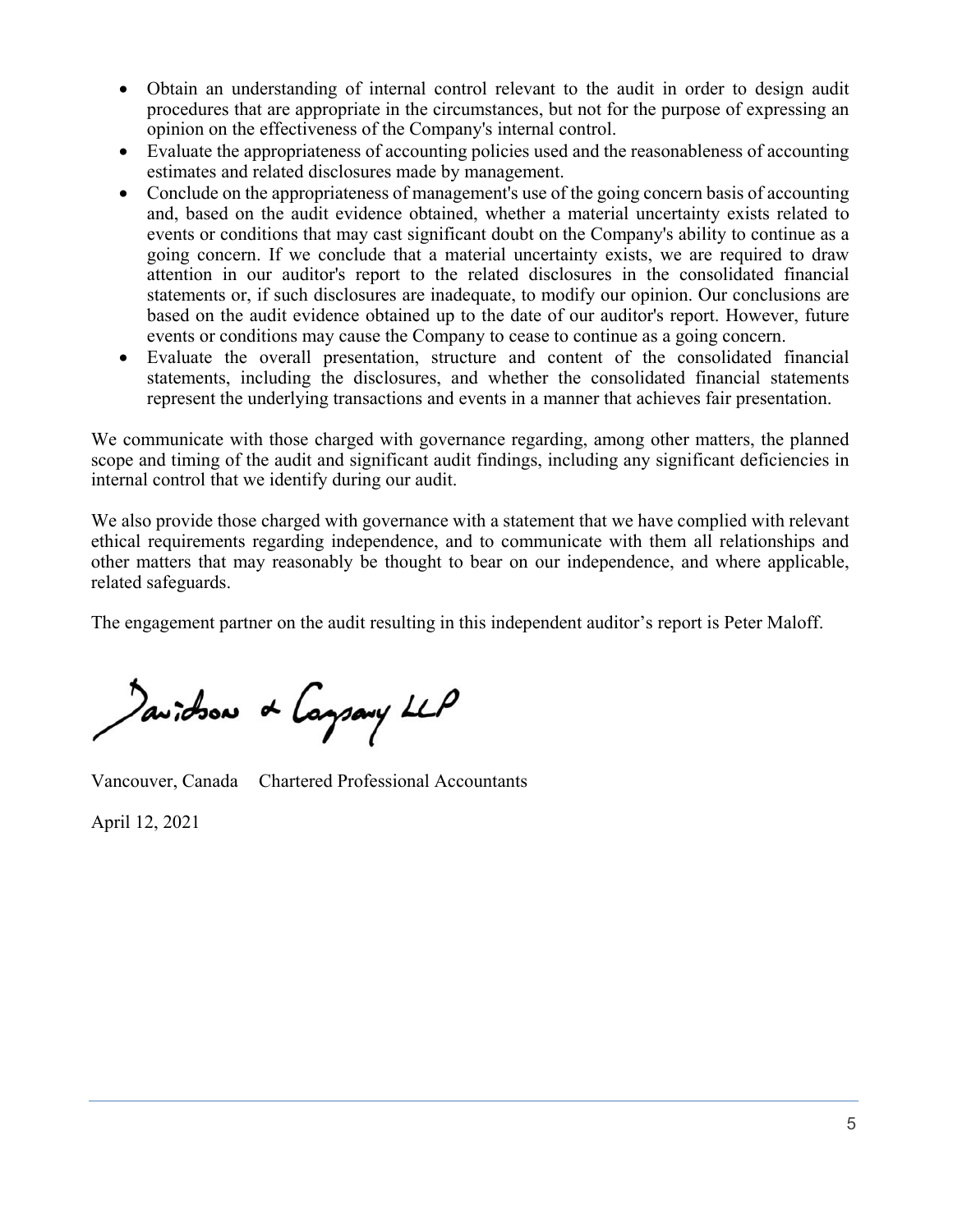#### **Halo Collective Inc. Consolidated Statements of Financial Position**

|                                                                           |            |                          | <b>Expressed in US dollars</b> |
|---------------------------------------------------------------------------|------------|--------------------------|--------------------------------|
|                                                                           |            | December 31, 2020        | December 31, 2019              |
| <b>Assets</b>                                                             |            |                          |                                |
| <b>Current</b>                                                            |            |                          |                                |
| Cash                                                                      |            | 2,758,119                | 4,384,131                      |
| Restricted cash                                                           | Note 16    | 921,746                  | 1,684,283                      |
| Marketable securities                                                     | Note 6     | $\overline{\phantom{0}}$ | 1,610,257                      |
| Accounts receivable                                                       | Note 8     | 1,785,372                | 5,597,399                      |
| Inventory                                                                 | Note 9, 10 | 10,281,455               | 7,250,776                      |
| Notes receivable                                                          | Note 11    | 9,629,553                | 1,914,993                      |
| Deposits and pre-paid expenses                                            | Note 12    | 3,318,061                | 1,692,123                      |
| <b>Total current assets</b>                                               |            | 28,694,306               | 24,133,962                     |
| Long-term                                                                 |            |                          |                                |
| Property, plant and equipment                                             | Note 13    | 16,230,987               | 6,655,716                      |
| Intangible assets and goodwill                                            | Note 14    | 39,640,881               | 11,198,844                     |
| Investments and deposits                                                  | Note 6     | 3,188,071                |                                |
| <b>Total long-term assets</b>                                             |            | 59,059,939               | 17,854,560                     |
| <b>Total assets</b>                                                       |            | 87,754,245               | 41,988,522                     |
|                                                                           |            |                          |                                |
| Liabilities                                                               |            |                          |                                |
| <b>Short-term liabilities</b>                                             |            |                          |                                |
| Accounts payable and accrued liabilities                                  |            | 8,662,179                | 6,997,221                      |
| Other loans                                                               | Note 18    | 435,839                  | 1,299,372                      |
| Income tax payable                                                        | Note 21    | 580,720                  | 553,966                        |
| Sales & cultivation tax payable                                           | Note 21    | 301,257                  |                                |
| <b>Total current liabilities</b>                                          |            | 9,979,995                | 8,850,559                      |
|                                                                           |            |                          |                                |
| Long-term liabilities                                                     |            |                          |                                |
| Debenture liability                                                       | Note 16    | 8,398,727                | 6,952,605                      |
| Lease liability                                                           | Note 7     | 3,157,069                | 1,554,589                      |
| Other loans                                                               | Note 18    | 6,598,912                | 338,439                        |
| <b>Total long-term liabilities</b>                                        |            | 18,154,708               | 8,845,633                      |
| <b>Total Liabilities</b>                                                  |            | 28,134,703               | 17,696,192                     |
|                                                                           |            |                          |                                |
| Shareholders' equity                                                      |            |                          |                                |
| Share capital                                                             | Note 17    | 136,827,655              | 67,909,461                     |
| Share capital reserve                                                     | Note 17    | 8,307,521                | 5,452,012                      |
| Convertible debenture equity reserve                                      | Note 15    | 653,557                  | 655,090                        |
| Equity reserve                                                            | Note 13    | 3,338,204                |                                |
| Accumulated other comprehensive income                                    |            | 524,779                  | (589, 124)                     |
| Deficit                                                                   |            | (90, 032, 174)           | (49, 135, 109)                 |
| Total shareholders' equity                                                |            | 59,619,542               | 24,292,330                     |
| Total shareholders' equity and liabilities                                |            | 87,754,245               | 41,988,522                     |
| These notes are an integral part of the Consolidated Financial Statements |            |                          |                                |
| Going concern Note 2                                                      |            |                          |                                |
| Commitments and contingencies Note 22                                     |            |                          |                                |
| Subsequent events Note 23                                                 |            |                          |                                |
|                                                                           |            |                          |                                |
| Approved on behalf of the Board of Directors:                             |            |                          |                                |

**Approved on behalf of the Board of Directors:**

Kiran Sidhu **Nigeria Sidhu Afrikaan Sidhu Afrikaan Sidhu Afrikaan Sidhu Afrikaan Sidhu Afrikaan Sidhu Afrikaan Sidhu Afrikaan Sidhu Afrikaan Sidhu Afrikaan Sidhu Afrikaan Sidhu Afrikaan Sidhu Afrikaan Sidhu Afrikaan Sidhu** CEO and Director CFO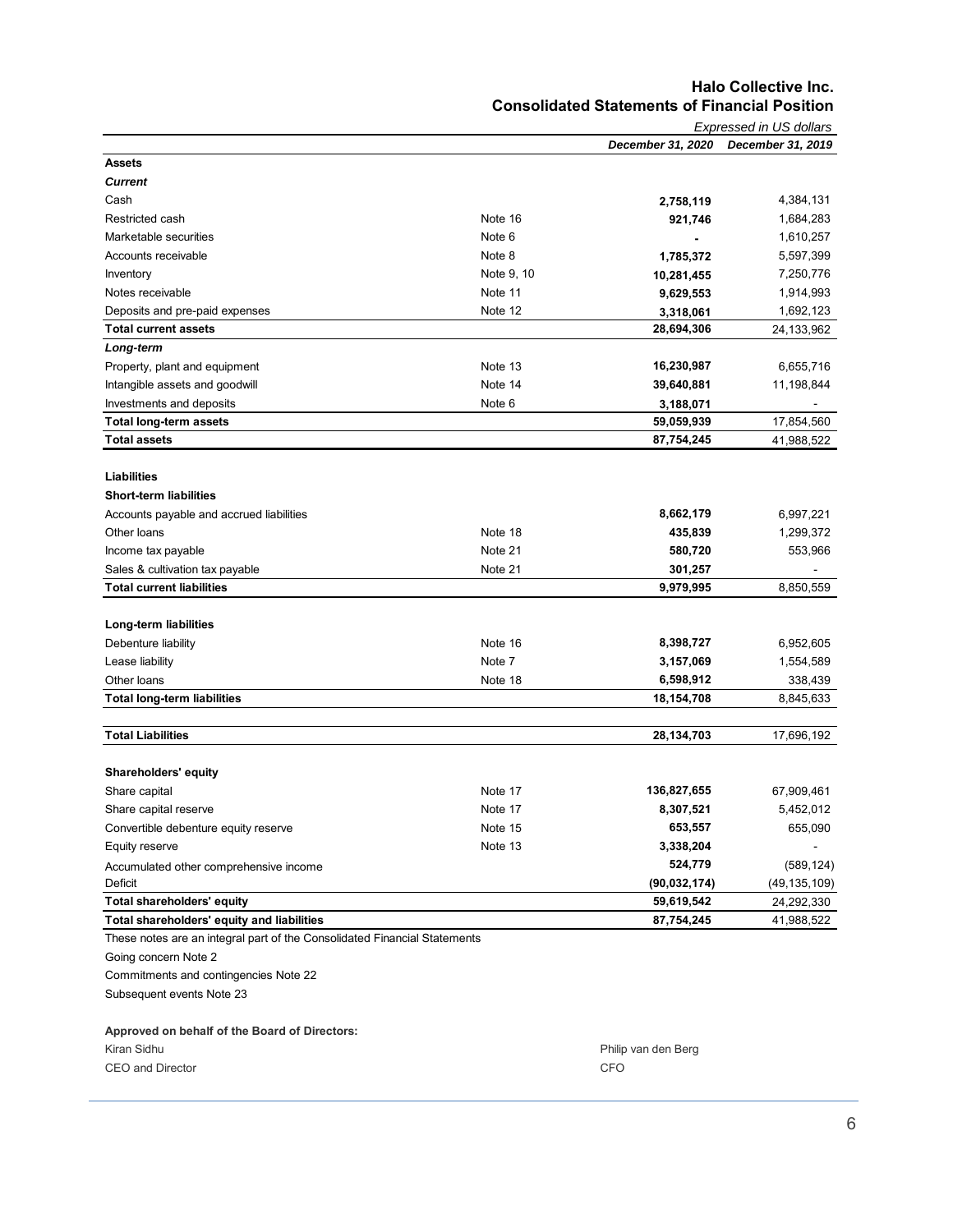|                                                                             |             |                   | Expressed in US dollars |
|-----------------------------------------------------------------------------|-------------|-------------------|-------------------------|
|                                                                             |             |                   | For the year ending:    |
|                                                                             |             | December 31, 2020 | December 31, 2019       |
|                                                                             |             |                   |                         |
| Revenue                                                                     |             | 21,641,452        | 28,148,488              |
| Cost of finished cannabis inventory sold                                    | Note 9, 10  | 18,607,643        | 25,262,113              |
| Gross profit, excluding fair value items                                    |             | 3,033,809         | 2,886,375               |
| Unrealized fair value (gain) loss on growth of biological assets            | Note 10     | (2, 225, 647)     | (737, 971)              |
| Realized fair value (gain) loss included in the cost of inventory sold      | Note 10     | 991,248           | 515,305                 |
| <b>Gross profit</b>                                                         |             | 4,268,208         | 3,109,041               |
|                                                                             |             |                   |                         |
| General and administration                                                  |             | 3,975,208         | 5,086,112               |
| Salaries                                                                    |             | 4,782,228         | 4,654,804               |
| Professional fees                                                           |             | 7,424,091         | 9,946,007               |
| Sales and marketing                                                         |             | 3,538,445         | 2,782,148               |
| Investor relations                                                          |             | 996,499           | 1,819,992               |
| Loss on settlements and contigencies                                        | Note 17, 22 | 325,816           | 1,277,880               |
| Share based compensation                                                    | Note 17     | 2,483,001         | 1,405,665               |
| Accretion expense                                                           |             | 1,206,002         | 862,849                 |
| Loss on intangible assets                                                   | Note 14     | 16,255,803        | 2,739,742               |
| Income on sale of investments                                               | Note 6      |                   | (100, 001)              |
| Gain on sale of subsidiary                                                  | Note 6      |                   | (1, 288, 565)           |
| Depreciation                                                                | Note 13, 14 | 1,070,702         | 799,495                 |
| (Gain) loss on foreign exchange                                             |             | 1,937,044         | (600, 749)              |
| Interest expense                                                            | Note 16, 18 | 1,451,141         | 1,133,398               |
| Loss before income taxes                                                    |             | (41, 177, 772)    | (27, 409, 736)          |
| Deferred income tax (recovery)                                              | Note 21     |                   | (369,001)               |
| Income tax                                                                  | Note 21     | 6,000             | 576,400                 |
| <b>Net loss</b>                                                             |             | (41, 183, 772)    | (27, 617, 135)          |
|                                                                             |             |                   |                         |
| Other comprehensive income                                                  |             |                   |                         |
| Unrealized (gain) loss on foreign currency translation                      |             | (1, 113, 903)     | 661,543                 |
| <b>Comprehensive loss</b>                                                   |             | (40,069,869)      | (28, 278, 678)          |
| Net loss per share, basic and diluted:                                      |             | \$<br>(0.07)      | \$<br>(0.14)            |
|                                                                             |             |                   |                         |
| Weighted average number of outstanding common shares, basic and<br>diluted: |             | 566,242,172       | 196,491,587             |

#### **Halo Collective Inc. Consolidated Statements of Loss and Comprehensive Loss**

These notes are an integral part of the Consolidated Financial Statements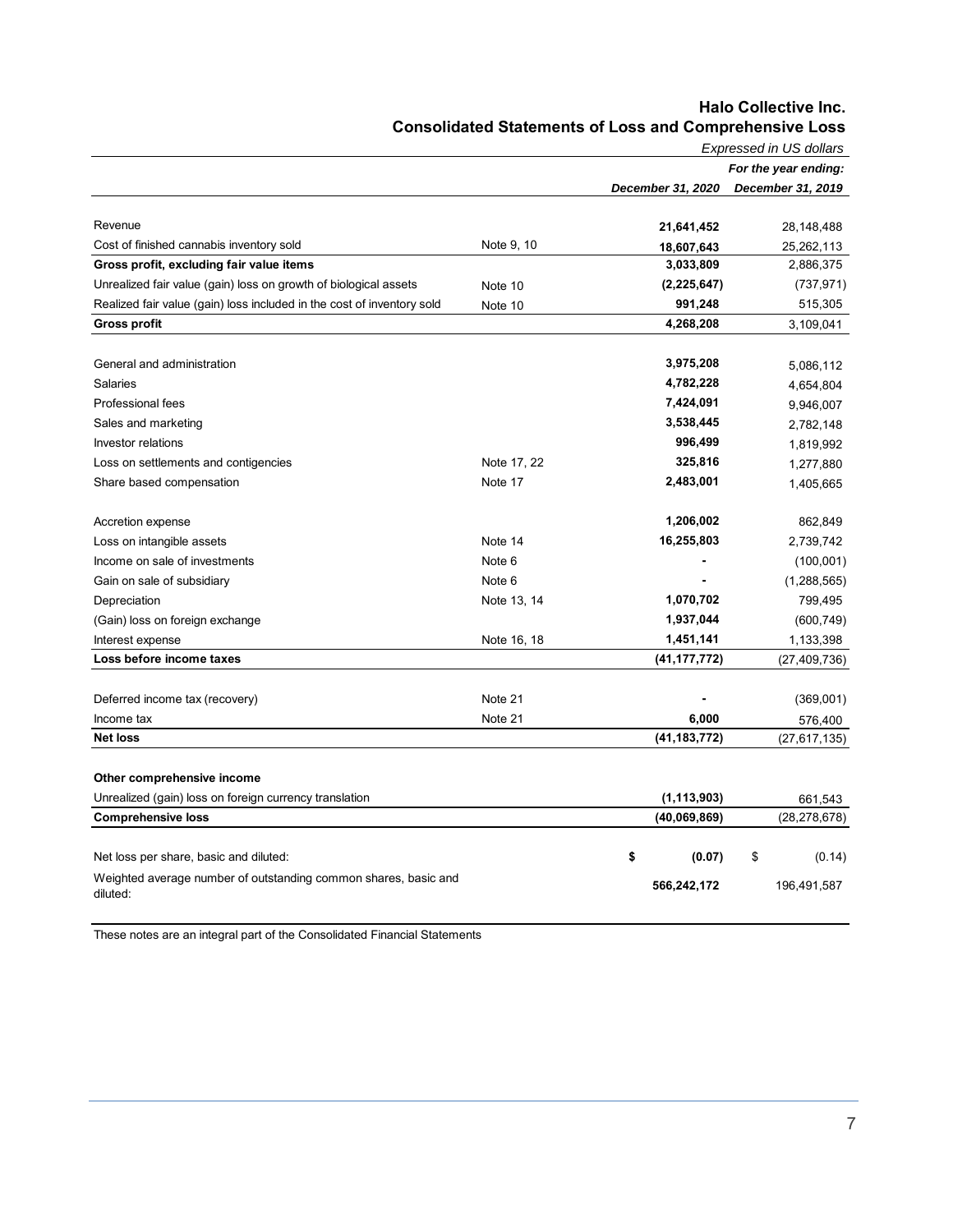#### **Halo Collective Inc.**

**Consolidated Statements of Change in Shareholders' Equity**

*Expressed in US Dollars*

|                                                        |           |                          |                          |                          |                          |     |                          | Convertible              |                          |                |                |
|--------------------------------------------------------|-----------|--------------------------|--------------------------|--------------------------|--------------------------|-----|--------------------------|--------------------------|--------------------------|----------------|----------------|
|                                                        |           | <b>Common shares</b>     | <b>Common shares</b>     | Options                  | Warrants                 |     | <b>Equity reserve</b>    | conversion option        | <b>Accumulated OCI</b>   | Deficit        | Total          |
|                                                        |           |                          |                          |                          |                          |     |                          |                          |                          |                |                |
| Shareholders' equity, December 31, 2018                |           | 157,500,202              | 31,696,972               | 1,539,332                | 3.707.431                | - 5 |                          | \$<br>$\blacksquare$     | 72,419                   | (22, 260, 031) | 14,756,123     |
| Adjustment to retained earnings, IFRS 16 implemetation | Note 3, 4 | $\overline{\phantom{a}}$ |                          | $\overline{\phantom{a}}$ |                          |     | $\overline{\phantom{a}}$ | $\overline{\phantom{a}}$ | $\overline{\phantom{a}}$ | (109, 373)     | (109, 373)     |
| Share issuance in private placements                   | Note 16   | 16,126,376               | 3,784,656                |                          |                          |     |                          |                          |                          |                | 3,784,656      |
| Shares issued for acquisitions                         | Note 16   | 46,782,672               | 10,925,936               | ٠                        |                          |     | ٠                        | $\overline{\phantom{a}}$ |                          | ۰              | 10,925,936     |
| Shares issued to retire debt                           | Note 16   | 8,408,417                | 3,045,126                | ٠                        |                          |     |                          | ۰                        |                          | ۰.             | 3,045,126      |
| Shares issued as finders' fees                         | Note 16   | 558,246                  | 284,201                  |                          |                          |     | $\overline{\phantom{a}}$ | $\overline{\phantom{a}}$ |                          | ۰.             | 284,201        |
| Equity reserve for debenture                           | Note 15   | ٠                        |                          | ۰.                       |                          |     | $\overline{\phantom{a}}$ | 1,867,273                |                          |                | 1,867,273      |
| Shares issued on conversion of debenture               | Note 15   | 13,029,153               | 6,335,508                | ٠                        |                          |     | $\overline{\phantom{a}}$ | (841, 964)               |                          | ۰.             | 5,493,544      |
| Share issue costs                                      | Note 15   | $\overline{\phantom{a}}$ | (109, 400)               | ٠                        |                          |     | $\overline{\phantom{a}}$ | (370, 219)               |                          |                | (479, 619)     |
| Share-based compensation for services                  | Note 15   | 28,298,209               | 8,574,616                | $\overline{\phantom{a}}$ | 147,002                  |     | ٠                        | $\overline{\phantom{a}}$ |                          |                | 8,721,618      |
| Share-based compensation for staff                     | Note 15   | 3,698,142                | 1,298,307                | 684,119                  | $\overline{\phantom{a}}$ |     |                          | $\overline{\phantom{a}}$ |                          |                | 1,982,426      |
| Shares issued on exercise of warrants and options      | Note 15   | 4,896,145                | 1,737,639                | (64, 072)                | (55, 117)                |     | $\overline{\phantom{a}}$ | $\overline{\phantom{a}}$ |                          |                | 1,618,450      |
| Shares issued on conversion of broker warrants         | Note 15   | 973,753                  | 335,900                  | $\overline{\phantom{a}}$ | 344,747                  |     | ٠                        | $\overline{\phantom{a}}$ | $\overline{\phantom{a}}$ |                | 680,647        |
| Forfeiture warrants and options                        | Note 15   | $\overline{\phantom{a}}$ | $\overline{\phantom{a}}$ | (509, 762)               | (341, 668)               |     |                          |                          |                          | 851,430        | . .            |
| Net loss and other comprehensive loss                  |           | $\overline{\phantom{a}}$ |                          | ٠                        |                          |     | ۰                        | ۰                        | (661, 543)               | (27, 617, 135) | (28, 278, 678) |
|                                                        |           |                          |                          |                          |                          |     |                          |                          |                          |                |                |
| Shareholders equity, December 31, 2019                 |           | 280,271,315              | 67,909,461               | 1,649,617                | 3,802,395                |     |                          | 655,090                  | (589, 124)               | (49,135,109)   | 24,292,330     |

|                                       |                |                        | Convertible              |   |                       |    |                          |                          |                          |                      |         |                                                                                                                        |
|---------------------------------------|----------------|------------------------|--------------------------|---|-----------------------|----|--------------------------|--------------------------|--------------------------|----------------------|---------|------------------------------------------------------------------------------------------------------------------------|
| Deficit<br>Total                      |                | <b>Accumulated OCI</b> | conversion option        |   | <b>Equity reserve</b> |    | Warrants                 | <b>Options</b>           | <b>Common shares</b>     | <b>Common shares</b> |         |                                                                                                                        |
| 24,292,330                            | (49,135,109)   | (589, 124)             | 655,090                  | S | $\blacksquare$        | -S | 3,802,395                | 1,649,617                | 67,909,461               | 280,271,315          |         | Shareholders' equity, December 31, 2019                                                                                |
| 2,469,538                             |                |                        |                          |   |                       |    |                          | $\overline{\phantom{a}}$ | 2,469,538                | 51,136,362           | Note15  | Share issuance in private placements                                                                                   |
| 5,341,045                             |                |                        |                          |   |                       |    |                          | $\overline{\phantom{a}}$ | 5,341,045                | 134,452,638          | Note 15 | Share issuance from ATM offering                                                                                       |
| 51,356,173                            |                | $\sim$                 |                          |   |                       |    | 58,496                   | 3,368                    | 51,294,309               | 814,002,162          | Note 15 | Shares issued for acquisitions                                                                                         |
| 920,091                               |                |                        |                          |   |                       |    | $\overline{\phantom{a}}$ | ٠                        | 920,091                  | 9,382,575            | Note15  | Shares issued to retire debt                                                                                           |
| 1,565,809<br>$\overline{\phantom{a}}$ |                |                        |                          |   |                       |    | $\overline{\phantom{a}}$ | $\overline{\phantom{a}}$ | 1,565,809                | 25,318,942           | Note15  | Shares issued as finders' fees                                                                                         |
| 9.068                                 |                |                        | (1,533)                  |   |                       |    |                          | $\overline{\phantom{a}}$ | 10,601                   | 23,076               | Note15  | Shares issued on conversion of debenture                                                                               |
| (147, 190)                            |                |                        | $\overline{\phantom{a}}$ |   |                       |    |                          | ٠                        | (147, 190)               | 2,039,334            | Note15  | Share issue costs                                                                                                      |
| 6,575,641                             |                |                        |                          |   |                       |    | 679,479                  | ۰.                       | 5,896,162                | 71,187,795           | Note 15 | Share-based compensation for services                                                                                  |
| 3,867,075                             |                |                        |                          |   |                       |    |                          | 2,451,903                | 1,415,172                | 24,595,076           | Note15  | Share-based compensation for staff                                                                                     |
| 68,379                                |                |                        |                          |   |                       |    | (51,030)                 | $\overline{\phantom{a}}$ | 119,409                  | 1,000,000            | Note15  | Shares issued on exercise of warrants and options                                                                      |
| 121,834                               |                |                        |                          |   | 88,587                |    |                          | ٠                        | 33,247                   | 371,592              | Note15  | Obligation to issue shares                                                                                             |
| 3,249,617                             |                | ۰.                     |                          |   | 3,249,617             |    | $\sim$                   | ۰.                       |                          | ٠                    | Note15  | Reserve for earn-out payments                                                                                          |
|                                       |                |                        |                          |   |                       |    |                          |                          |                          | ٠                    | Note14  | Non-controlling interest from acquisitions                                                                             |
|                                       | 286,707        |                        | $\overline{\phantom{a}}$ |   |                       |    | (73, 858)                | (212, 849)               | $\overline{\phantom{a}}$ | ٠                    | Note15  | Forfeiture warrants and options                                                                                        |
| (40,069,869)                          | (41, 183, 772) | 1,113,903              | $\overline{\phantom{a}}$ |   |                       |    |                          | $\overline{\phantom{a}}$ |                          | ٠                    |         | Net loss and other comprehensive loss                                                                                  |
| 59,619,542                            | (90, 032, 174) | 524,779                | 653,557                  |   | 3,338,204             |    | 4,415,482                | 3,892,039                | \$136,827,655            | 1,413,780,867        |         | Shareholders equity, December 31, 2020                                                                                 |
|                                       |                |                        |                          |   |                       |    |                          |                          |                          |                      |         | The communication of the community of the communication of the communication of the communication of the communication |

These notes are an integral part of the consolidated financial statements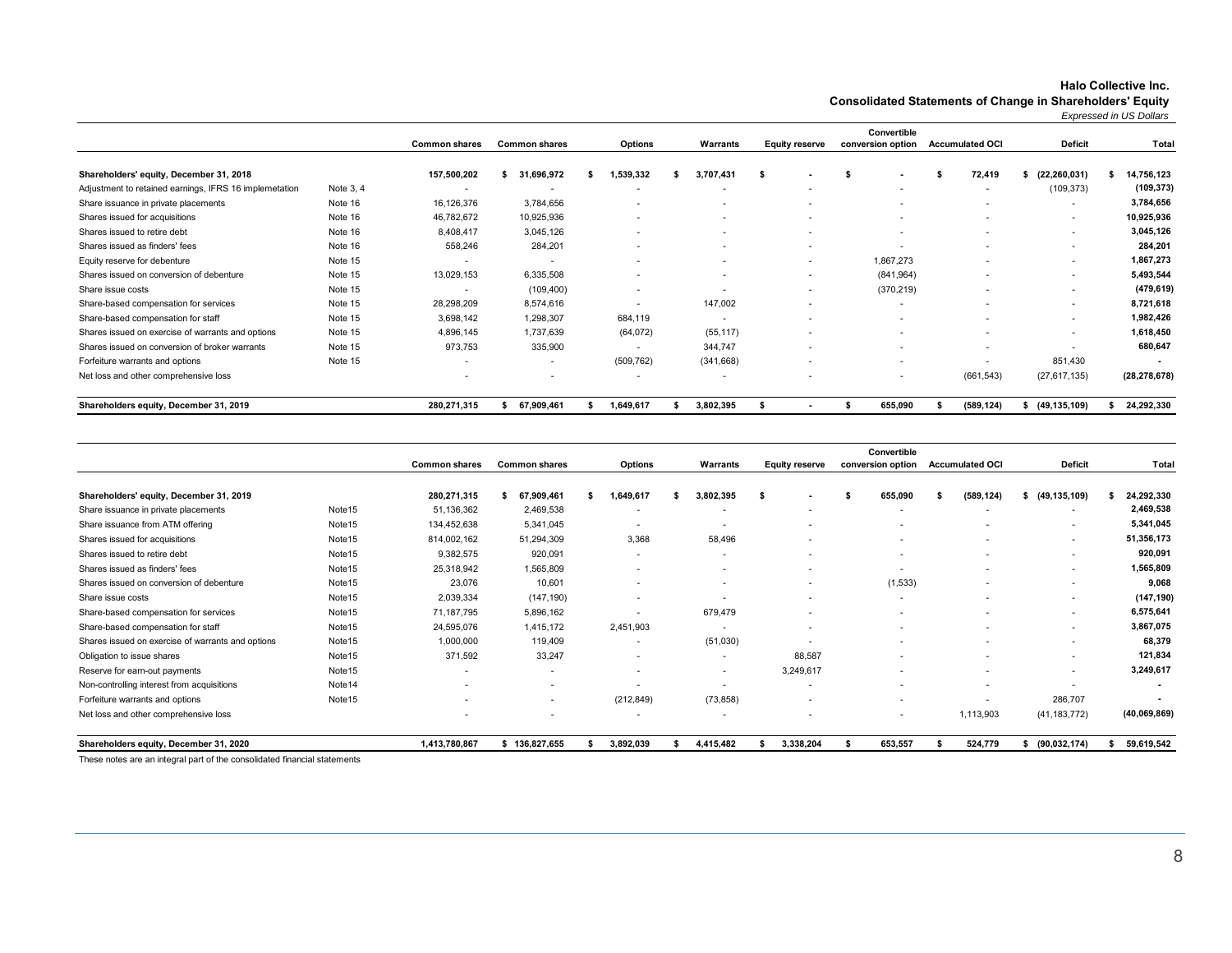**Halo Collective Inc. Consolidated Statements of Cash Flow** *Expressed in US dollars*

|                                                        |             |                   | For the year ending: |
|--------------------------------------------------------|-------------|-------------------|----------------------|
|                                                        |             | December 31, 2020 | December 31, 2019    |
|                                                        |             |                   |                      |
| Cash provided by (used in)                             |             |                   |                      |
| <b>Operating activities:</b>                           |             |                   |                      |
| Net loss                                               |             | (41, 183, 772)    | (27, 617, 135)       |
| Items not involving cash                               |             |                   |                      |
| Depreciation                                           | Note 13, 14 | 2,091,949         | 1,667,927            |
| Accrued interest                                       | Note 16, 18 | 419,861           | 1,133,398            |
| Accretion expense                                      | Note 16     | 1,206,002         | 862,849              |
| (Gain) loss in fair value of biological assets         | Note 9      | (1, 234, 399)     | (222, 666)           |
| (Gain) loss in foreign exchange                        |             | (250, 902)        | (600, 750)           |
| Loss on sale of investment                             |             |                   | (100, 001)           |
| Loss on settlements and contigencies                   |             | 325,816           | 1,277,880            |
| Gain on sale of subsidiary                             | Note 6      |                   | (1, 288, 565)        |
| Income tax provision                                   | Note 21     | 6,000             | (369,001)            |
| Loss on intangible assets                              | Note 14     | 16,255,803        | 2,739,742            |
| Share-based compensation                               | Note 17     | 10,442,716        | 8,535,885            |
|                                                        |             |                   |                      |
| Changes in working capital items                       |             |                   |                      |
| Accounts receivable                                    | Note 8      | 5,111,125         | (4,913,096)          |
| Notes receivable                                       | Note 11     | 257,462           | 77,909               |
| Accounts payable and accrued liabilities               |             | (4,052,521)       | 3,204,568            |
| Tax payable                                            | Note 21     | 328,011           | 366,958              |
| Other liabilities                                      |             |                   | (56, 488)            |
| Inventory                                              | Note 9, 10  | 2,016,825         | 1,049,653            |
| Pre-paid expenses and other                            | Note 12     | (1,784,206)       | (470, 188)           |
| Cash used in operating activities                      |             | (10,044,230)      | (14, 721, 121)       |
| <b>Investing activities</b>                            |             |                   |                      |
| Net cash from acquisitions                             |             |                   |                      |
| Intangibles                                            | Note 14     | 845,890           |                      |
| Purchase of property, plant and equipment              | Note 13     |                   | (690, 212)           |
| Sale of marketable securities                          |             | (3,573,149)       | (1,351,076)          |
| Cash used in investing activities                      |             | (2,727,259)       | 186,472              |
|                                                        |             |                   | (1,854,816)          |
| <b>Financing activities</b>                            |             |                   |                      |
| Issuance of common shares & convertible debentures     | Note 16, 17 | 7,878,962         | 24,119,432           |
| Loans                                                  | Note 18     | 3,509,919         |                      |
| Lease payments                                         | Note 7      | (853, 300)        | (718, 111)           |
| Share issuance costs                                   | Note 17     | (152, 641)        | (1,479,619)          |
| Cash and convertible debt raised in finance activities |             | 10,382,940        | 21,921,702           |
|                                                        |             | (2,388,549)       |                      |
| Change in cash in during the year                      |             |                   | 5,345,765            |
| Cash, beginning of the year                            |             | 6,068,414         | 722,649              |
| Cash end of the year                                   |             | 3,679,865         | 6,068,414            |

These notes are an integral part of the Consolidated Financial Statements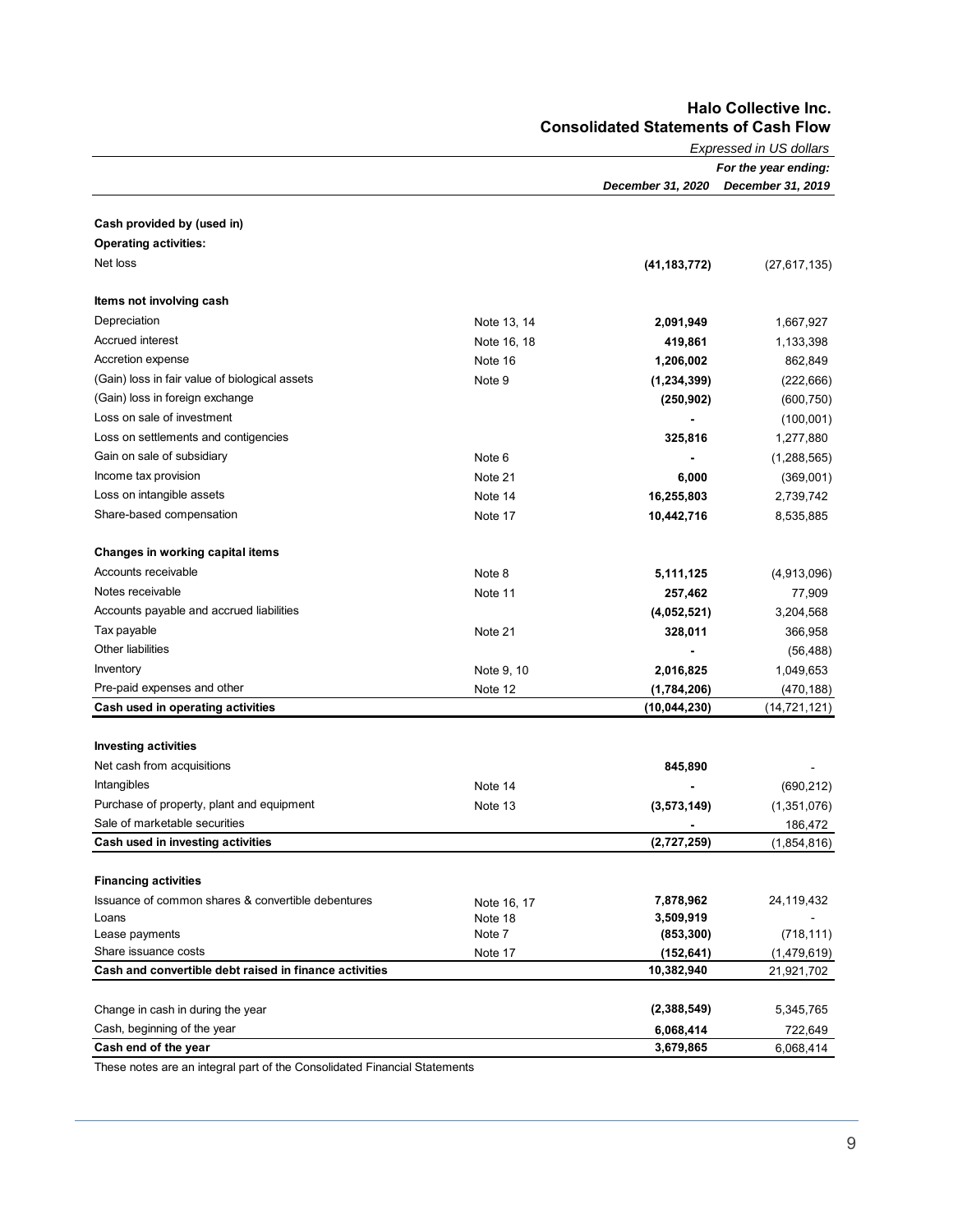## **1. Nature of operations and background information**

Halo Collective Inc. ("Halo Collective" and the "Company"), formerly known as Halo Labs Inc. ("Halo"), was incorporated under the laws of the Province of British Columbia on May 25, 1987. The Company was continued under the laws of the Province of Ontario on January 21, 2005 and is listed on the NEO Exchange ("NEO") under the symbol "HALO." The Company operates under the assumed business name of Halo Collective. The Company's US based business operations entail manufacturing cannabis oil and concentrates and distributing cannabis products for recreational use in the states of Oregon, Nevada and California. The Company's registered corporate office is 65 Queen Street West, Suite 805, Toronto, Ontario M5H 2M5.

Subsequent to year end, the Company changed its name from Halo Labs Inc. to Halo Collective Inc. In connection with the name change, the common shares are trading on the OTCQX under the trading symbol HCANF. The common shares are trading on the Frankfurt Stock Exchange under the trading symbol A9KM (Note 22).

These Consolidated Financial Statements present the financial position of the resulting issuer, Halo Collective at December 31, 2020 and have been prepared in accordance with International Financial Reporting Standards ("IFRS"). Unless otherwise stated, all amounts in these financial statements have been presented in US dollars.

## **2. Going concern**

These Consolidated Financial Statements have been prepared on a going concern basis, which assumes that the Company will be able to continue its operations and will be able to realize its assets and discharge its liabilities in the normal course of business for the foreseeable future. The ability of the Company to continue as a going concern is dependent on generating profitable operations, raising additional financing, and continuing to manufacture its products. Having been prepared giving effect to the going concern assumption, these financial statements do not reflect any adjustments to the carrying values of assets and liabilities and the reported amounts of expenses and classifications on the statement of financial position that would be necessary if the going concern assumption was not appropriate.

Historically, management has been successful in obtaining enough funding for operating and capital requirements. On March 29, 2019, the Company filed a short form prospectus in connection with a best effort offering of convertible debenture units of the Company at a price of \$1,000 per initial unit. The Company raised \$15,842,620 (C\$21,163,000), and after fees, proceeds were \$13,229,175 (C\$18,188,293). As at December 31, 2020, \$921,746 remains held in escrow at the transfer agent for future interest payments on the debenture (Note 16);

 On September 18, 2019, the Company entered into an unsecured debt financing agreement with a private lender for a principal amount of up to C\$10,000,000. The agreement is for an initial twelve months term with interest accruing at a rate of 9%. As at December 31, 2020, the balance owing on the debt financing was C\$1,000,000 excluding accrued interest (Note 18);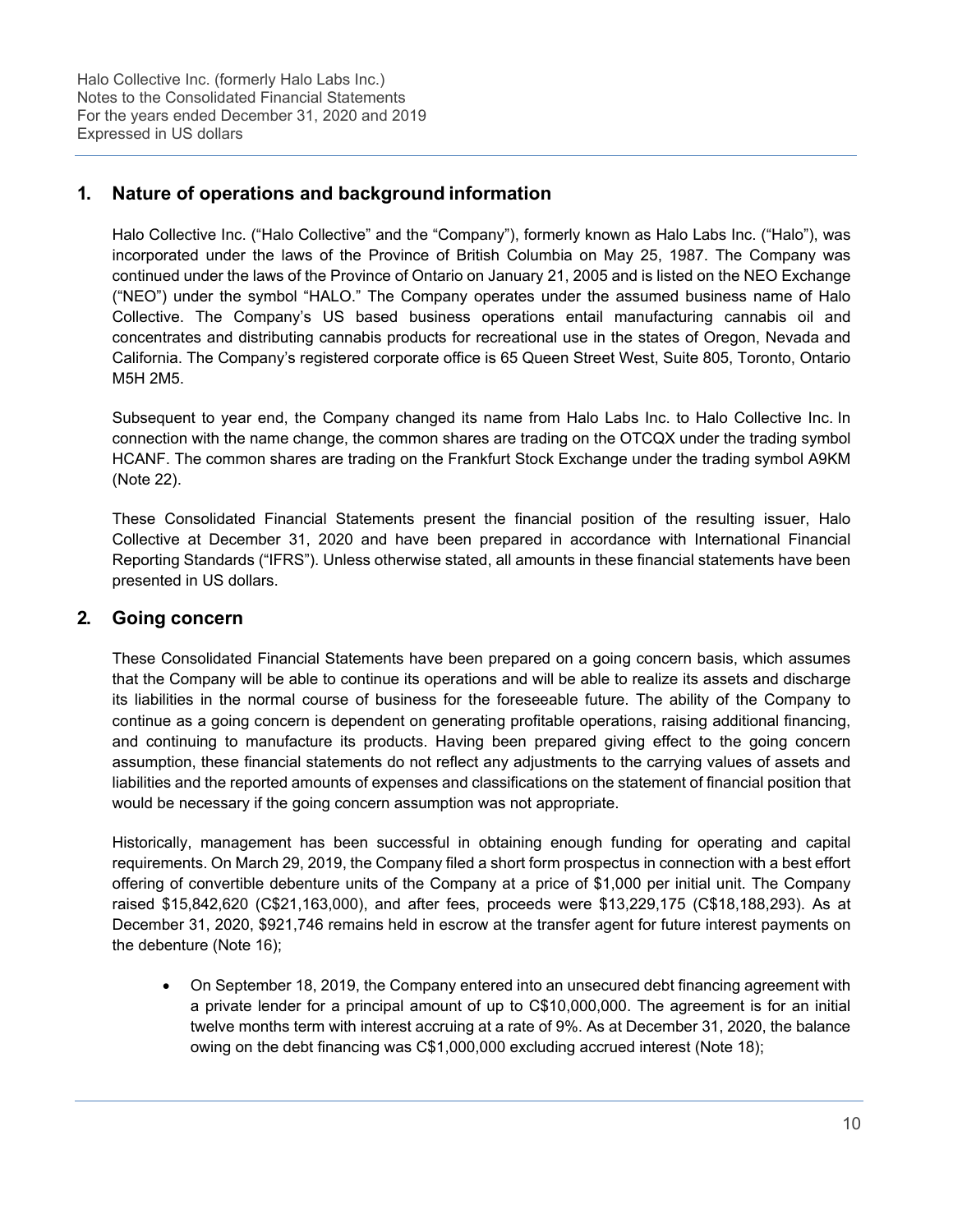- On October 17, 2019, the Company closed a private placement raising total gross proceeds of \$3,003,129 (C\$3,965,843) and on December 31, 2019, the Company closed a second private placement with gross proceeds of \$769,842 (C\$1,000,000) (Note 17);
- On March 10, 2020, the Company closed a private placement concurrent with the acquisition of Cannalift Delivery Inc., raising total gross proceeds of \$510,856 (C\$700,000) (Note 17);
- On April 17, 2020, the Company closed a private placement concurrent with the acquisition of Nasalbinoid Natural Devices Corp., raising total gross proceeds of \$301,070 (C\$425,000) (Note 17);
- On September 16, 2020, the Company established an at-the-market equity program (the "ATM Program") that allows the Company to issue and sell up to C\$7,000,000 of common shares in the capital of the Company from treasury to the public, from time to time, at the Company's discretion. All Common Shares sold under the ATM Program will be sold through the Neo Exchange Inc. or another marketplace (as defined in National Instrument 21-101 - *Marketplace Operation*) upon which the common shares are listed, quoted or otherwise traded, at the prevailing market price at the time of sale.
- Between September 17, 2020 and December 17, 2020, the Company issued 134,452,638 shares at an average price of C\$0.052. Gross proceeds were C\$7,000,000 and net proceeds were C\$6,859,453. Commissions paid were C\$140,000;
- On December 29, 2020, the Company closed a non-brokered private placement concurrent with the acquisition 1275111 B.C. Ltd, raising total gross proceeds of \$1,764,567 (C\$2,250,000) (Note 17);
- On February 2, 2021, the Company closed an overnight marketed public offering of units of the Company for aggregate gross proceeds of \$8,227,061 (Note 23);
- On February 19, 2021, the Company closed an overnight marketed public offering of units of the Company for aggregate gross proceeds of \$11,500,029 (Note 23).

As at December 31, 2020, the Company had continued losses and an accumulated deficit. There is no assurance that the Company will generate profits from operations or that additional future funding will be available to the Company, or that such funding will be both adequate to cover its obligations and available on terms which are acceptable to the management of the Company over the long term.

In March 2020, the World Health Organization declared coronavirus COVID-19 a global pandemic. This contagious disease outbreak, which has continued to spread, and any related adverse public health developments, has adversely affected workforces, economies, and financial markets globally, potentially leading to an economic downturn. The Company's operations have not been affected negatively since the outbreak of the pandemic, but it has restricted international travel of executives. It is not possible for the Company to predict the duration or magnitude of the adverse results of the outbreak and its effects on the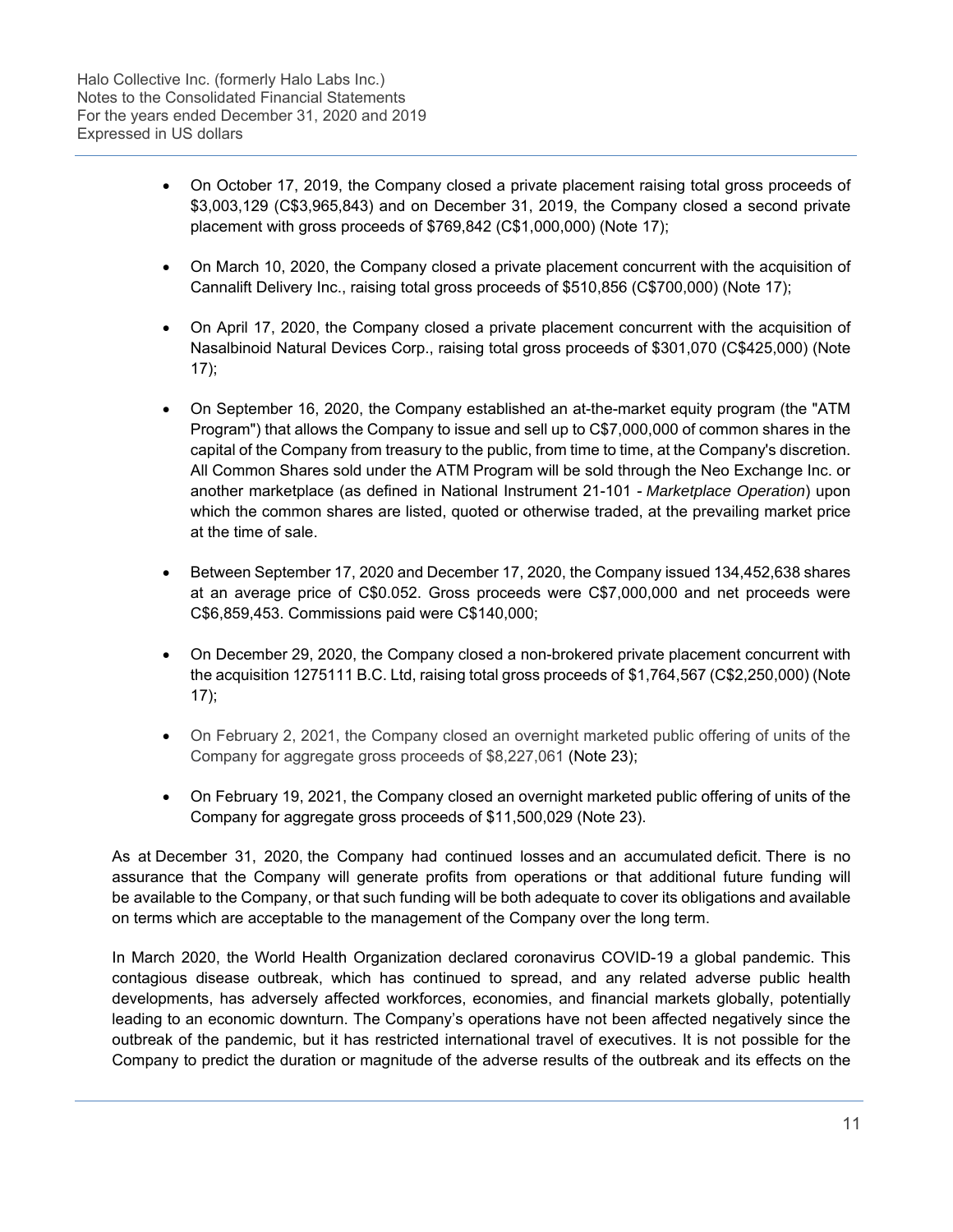Company's business or ability to raise funds.

In the United States, 33 states, the District of Columbia, and the U.S. territories of Guam and Puerto Rico allow the use of medical cannabis. The District of Columbia and eleven states - Alaska, California, Colorado, Illinois, Maine, Massachusetts, Michigan, Nevada, Oregon, Vermont and Washington legalized the sale and adult-use of recreational cannabis. At the federal level, however, cannabis currently remains a Schedule I controlled substance under the Federal Controlled Substances Act of 1970 ("Federal CSA"). Under U.S. federal law, a Schedule I drug or substance has a high potential for abuse, no accepted medical use in the United States, and a lack of accepted safety for the use of the drug under medical supervision. As such, even in those states in which marijuana is legalized under state law, the manufacture, importation, possession, use or distribution of cannabis remains illegal under U.S. federal law. This has created a dichotomy between state and federal law, whereby many states have elected to regulate and remove state-level penalties regarding a substance that is still illegal at the federal level. There remains uncertainty about the US federal government's position on cannabis with respect to cannabis-legal states. A change in its enforcement policies could impact the ability of the Company to continue as a going concern.

These material uncertainties may cast significant doubt upon the Company's ability to continue as a going concern.

## **3. Basis of preparation**

#### **3.1** Basis of presentation and statement of compliance

The Consolidated Financial Statements are filed on the system for electronic document analysis and retrieval ("SEDAR"). The consolidated financial statements of the Company have been prepared in accordance with International Financial Reporting Standards ("IFRS") as issued by the International Accounting Standards Board ("IASB") and interpretations of the International Financial Reporting Interpretations Committee ("IFRIC").

These Consolidated Financial Statements have been authorized for release by the Company's Board of Directors on April 10, 2021.

The principal accounting policies adopted in the preparation of the Consolidated Financial Statements are set forth below. The Consolidated Financial Statements are presented in US dollars. The Canadian dollar serves as the functional currency of the parent. The Company's functional currency is the US dollar, except for Bohelo Bioscience and Wellness Pty Ltd, with the Loti as its functional currency.

The table below lists the Company's subsidiaries that are consolidated in these financial statements and the ownership interest held by non-controlling interests.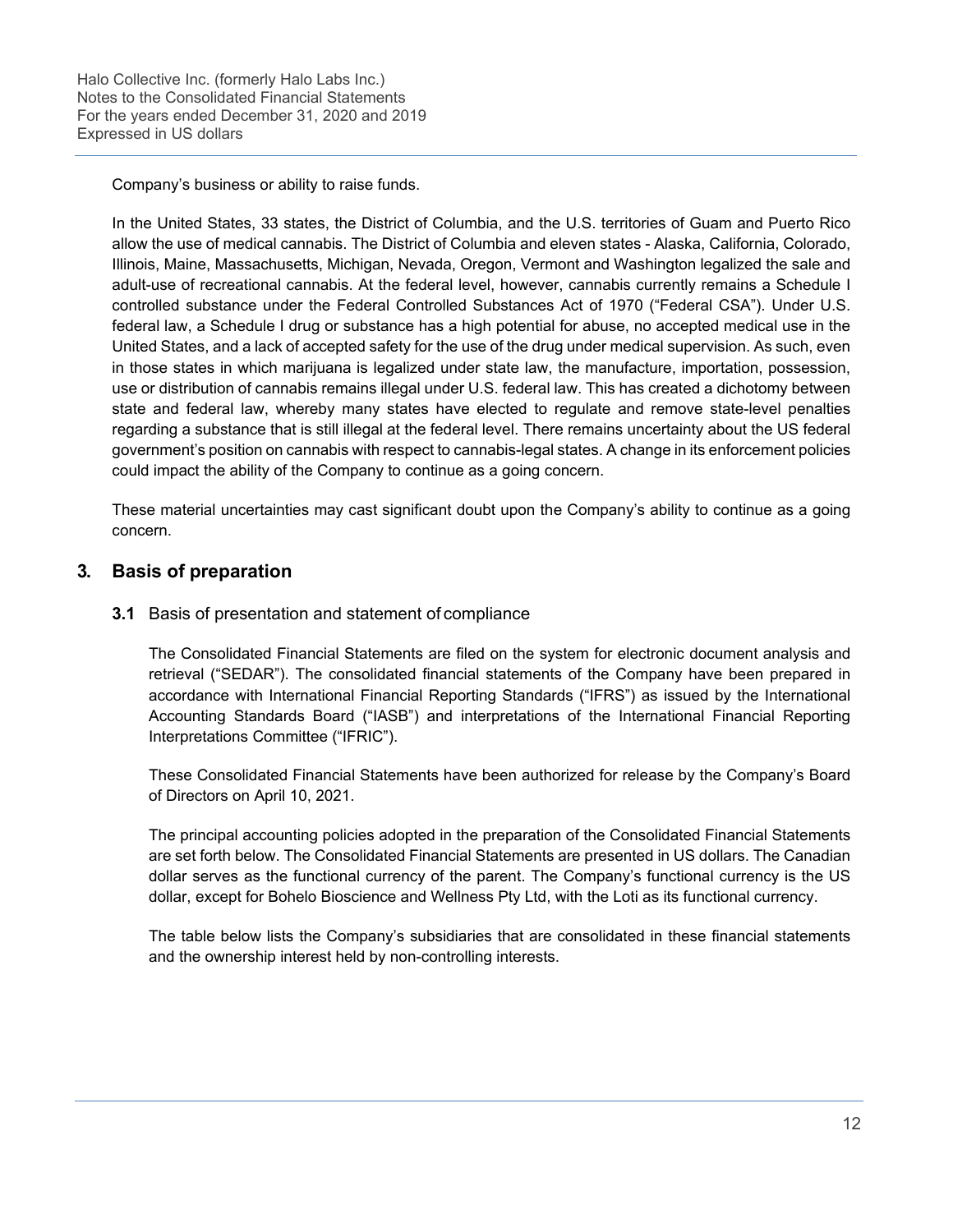#### **Subsidiaries of Halo Labs Inc.**

|                                           |        | December 31, 2020 December 31, 2019 |
|-------------------------------------------|--------|-------------------------------------|
|                                           |        |                                     |
| ANM, Inc.                                 | 100.0% | 100.0%                              |
| Coastal Harvest, LLC                      | 100.0% | 100.0%                              |
| Halo AccuDab Holdings Inc.                | 100.0% | 100.0%                              |
| Halo DispensaryTrack Software Inc.        | 100.0% | 100.0%                              |
| <b>HLO Peripherals LLC</b>                | 100.0% | 100.0%                              |
| HLO Ventures (NV), LLC                    | 100.0% | 100.0%                              |
| PSG Coastal Holdings, LLC                 | 100.0% | 100.0%                              |
| <b>Coastal Harvest LLC</b>                | 100.0% | 100.0%                              |
| Industrial Court L9, LLC                  | 100.0% | 100.0%                              |
| Industrial Court L13, LLC                 | 100.0% | 100.0%                              |
| Halo Labs (USA) holdings Inc.             | 100.0% | 100.0%                              |
| Mendo Distribution & Transportation, LLC  | 100.0% | 0.0%                                |
| Cannalift Delivery Inc.                   | 100.0% | 0.0%                                |
| Nasalbinoid Natural Devices Corp.         | 100.0% | 0.0%                                |
| Bophelo Bioscience and Wellness Pty. Ltd. | 100.0% | 0.0%                                |
| LKJ11, LLC                                | 66.7%  | 0.0%                                |
| Crimson & Black, LLC                      | 100.0% | 0.0%                                |
| Outer Galactic Chocolates, LLC            | 100.0% | 0.0%                                |
| Ukiah Ventures Inc.                       | 100.0% | 0.0%                                |
| 1265292 B.C. Ltd. Dba Cannafeels          | 100.0% | $0.0\%$                             |
| Lake County Natural Health LLC            | 50.0%  | 0.0%                                |
| Canmart Ltd.                              | 100.0% | 0.0%                                |
| 1275111 B.C. Ltd.                         | 100.0% | 0.0%                                |

The Consolidated Financial Statements have been prepared on the historical cost basis except for financial instruments and biological assets, which are measured at fair value. In addition, these Consolidated Financial Statements have been prepared using the accrual basis of accounting, except for cash flow information.

These Consolidated Financial Statements are comprised of the financial results of the Company and its subsidiaries, which are the entities over which the Company has control. An investor controls an investee when it is exposed, or has rights, to variable returns from its involvement with the investee and can affect those returns through its power over the investee. Non-controlling interests in the equity of the Company's subsidiaries are shown separately in equity in the consolidated statements of financial position.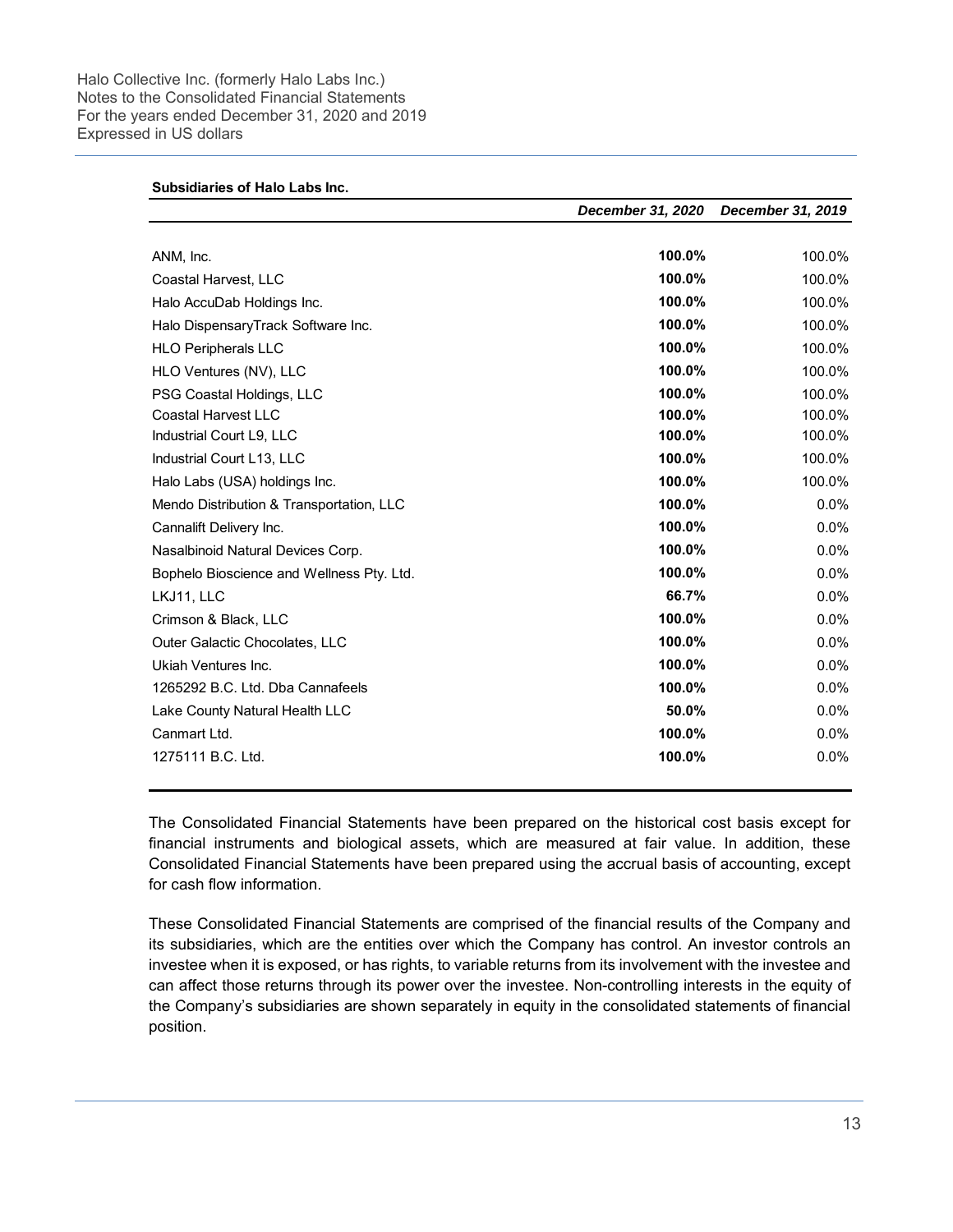#### **3.2** Critical judgments

The preparation of the Consolidated Financial Statements in conformity with IFRS requires the Company's management to make judgments, estimates and assumptions about future events that affect the amounts reported in the Consolidated Financial Statements and related Notes to the Consolidated Financial Statements. Although these estimates are based on management's best knowledge of the amount, event or actions, actual results may differ from those estimates and these differences could be material.

The areas which require management to make significant judgments, estimates and assumptions in determining carrying values include, but are not limited to:

#### Assets carrying values and impairment charge

In the determination of carrying values and impairment charges, management looks at the higher of recoverable amount or carrying amount less cost to sell in the case of assets and at objective evidence, significant or prolonged decline of fair value on financial assets indicating impairment. These determinations and their individual assumptions require that management make decisions based on the best available information at each reporting period.

#### Income, value added, withholding and other taxes

The Company is subject to income, value added, withholding and other taxes. Significant judgement is required in determining the Company's provisions for taxes. There are many transactions and calculations for which the ultimate tax determination is uncertain during the ordinary course of business. The Company recognizes liabilities for anticipated tax audit issues based on estimates of whether additional taxes will be due. The determination of the Company's income, value added, withholding and other tax liabilities requires interpretation of complex laws and regulations. The Company's interpretation of taxation law as applied to transactions and activities may not coincide with the interpretation of the tax authorities. All tax related filings are subject to government audit and potential reassessment after the financial statement reporting period. Where the final tax outcome of these matters is different from the amounts that were initially recorded, such differences will impact the tax related accruals and deferred income tax provisions in the period in which such determination is made (Note 21).

#### Share-based payment transactions and warrants

The Company measures the cost of equity-settled transactions with employees and directors by reference to the fair value of the equity instruments at the date at which they are granted. Estimating fair value for share-based payment transactions requires determining the most appropriate valuation model, which is dependent on the terms and conditions of the grant. This estimate also requires determining and making assumptions about the most appropriate inputs to the valuation model including the expected life, volatility, dividend yield of the share option and forfeiture rate. Similar calculations are made to value warrants. Such judgements and assumptions are inherently uncertain.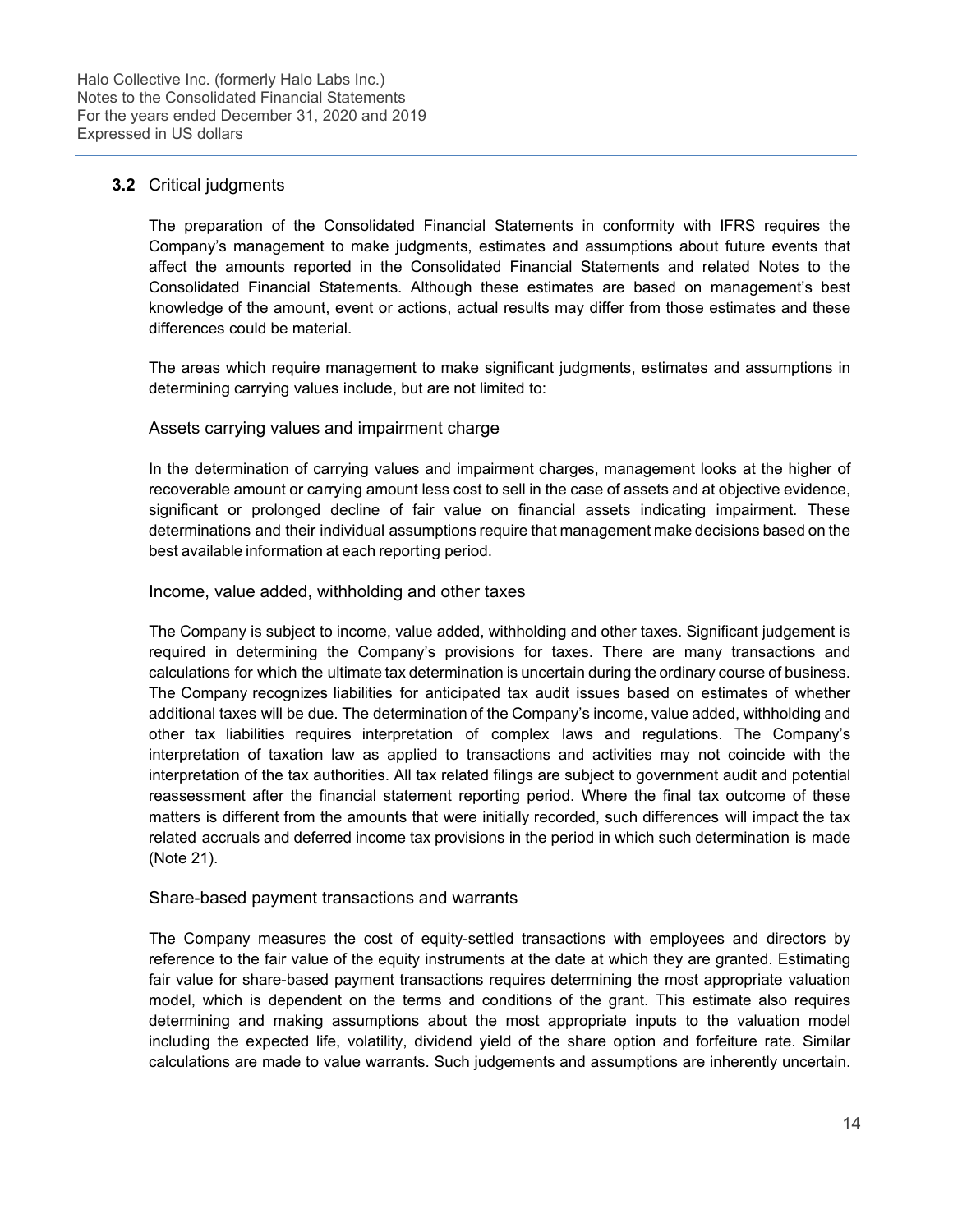Changes in these assumptions affect the fair value estimates.

To calculate the share-based compensation expense related to key employee performance milestones associated with the terms of an acquisition, the Company must estimate the number of shares that will be earned and when they will be issued based on estimated discounted probabilities.

Fair value of financial instruments

Certain of the Company's assets and liabilities are measured at fair value. In estimating fair value, the Company uses market-observable data to the extent it is available. In certain cases where Level 1 inputs are not available the Company expects to engage third party qualified valuators to perform the valuation.

Intangible assets and goodwill

Intangible assets are recorded at cost less accumulated amortization and impairment losses, if any. The cost of an intangible asset acquired in a business combination is initially measured at fair value at the date of acquisition.

Intangible assets are amortized on a straight-line basis as follows:

- Cultivation and retail licenses 15 years in Oregon and California, 20 years in Nevada, and 10 years in the Kingdom of Lesotho, Africa;
- Estimated useful life tradename 5 years;
- Estimated useful life software 5 years;
- Estimated useful life intellectual property 5 years.

Where applicable, estimated useful lives do not exceed the underlying contractual period associated with the intangible assets. The estimated useful lives, residual values and amortization methods are reviewed periodically and any changes in estimates are accounted for prospectively. Goodwill arises only in business combinations and represents the excess of the purchase price over the fair values of the net identifiable assets acquired and liabilities assumed. Goodwill is carried at cost less accumulated impairment losses and is not subject to amortization.

#### Biological assets and inventory

In calculating the value of the biological assets and inventory, management is required to make several estimates, including estimating the stage of growth of the cannabis up to the point of harvest, harvesting costs, average or expected selling prices and list prices, expected yields for the cannabis plants, and oil conversion factors. In calculating final inventory values, management compares the inventory costs to estimated realizable value. Further information on estimates used in determining the fair value of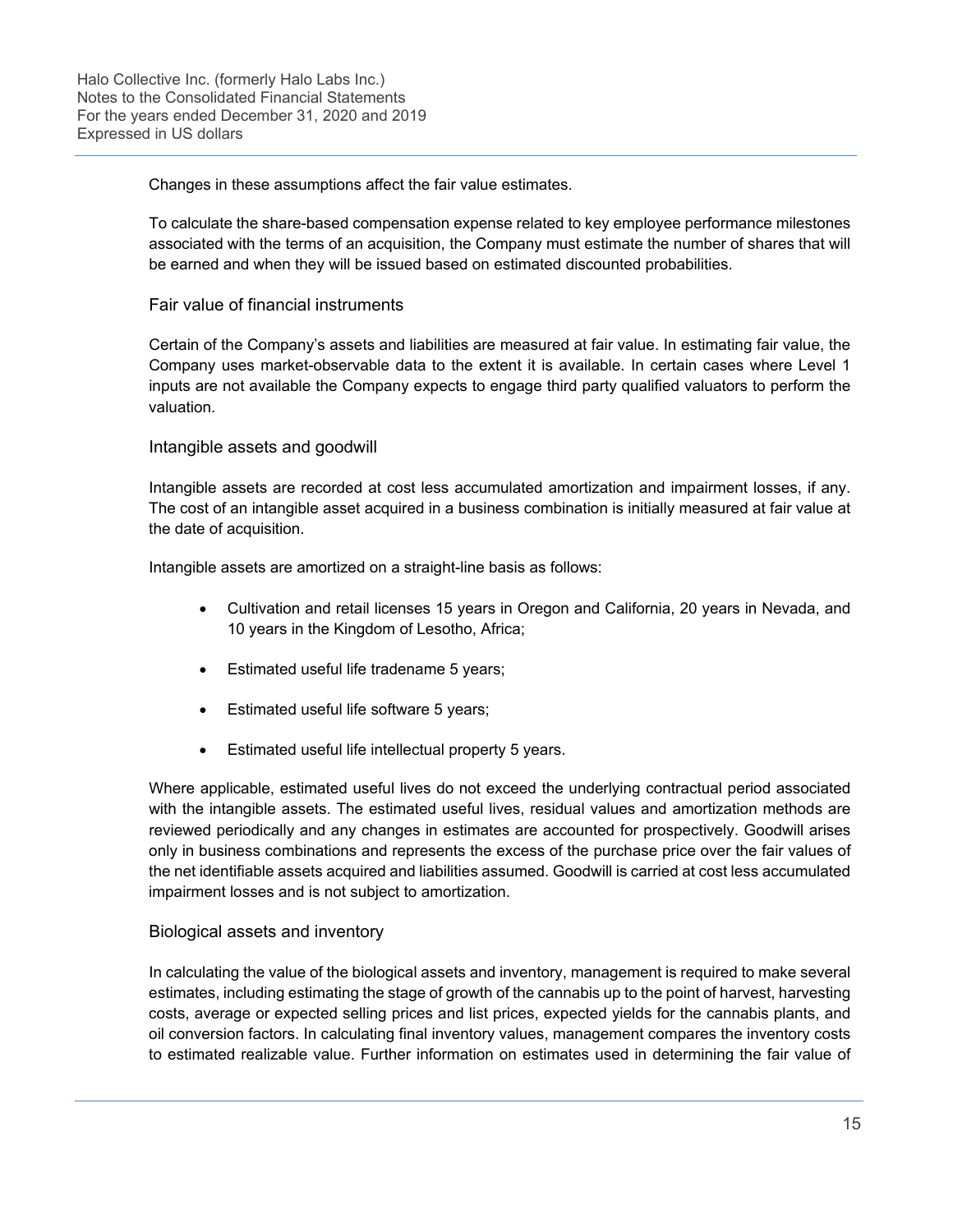biological assets is contained in Note 10.

#### Useful lives of property, plant and equipment

The Company estimates the useful lives of property, plant and equipment based on the period over which the assets are expected to be available for use. The estimated useful lives of property, plant and equipment are reviewed periodically and are updated if expectations differ from previous estimates due to physical wear and tear, technical or commercial obsolescence and legal or other limits on the use of the relevant assets. In addition, the estimation of the useful lives of property, plant and equipment are based on internal technical evaluation and experience with similar assets. It is possible, however, that future results of operations could be materially affected by changes in the estimates brought about by changes in factors mentioned above. The amounts and timing of recorded expenses for any period would be affected by changes in these factors and circumstances. A reduction in the estimated useful lives of the property, plant and equipment would increase the recorded expenses and decrease noncurrent assets.

#### Assessment of transactions as asset acquisitions or business combinations

Management must apply judgement relating to acquisitions whether the acquisition is a business combination or an asset acquisition. Management applies a three-element process to determine whether a business or an asset is purchased, considering inputs, processes and outputs of each acquisition to reach a conclusion. Management took this approach with the recent acquisitions of Industrial Court L13, LLC, CannPos Services Corp., Precisa Medical Instruments Inc., Mendo Distribution and Transport LLC, Cannalift Delivery Inc., Nasalbinoid Natural Devices Corp., LKJ11 LLC., Crimson & Black LLC., Bophelo Bioscience & Wellness Pty. Ltd., Outer Galactic Chocolates, LLC., Ukiah Ventures Inc., 1265292 B.C. Ltd. doing business as Cannafeels, Lake County Natural Health LLC., Canmart Ltd and 1275111 B.C. Limited.

#### Determination of purchase price allocations and intangible assets

In determining the fair value of all identifiable assets, liabilities and contingent liabilities acquired, the most significant estimates related to contingent consideration and intangible assets. Management exercises judgement in estimating the probability and timing of when earn-outs are expected to be achieved which is used as the basis for estimating faire value. For and intangible asset identifies, depending on the type of intangible asset and the complexity of determining its fair value, management may develop a fair value using appropriate valuation techniques, which are generally based on a forecast of the total expected future net cash flows. The evaluations are linked closely to the assumptions made by management regarding the future performance of these assets and any changes in the discount rate applied.

#### **Contingencies**

Refer to Notes 2 and 22.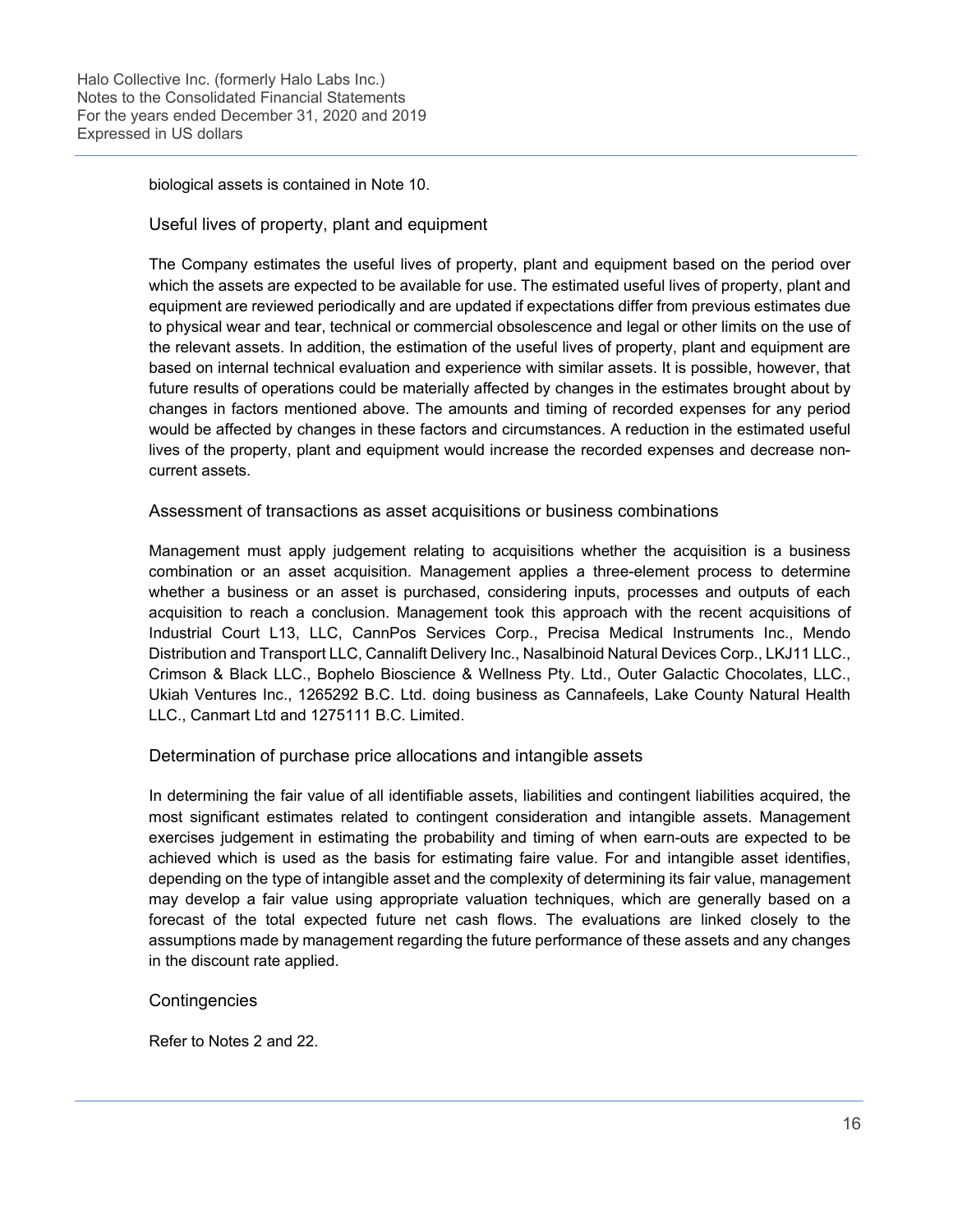#### **3.3** New standards adopted and changes in accounting policies

IAS 1 Presentation of Financial Statements (amendment) adopted as at January 1, 2020

In October 2018, the IASB issued amendments to IAS 1 which were incorporated into Part I of the CPA Canada Handbook – Accounting by the Accounting Standards Board (ACSB) in February 2019. The amendments clarify the definition of material and how it should be applied, as well as align the definition of material across IFRS standards and other publications. The amended definition of material states:

Information is material if omitting, misstating, or obscuring it could reasonably be expected to influence the decisions that the primary users of general-purpose financial statements make based on those financial statements, which provide financial information about a specific reporting entity.

The Company has evaluated the impact of IAS 1 on the Company's Consolidated Financial Statements and determined there is no impact.

IFRS 3 Business combinations adopted as at January 1, 2020

In October 2018, the IASB issued amendments to the definition of a business in IFRS 3. The amendments are intended to assist entities to determine whether a transaction should be accounted for as a business combination or an asset acquisition. The amendments included the addition of an optional concentration test that permits a simplified assessment of whether an acquired set of activities and assets is a business or not.

The concentration test is met if substantially all of the fair value of the gross assets acquired is concentrated in a single identifiable asset or group of similar identifiable assets. If the test is met, the Company can elect to not account for the acquisition as a business and instead it will account for the acquisition as an asset acquisition.

The Company adopted the amendments for IFRS 3 effective January 1, 2020. The adoption of these amendments did not have a material impact on the Company's Consolidated Financial Statements.

# **4. Summary of significant accounting policies**

#### **4.1** Cash and cash equivalents

Cash and cash equivalents consist of cash on hand, bank balances and short-term deposits with original maturities of three months or less. As at December 31, 2020 and 2019, there were no cash equivalents.

#### **4.2** Foreign currency

Foreign currency transactions are translated into U.S. dollars at exchange rates in effect on the date of the transactions. Monetary assets and liabilities denominated in foreign currencies at the statement of financial position date are translated to U.S. dollars at the foreign exchange rate applicable at that date.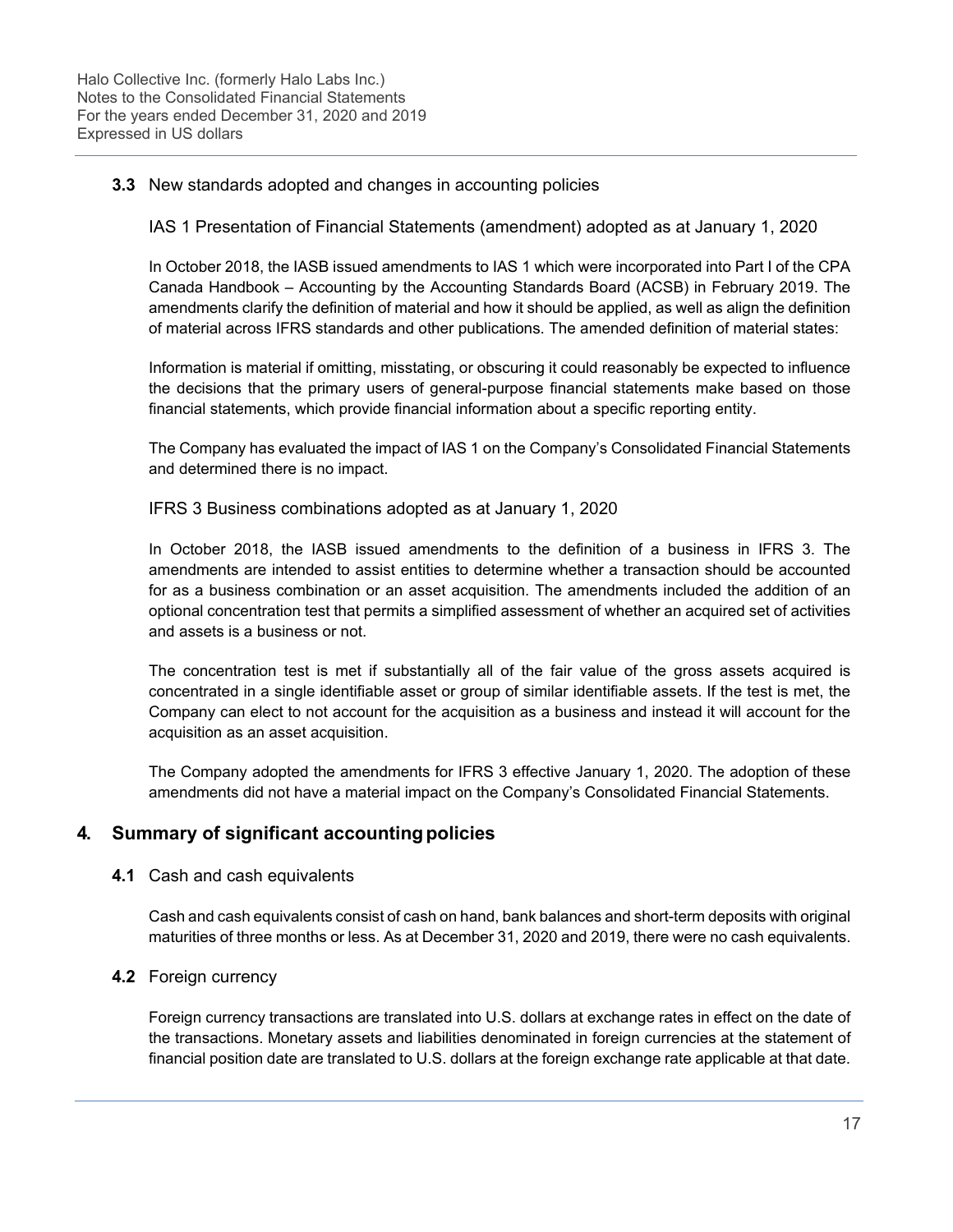Realized and unrealized exchange gains and losses are recognized through profit or loss. Nonmonetary assets and liabilities that are measured in terms of historical cost in a foreign currency are translated using the exchange rate at the date of the transaction.

Assets and liabilities of foreign operations are translated into U.S. dollars at year-end exchange rates and any revenue and expenses are translated at the average exchange rate for the year. The resulting exchange differences are recognized in other comprehensive income.

#### **4.3** Operating segments

IFRS 8 aligns the identification and reporting of operating segments with internal management reporting. Segment reporting under IFRS 8 highlights the information and measures that management believes are important and are used to make key decisions.

An operating segment is a component of an entity:

- That engages in business activities from which it may earn revenues and incur expenses;
- Whose operating results are regularly reviewed by the entity's CODM to make decisions about resources to be allocated to the segment and assess its performance; and
- For which discrete financial information is available.

#### **4.4** Inventory

Inventory is valued at the lower of cost and net realizable value. Cost comprises all costs of purchases and other costs incurred in bringing inventories to their location and condition at the period end date. The Company uses the weighted average method to track and cost inventory items. The Company maintains three categories of inventory: raw materials, work-in-process, and finished goods inventory.

Inventory is written down to net realizable value by item when a decline in the price of items indicates that the cost is higher than the net realizable value. When events having caused a decline in the valuation of inventories no longer exist, the amount of the write-down is reversed so that the new carrying amount is the lower of the cost and the revised net realizable value.

Inventories of harvested work-in-process and finished goods are valued at the lower of cost and net realizable value. Inventories of harvested cannabis are transferred from biological assets at their fair value less cost to sell at harvest, which becomes the initial deemed cost. Any subsequent post-harvest costs are capitalized to inventory to the extent that cost is less than net realizable value. Net realizable value is determined as the estimated selling price in the ordinary course of business less the estimated costs of completion and the estimated costs necessary to make the sale. Inventories for resale and supplies and consumables are valued at the lower of costs and net realizable value, with cost determined using the average cost basis.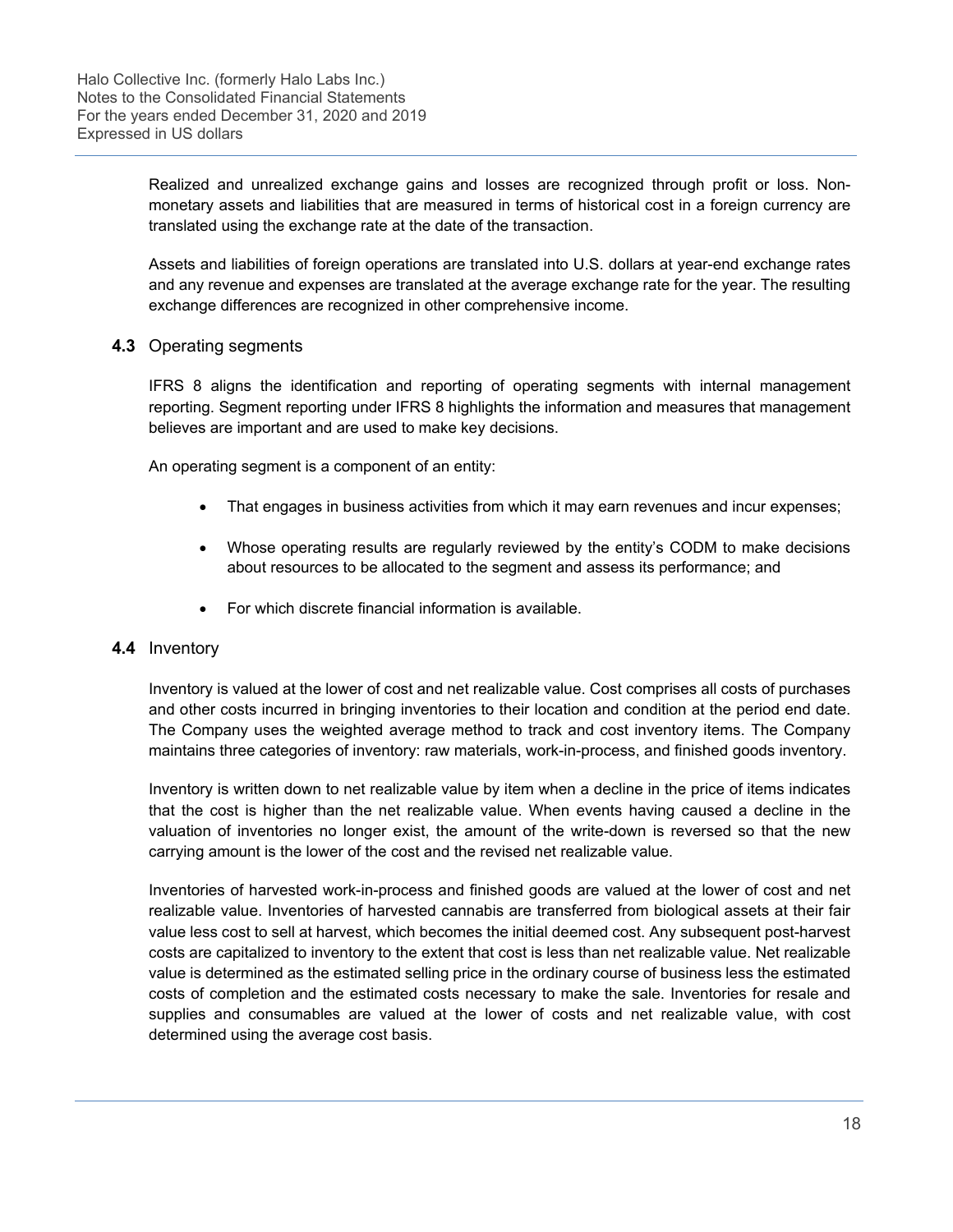#### **4.5** Biological assets

The Company's biological assets consist of cannabis plants. The Company capitalizes the direct and indirect costs incurred related to the biological transformation of the biological assets between the point of initial recognition and the point of harvest including labor related grow costs, grow consumables, materials, utilities, facilities costs, quality and testing costs, and production related depreciation. The Company then measures the biological assets at fair value less cost to sell up to the point of harvest, which becomes the basis for the cost after harvest. Costs to sell include post-harvest production, shipping, and fulfillment costs. The net unrealized gains or losses arising from changes in fair value less cost to sell during the year are included in the results of operations of the related year on the line "unrealized fair value gain (loss) on the growth of biological assets".

Certain of the Company's assets and liabilities are measured at fair value. In estimating fair value, the Company uses market-observable data to the extent it is available. In certain cases where Level 1 inputs are not available the Company expects to engage with third party qualified valuers to perform the valuation when the assets are expected to be material.

The significant assumptions used in determining the fair value of the biological assets are as follows:

- Stage in the overall growth cycle;
- Estimated harvest yield by plant; and
- Average selling prices.

The Company's estimates are, by their nature, subject to change. Changes in the anticipated yield or quality will be reflected in future changes in the gain or loss on biological assets.

#### **4.6** Property, plant and equipment

Property, plant and equipment are stated at cost, less accumulated depreciation and any accumulated impairment losses. Expenditures are capitalized if future economic benefits will arise from the expenditures. All other expenditures, including repair and maintenance, are recognized in the statement of income (loss) as incurred.

Depreciation is charged to the statement of operations based on the cost, less estimated residual value, of the asset on a straight-line basis over its estimated useful life. Depreciation commences when the asset is placed into service. Estimated useful lives have been determined as follows: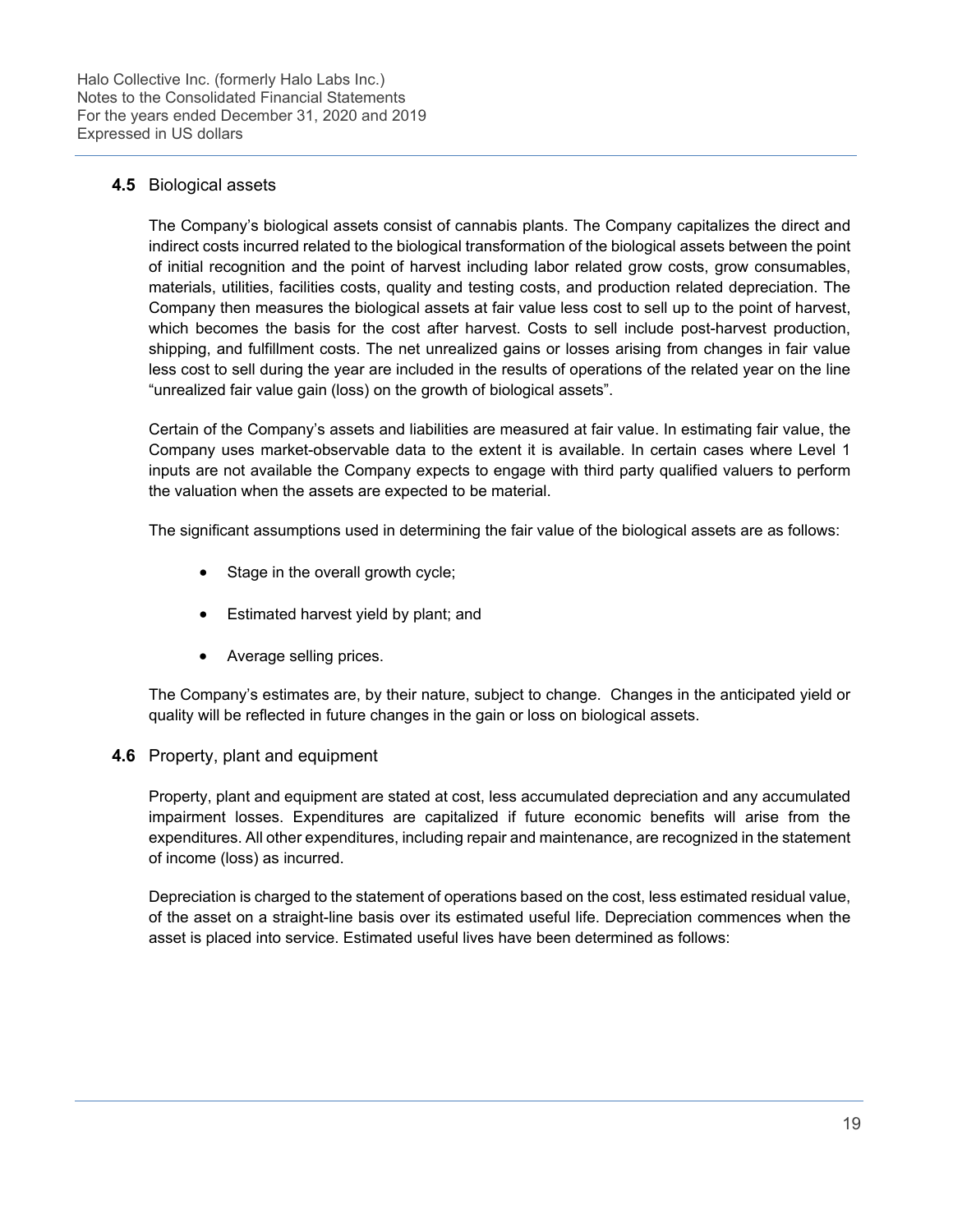#### **Useful life of assets**

| Production equipment   | 1-15 years |
|------------------------|------------|
| Leasehold improvements | 3-20 years |
| Office equipment       | 2-20 vears |

Property, plant and equipment are amortized over the estimated useful life of the asset. Changes in the estimated useful lives could significantly increase or decrease the amount of amortization recorded during the period.

#### **4.7** Leases

The Company adopted IFRS 16, effective January 1, 2019, using the retrospective approach. IFRS 16 introduces a single on-balance sheet accounting model for lessees. As a result, the Company has recognized right-of-use assets representing its rights to use the underlying assets and lease liabilities representing its obligation to make lease payments.

All leases are accounted for by recognizing a right-of-use asset and a lease liability except for:

- Leases of low value assets; and,
- Leases with a duration of twelve months or less.

Lease liabilities are measured at the present value of the contractual payments due to the lessor over the lease term, with the discount rate determined by reference to the rate inherent in the lease unless (as is typically the case) this is not readily determinable, in which case the Company's incremental borrowing rate on commencement of the lease is used. Variable lease payments are only included in the measurement of the lease liability if they depend on an index or rate. In such cases, the initial measurement of the lease liability assumes the variable element will remain unchanged throughout the lease term. Other variable lease payments are expensed in the period to which they relate.

On initial recognition, the carrying value of the lease liability also includes:

Amounts expected to be payable under any residual value guarantee;

- The exercise price of any purchase option granted in favor of the Company if it is reasonably certain to assess that option; and
- Any penalties payable for terminating the lease, if the term of the lease has been estimated on the basis of a termination option being exercised.

Right-of-use assets are initially measured at cost, which comprises the initial amount of the lease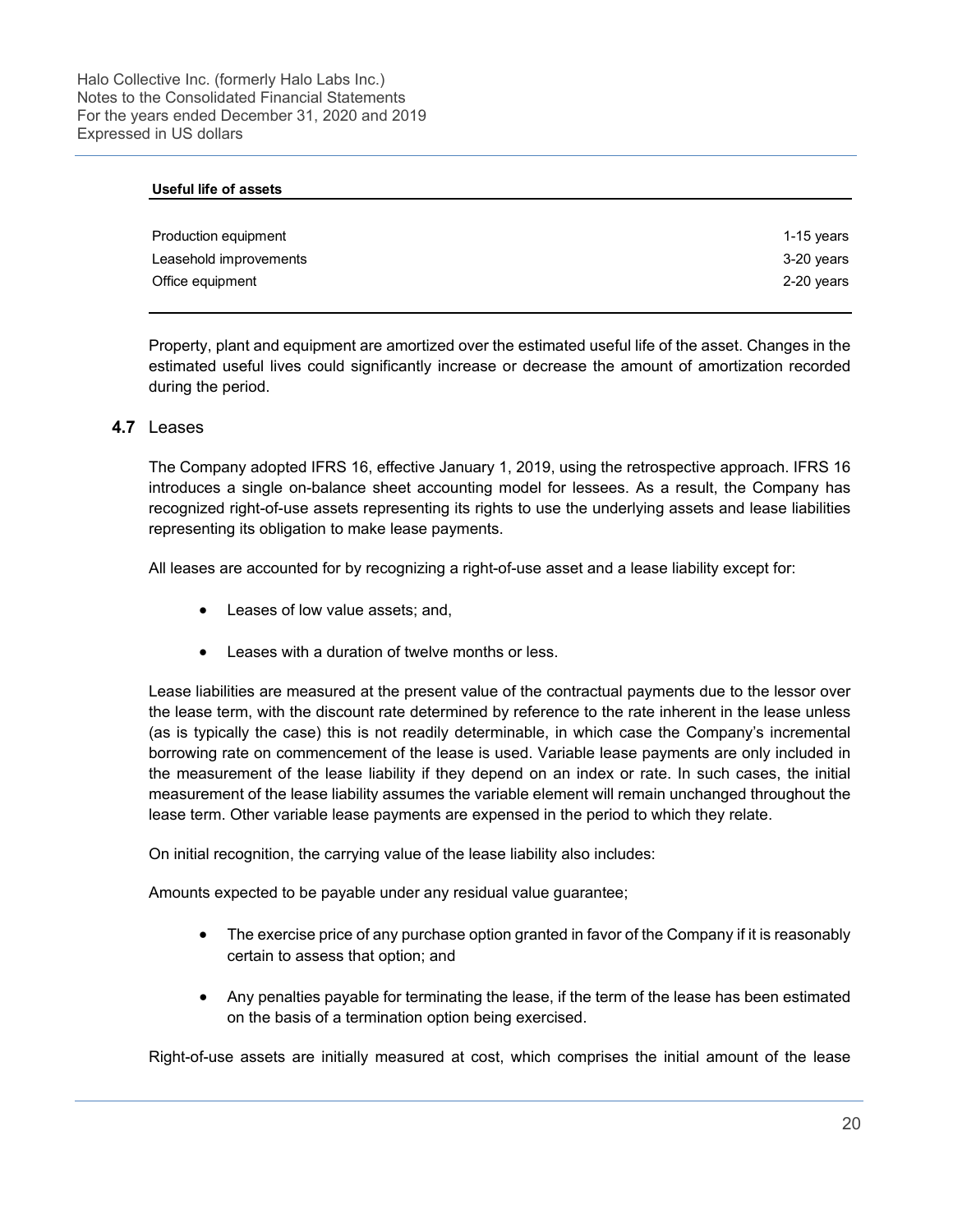liability, reduced for any lease incentives received, and increased for:

Lease payments made at or before commencement of the lease;

- Initial direct costs incurred; and
- The amount of any provision recognized where the Company is contractually required to dismantle, remove or restore the leased asset.

Subsequent to initial measurement lease liabilities increase as a result of interest charged at a constant rate on the balance outstanding and are reduced for lease payments made. Right-of-use assets are amortized on a straight-line basis over the remaining term of the lease or over the remaining economic life of the asset if, rarely, this is judged to be shorter than the lease term.

When the Company revises its estimate of the term of any lease (because, for example, it re-assesses the probability of a lessee extension or termination option being exercised), it adjusts the carrying amount of the lease liability to reflect the payments to make over the revised term, which are discounted at the same discount rate that applied on lease commencement. The carrying value of lease liabilities is similarly revised when the variable element of future lease payments dependent on a rate or index is revised. In both cases an equivalent adjustment is made to the carrying value of the right-of-use asset, with the revised carrying amount being amortized over the remaining (revised) lease term.

When the Company renegotiates the contractual terms of a lease with the lessor, the accounting depends on the nature of the modification:

- If the renegotiation results in one or more additional assets being leased for an amount commensurate with the standalone price for the additional rights-of-use obtained, the modification is accounted for as a separate lease in accordance with the above policy;
- In all other cases where the renegotiation increases the scope of the lease (whether that is an extension to the lease term, or one or more additional assets being leased), the lease liability is remeasured using the discount rate applicable on the modification date, with the right-of-use asset being adjusted by the same amount; and,
- If the renegotiation results in a decrease in the scope of the lease, both the carrying amount of the lease liability and right-of-use asset are reduced by the same proportion to reflect the partial or full termination of the lease with any difference recognized in profit or loss. The lease liability is then further adjusted to ensure its carrying amount reflects the amount of the renegotiated payments over the renegotiated term, with the modified lease payments discounted at the rate applicable on the modification date. The right-of-use asset is adjusted by the same amount.

For contracts that both convey a right to the Company to use an identified asset and require services to be provided to the Company by the lessor, the Company has elected to account for the entire contract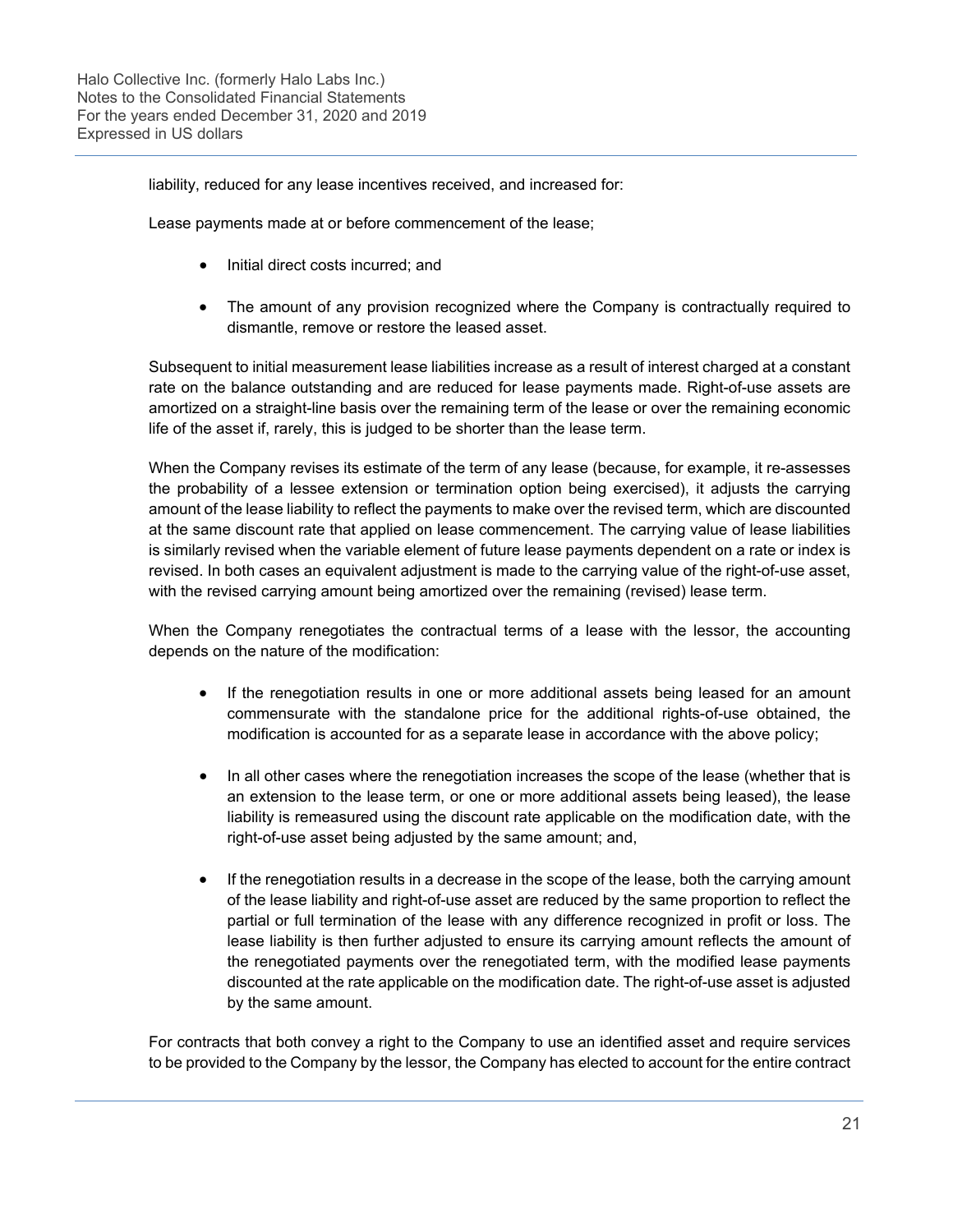as a lease, i.e. it does not allocate any amount of the contractual payments to, and account separately for, any services provided by the supplier as part of the contract.

#### **4.8** Accounts payable and accrued liabilities

Liabilities are recognized for amounts to be paid in the future for goods or services received, whether billed by the supplier or not. Provisions are recognized when the Company has an obligation (legal or constructive) arising from a past event, and the Company has a present obligation, and the costs to settle this obligation are both probable and able to be reliably measured.

#### **4.9** Convertible debentures

Convertible debentures are separated into debt and equity components based on the fair value of each component at the date of issue. The value of the debt component is calculated at the estimated fair value of the future interest and principal payments due under the terms of the convertible debentures, with the residual value assigned to the equity component.

Transaction costs directly related to the debt component reduce the carrying value of the convertible debentures. Transaction costs related to the equity component of convertible debentures are recognized in the value of the equity component, net of deferred income tax. After initial recognition, the liability component of convertible debentures is measured at amortized cost using the effective interest rate method and is accreted up to its face value. The equity component is not re-measured after initial recognition. For convertible debentures in which the conversion feature is determined to be an embedded derivative liability, the embedded derivative liability is valued first, with the residual value assigned to the debt component of the instrument at inception.

Transaction costs allocated to the embedded derivative component are recognized in profit or loss. An embedded derivative liability is recognized at fair value with changes in fair value recognized in profit or loss.

#### **4.10** Related party transactions

Parties are considered related if one party has the ability, directly or indirectly, to control the other party or exercise significant influence over the other party in making financial and operating policy decisions. Parties are also considered to be related if they are subject to common control or common significant influence. Related parties may be individuals or corporate entities. A transaction is considered a related party transaction when there is a transfer of resources or obligations between related parties.

#### **4.11** Revenue recognition

Revenue is recognized when a customer obtains control of promised goods or services. The amount of revenue reflects the consideration to which the Company expects to be entitled to receive in exchange for these goods or services.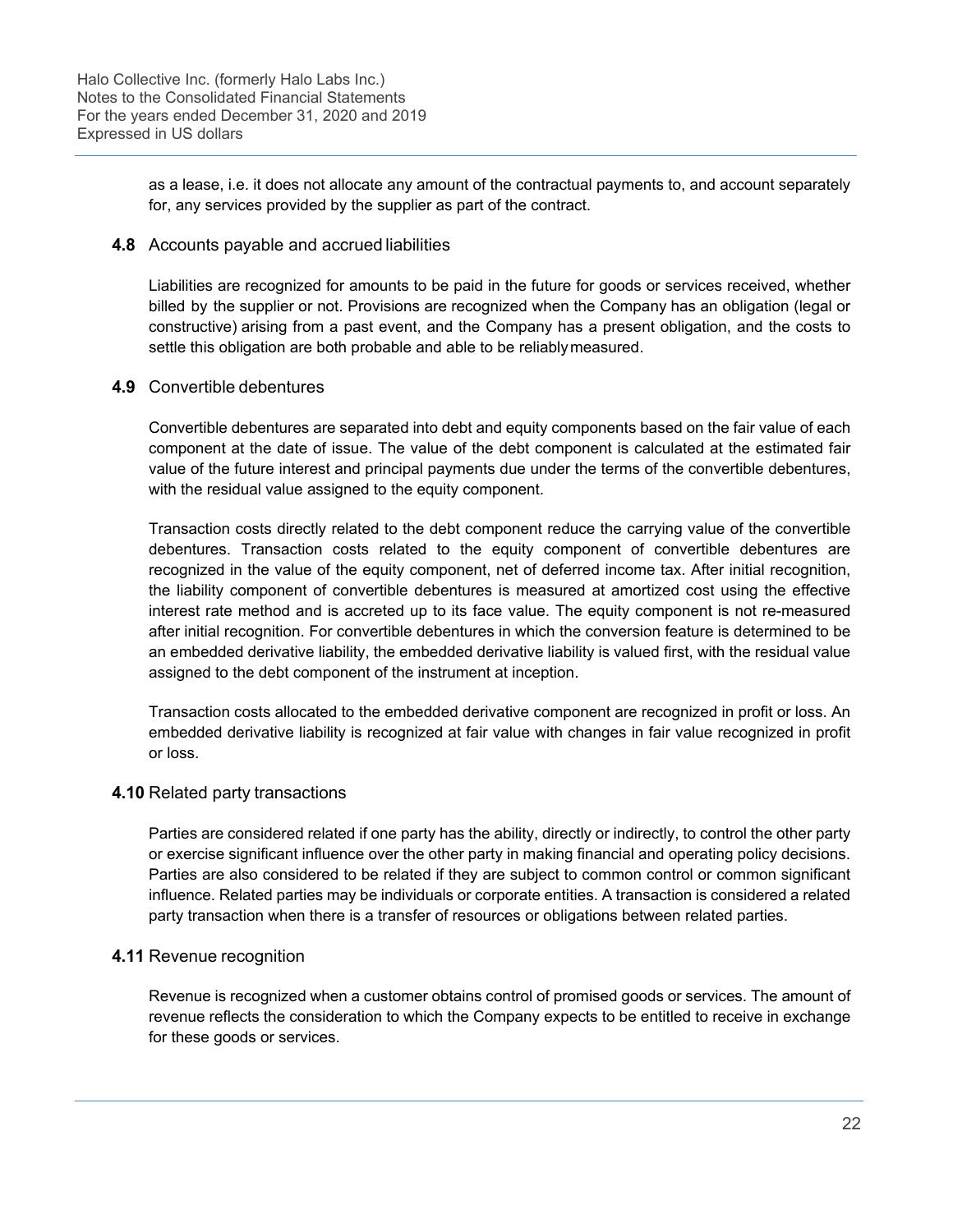The Company applies the following five-step analysis to determine whether, how much and when revenue is recognized:

- Identify the contract with the customer;
- Identify the performance obligation in the contract;
- Determine the transaction price;
- Allocate the transaction price to the performance obligation in the contract; and
- Recognize revenue when or as the Company satisfies a performance obligation.

Revenue from the sale of cannabis related products is recognized at a point in time when control over the goods has been transferred to the customer. Payment is receivable upon transfer of the goods and revenue is recognized upon the satisfaction of the performance obligation. The Company satisfies its performance obligation and transfers control upon delivery and acceptance by the customer, the timing of which is consistent with the Company's previous revenue recognition policy.

The Company has adopted IFRS 15, Revenue from Contracts with Customers ("IFRS 15"). IFRS 15 sets out the requirements for recognizing revenue that apply to all contracts with customers, except for contracts that are within the scope of the standards on leases, insurance contracts and financial instruments. IFRS 15 uses a control-based approach to recognize revenue which is a change from the risk and reward approach under the previous standard, IAS 18, Revenue. The Company adopted IFRS 15 using the modified retrospective (cumulative effect) method, with the effect of initially applying this standard recognized at January 1, 2018. The adoption of IFRS 15 did not have a significant impact on the Company's consolidated financial statements and there were no adjustments required to be recognized at January 1, 2018.

#### **4.12** Earnings (loss) per share

The Company presents basic and diluted earnings (loss) per share data for its common shares. Basic earnings (loss) per share is calculated by dividing the profit or loss attributable to common shareholders of the Company by the weighted average number of common shares outstanding during the year. Diluted earnings (loss) per share is determined by adjusting the profit or loss attributable to common shareholders and the weighted average number of common shares outstanding, adjusted for the effects of all dilutive potential common shares, which comprise warrants and share options issued. For the years presented, this calculation proved to be anti-dilutive.

#### **4.13** Taxation

The Company follows the deferred tax method of accounting for income taxes. Under this method of tax allocation, deferred tax assets and liabilities are determined based on differences between the financial statement carrying values and their respective income tax basis (temporary timing differences).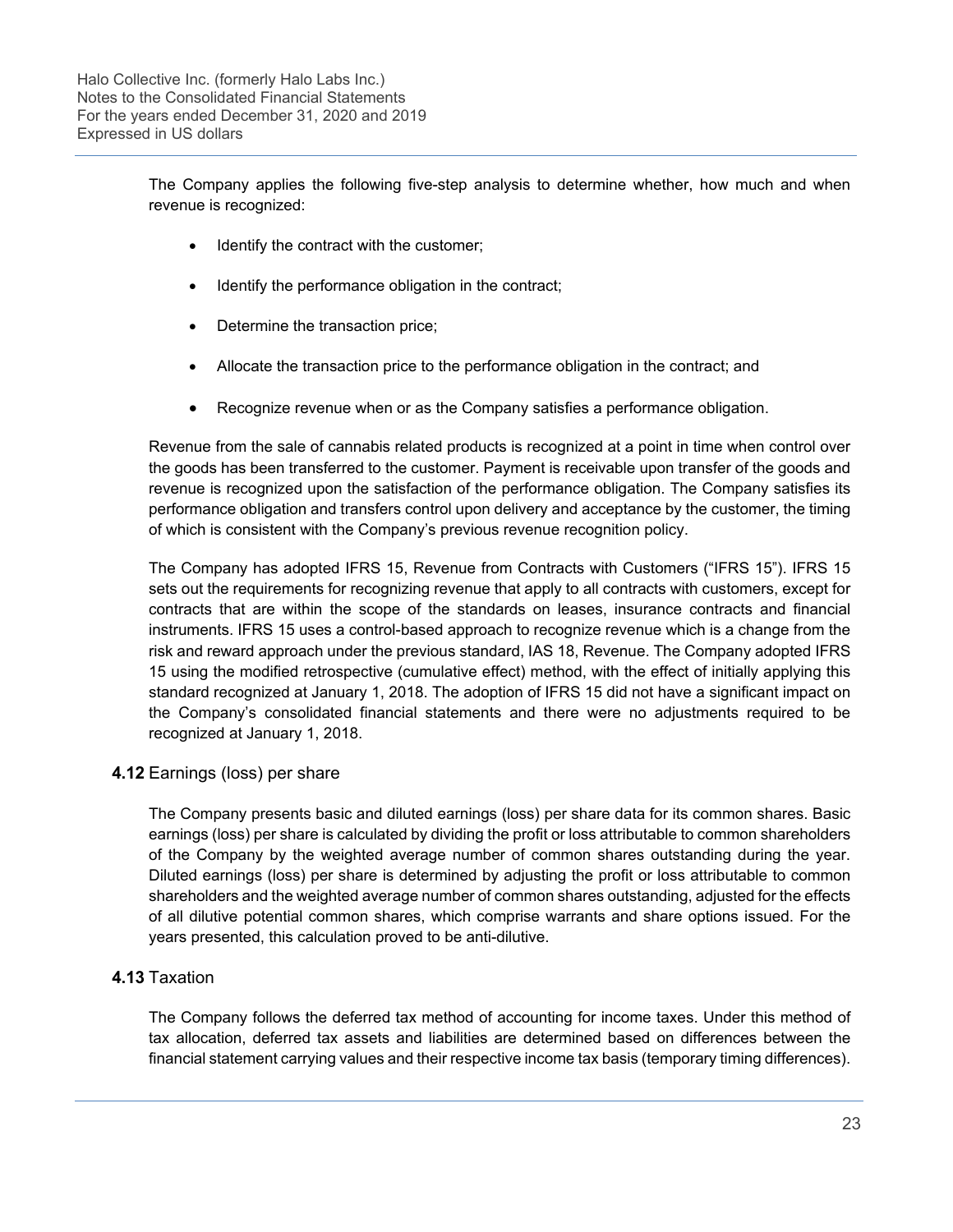Deferred tax assets and liabilities are measured using the tax rates expected to be in effect when the temporary differences are likely to reverse. The effect on deferred tax assets and liabilities of a change in tax rates is included in operations in the period in which the change is enacted or substantively enacted. Deferred tax assets are recognized to the extent that it is probable that taxable profit will be available against which the deductible temporary difference can be utilized. Offsetting of deferred tax assets and liabilities occurs when the deferred tax assets and liabilities relate to income taxes levied by the same taxation authority on either the same taxable entity or different taxable entities where there is an intention to settle the balances on a net basis.

The Company is subject to US Internal Revenue Code ("IRC") Section 280E. This section disallows deductions and credits attributable to a trade or business trafficking in controlled substances. Under US tax, cannabis is a Schedule I controlled substance. The Company has taken the position that any costs included in the cost of goods sold should be treated as amounts eligible for full absorption rules IRC Section 471.

The measurement of income taxes payable and deferred income tax assets and liabilities requires management to make judgements in the interpretation and application of the relevant tax laws. The actual amount of income taxes only becomes final upon filing and acceptance of the tax return by the relevant authorities, which occurs after the issuance of the financial statements.

#### **4.14** Financial instruments

The Company adopted all the requirements of IFRS 9 Financial Instruments ("IFRS 9") at January 1, 2018. IFRS 9 does not require the restatement of comparative periods. Accordingly, the Company is required to reflect the retrospective impact of the adoption of IFRS 9 as an adjustment to opening components of equity at January 1, 2018. There were no adjustments required to be recognized at January 1, 2018 upon the Company's adoption of IFRS 9. As a result of adopting this standard, the Company has changed its accounting with respect to financial instruments.

#### Financial assets

The Company will now classify its financial assets in the following categories: at fair value through profit and loss ("FVTPL"), at fair value through other comprehensive income ("FVTOCI"), or at amortized cost. The determination of the classification of financial assets is made at initial recognition. Equity instruments that are held for trading (including all equity derivative instruments) are classified as FVTPL; for other equity instruments, on the day of acquisition the Company can make an irrevocable election (on an instrument-by-instrument basis) to designate them as at FVTOCI

The Company's accounting policy for each of the categories is as follows:

 Financial assets at FVTPL: Financial assets carried at FVTPL are initially recorded at fair value and transaction costs are expensed in the statement of (loss) income. Realized and unrealized gains and losses arising from changes in the fair value of financial assets held at FVTPL are included in the statement of (loss) income in the period;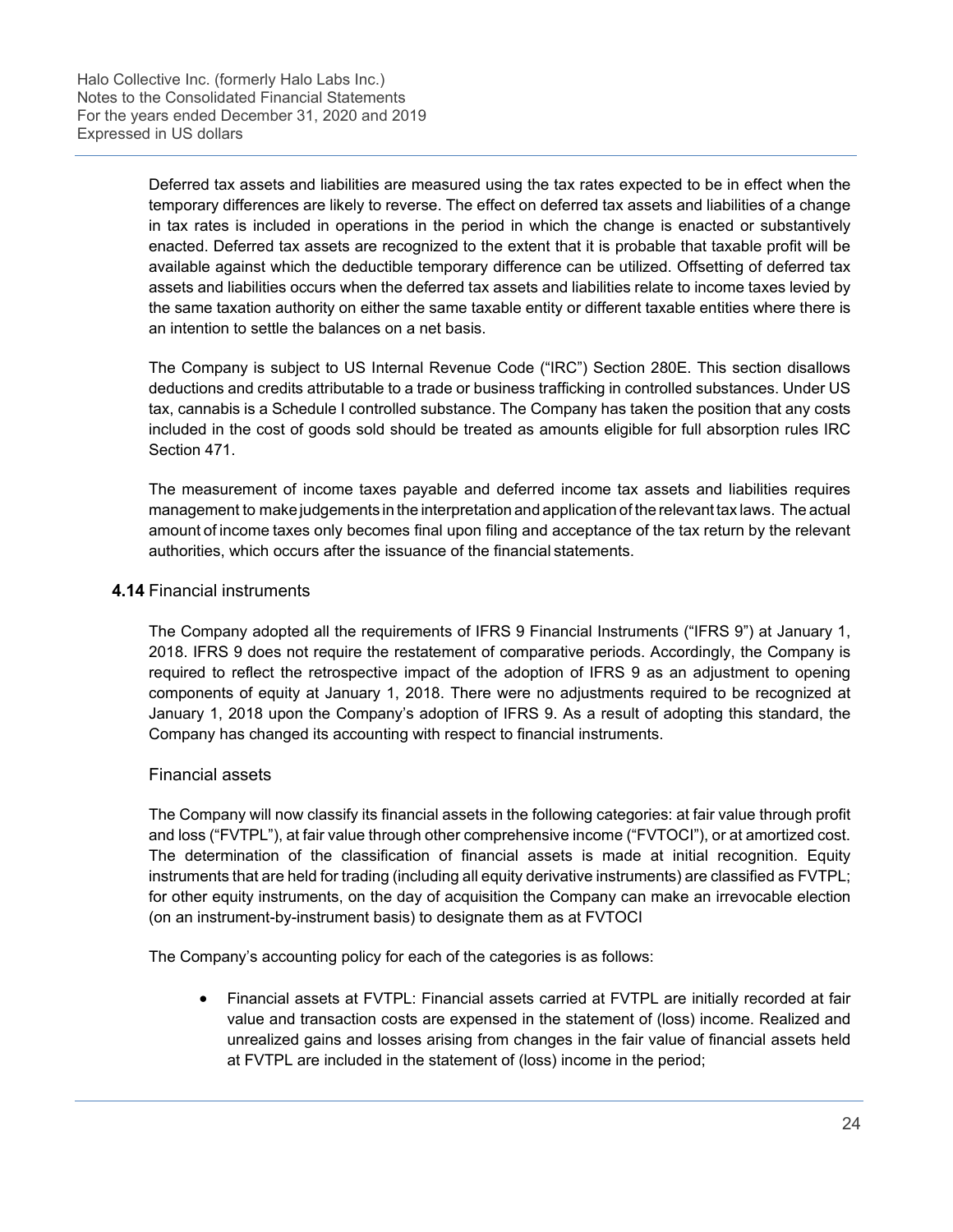- Financial assets at FVTOCI: Investments in equity instruments at FVTOCI are initially recognized at fair value plus transaction costs. Subsequently they are measured at fair value, with gains and losses arising from changes in fair value recognized in other comprehensive (loss) income as they arise;
- Financial assets at amortized cost: A financial asset is measured at amortized cost if the objective of the business model is to hold the financial asset for the collection of contractual cash flows, and the asset's contractual cash flows are comprised solely of payments of principal and interest. They are classified as current assets or non-current assets based on their maturity date and are initially recognized at fair value and subsequently carried at amortized cost less any impairment;
- Impairment of financial assets at amortized cost: The Company recognizes a loss allowance for expected credit losses on financial assets that are measured at amortized cost.

Cash, restricted cash and marketable securities are classified as FVTPL. Accounts receivable and notes receivable are measured at amortized cost with subsequent impairments recognized in profit or loss.

#### Financial liabilities

The Company classifies its financial liabilities into one of two categories, depending on the purpose for which the liability was incurred. The Company's accounting policy for each category is as follows:

Fair value through profit or loss – This category comprises derivatives or liabilities acquired or incurred principally to sell or repurchase in the near term. They are carried in the statement of financial position at fair value with changes in fair value recognized in the statement of operations and comprehensive loss.

Other financial liabilities - This category includes accounts payable and accrued liabilities, other loans, other financial liabilities, convertible debentures, and lease obligation that do not meet the requirements of IFRS 15 and IFRS 16, all of which are recognized at amortized cost using the effective interest method.

Transaction costs in respect of financial instruments at fair value through profit or loss are recognized in the statement of operations and comprehensive loss immediately, while transaction costs associated with all other financial instruments are included in the initial measurement of the financial instrument.

Accounts payable and accrued liabilities, other loans, other liabilities, debenture liability, lease liability and other financial liabilities are classified as amortized cost and carried on the consolidated statement of financial position at amortized cost.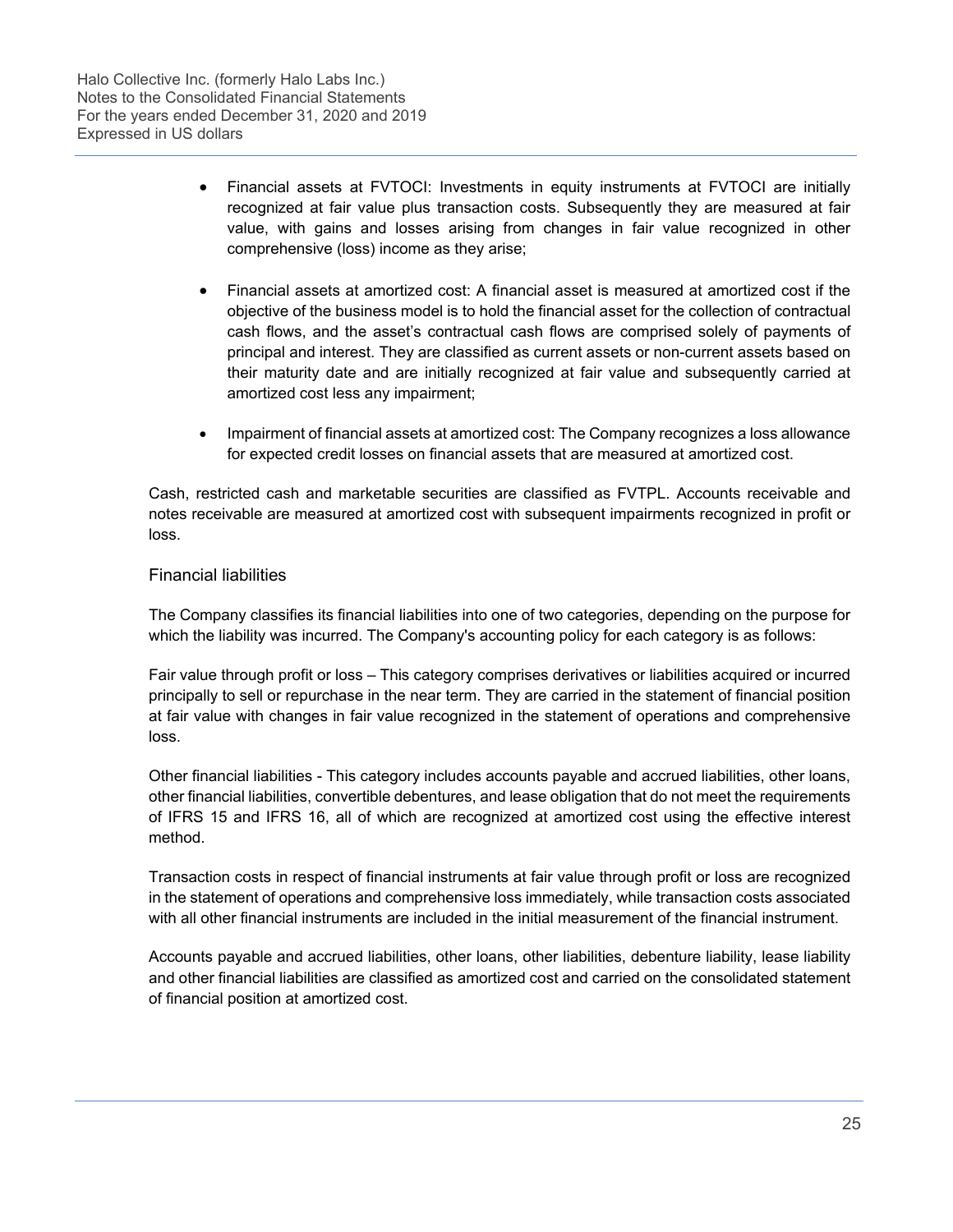#### **4.15** Share capital

Common shares are classified as shareholders' equity. Incremental costs directly attributable to the issue of common shares and share options are recognized as a deduction from equity, net of tax, from the proceeds. The Company may issue units including common shares and warrants. To value these units, the Company uses the residual value method. Under this method the Company values the common share, the easier component to value, and assigns the residual value to the warrant.

#### **4.16** Investment in associates

Associates are all entities over which the Company has significant influence but not control, generally accompanying the shareholding of between 20% and 50% of the voting rights. Investments in associates are accounted for using the equity method and are initially recognized at cost. Unrealized gains on transactions between the Company and its associates are eliminated to the extent of the Company's interest in the associates. Accounting policies of associates have been adjusted where necessary to ensure consistency with the policies adopted by the Company. Dilution gains and losses arising in investments in associates are recognized in the consolidated statements of operations and comprehensive loss.

The Company assesses annually whether there is any objective evidence that its interest in associates is impaired. If impaired, the carrying value of the Company's share of the underlying assets of associates is written down to its estimated recoverable amount (being the higher of fair value less costs of disposals or value in use) and charged to the consolidated statement of loss and comprehensive loss. If the financial statements of an associate are prepared on a date different from that used by the Company, adjustments are made for the effects of significant transactions or events that occur between that date and the date of these consolidated financial statements.

#### **4.17** Share based payments

The Company operates equity settled share-based remuneration plans for its eligible directors, officers, employees and consultants. All goods and services received in exchange for the grant of any sharebased payments are measured at their fair value unless the fair value cannot be estimated reliably. If the Company cannot estimate reliably the fair value of the goods and services received, the Company shall measure their value indirectly by reference to the fair value of the equity instruments granted. For transactions with employees and others providing similar services, the Company measures the fair value of the services by reference to the fair value of the equity instruments granted.

Equity settled share-based payments under share-based payments plans are ultimately recognized as an expense in profit or loss with a corresponding credit to reserve for share-based payments, in equity.

If vesting periods or other vesting conditions apply, the expense is allocated over the vesting period, based on the best available estimate of the number of share options expected to vest. Non-market vesting conditions are included in the assumptions about the number of options that are expected to become exercisable. Estimates and subsequently revised if there is any indication that the number of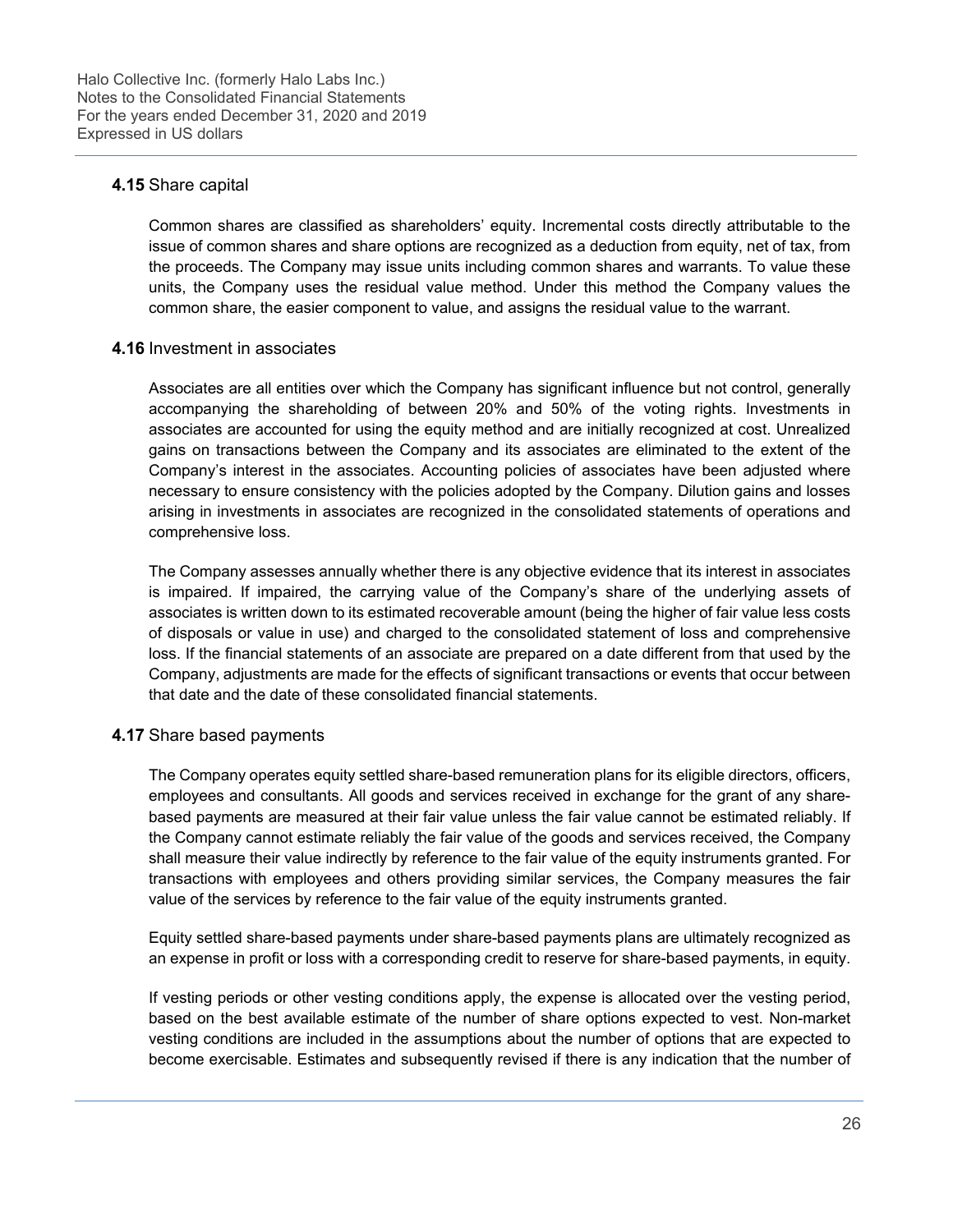share options expected to vest differs from the previous estimate. Any cumulative adjustment prior to vesting is recognized in the current period. No adjustment is made to any expense recognized in prior period if share options ultimately exercised are different to that estimated on vesting.

#### **4.18** Intangible assets

Intangible assets consist of licenses, brand names, software, and intellectual property. Acquired intangibles are carried at cost less accumulated amortization and impairment. Intangible assets with indefinite lives are not amortized but are reviewed annually for impairment. Any impairment of intangible assets is recognized in the statement of operation and comprehensive loss but increases in intangible asset values are not recognized.

The Company uses the following useful lives to amortize its intangible assets:

- Licenses in Nevada and the Kingdom of Lesotho 20 years, in Nevada 15 years;
- Brand names 5 years;
- Software 5 years in Oregon, Nevada and California, in the Kingdom of Lesotho 6 years;
- Intellectual property 5 years.

Estimated useful lives of intangible assets with finite lives are the shorter of economic life and the period the right is legally enforceable. The assets' useful lives are reviewed, and adjusted if appropriate, at each financial reporting date. At each financial position reporting date, the carrying amounts of the Company's long-lived assets, including property and equipment and intangible assets, are reviewed to determine whether there is any indication that those assets are impaired. If any such indication exists, the recoverable amount of the asset is estimated to determine the extent of the impairment, if any. Where the asset does not generate cash flows that are independent of other assets, the Company estimates the recoverable amount of the cash-generating unit ("CGU") to which the asset belongs.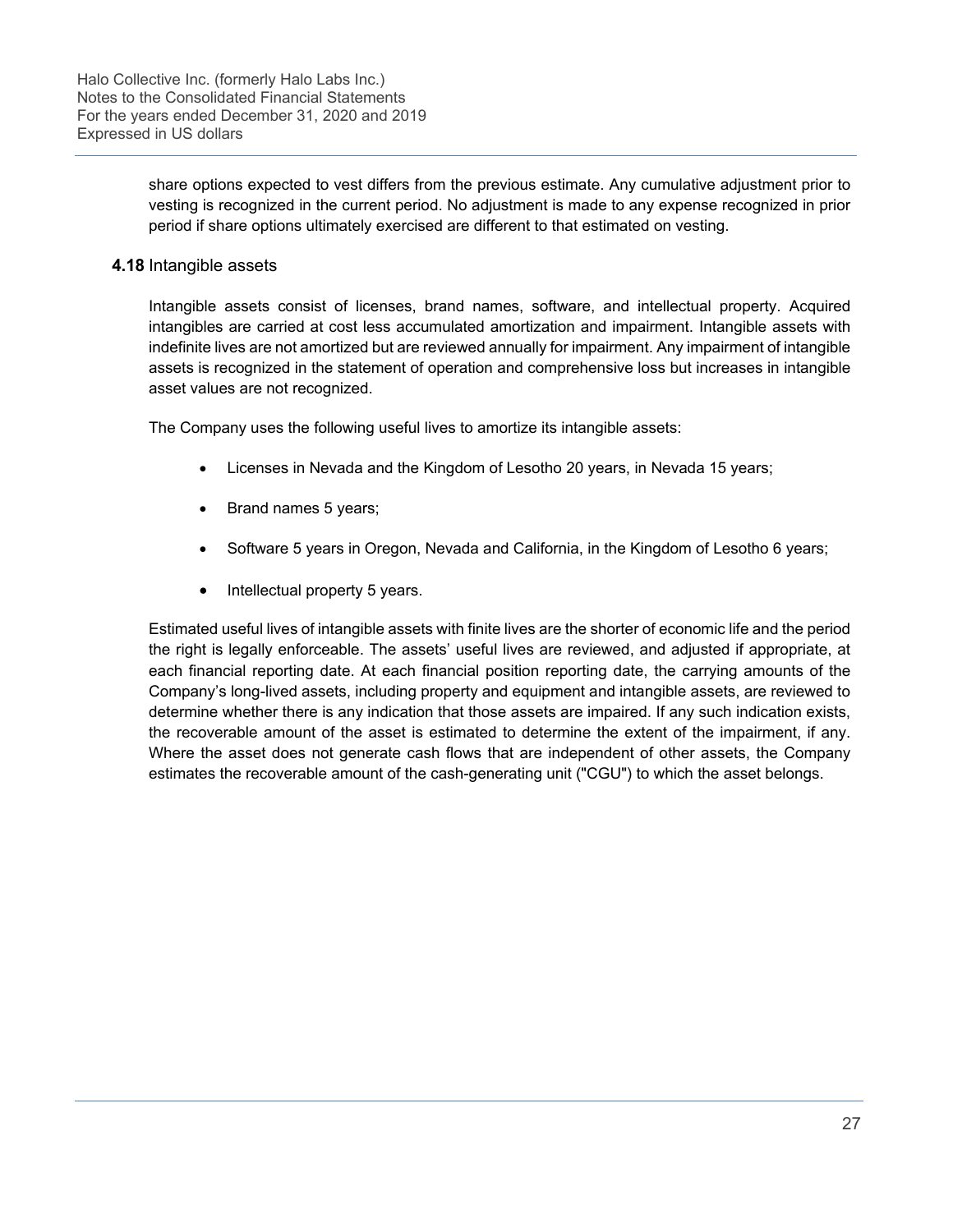# **5. Operating segments**

| Disclosure by segment - year ended December 31, 2019 |  |  |  |  |
|------------------------------------------------------|--|--|--|--|
|                                                      |  |  |  |  |

|                                                   | US               | Canada         | UK                             | Lesotho                        | Total          |
|---------------------------------------------------|------------------|----------------|--------------------------------|--------------------------------|----------------|
|                                                   |                  |                |                                |                                |                |
| Revenue                                           | $$28,148,488$ \; |                | \$<br>$\overline{\phantom{a}}$ | \$<br>$\overline{\phantom{a}}$ | \$28,148,488   |
| Cost of Cannabis inventory sold                   | (25, 262, 113)   |                |                                |                                | (25, 262, 113) |
| Gross profit excluding FV changes                 | 2,886,375        |                |                                |                                | 2,886,375      |
| Realized and unrealized gain on biological assets | 222,666          |                |                                |                                | 222,666        |
| Gross profit / (loss)                             | 3,109,041        |                | ۰                              |                                | 3,109,041      |
| Loss before undernoted items                      | (5, 397, 995)    | (18, 465, 572) |                                | $\overline{\phantom{0}}$       | (23,863,567)   |
| Net loss                                          | (7, 109, 378)    | (20, 507, 757) |                                | ٠                              | (27, 617, 135) |
| Total assets                                      | 27,959,144       | 14,029,378     |                                |                                | 41,988,522     |
| Long-term financial liabilities                   | \$<br>1,893,028  | 6,952,605<br>S | -\$                            | \$<br>-                        | 8,845,633<br>S |

#### **Disclosure by segment - year ended December 31, 2020**

|                                                   | US               | Canada                  | UK        | Lesotho                  | <b>Total</b>     |
|---------------------------------------------------|------------------|-------------------------|-----------|--------------------------|------------------|
| Revenue                                           | $$21,641,452$ \$ | \$                      | \$<br>٠   | $\overline{\phantom{0}}$ | \$21,641,452     |
| Cost of Cannabis inventory sold                   | (18, 572, 659)   |                         |           | (34, 985)                | (18,607,643)     |
| Gross profit excluding FV changes                 | 3,068,793        |                         |           | (34, 985)                | 3,033,808        |
| Realized and unrealized gain on biological assets | 1,234,399        | ٠                       |           |                          | 1,234,399        |
| Gross profit / (loss)                             | 4,303,192        | ۰                       |           | (34, 985)                | 4,268,207        |
| Loss before undernoted items                      | (5,735,868)      | (12,896,543)            | (687)     | (623, 983)               | (19, 257, 081)   |
| Net loss                                          | (19,759,848)     | (17, 450, 949)          | (70, 554) | (3,902,420)              | (41, 183, 770)   |
| Total assets                                      | 24,367,839       | 57,947,564              | 5,521,918 | 719.104                  | 87,754,245       |
| Long-term financial liabilities                   | 6,800,845<br>\$  | 8,398,727<br>\$<br>- \$ | ۰.        | \$<br>2,955,136          | 18,154,708<br>\$ |

The operating segments are known as operations by entities incorporated in the US, operations incorporated in Canada and corporate expenses in Canada, operations incorporated in the UK and operations incorporated in the Kingdom of Lesotho, net of inter-company eliminations. In determining the operating segments, management also considered operations in cultivation, manufacturing and distribution across the geographical locations. The chief operating decision maker monitors these segments separately throughout the year.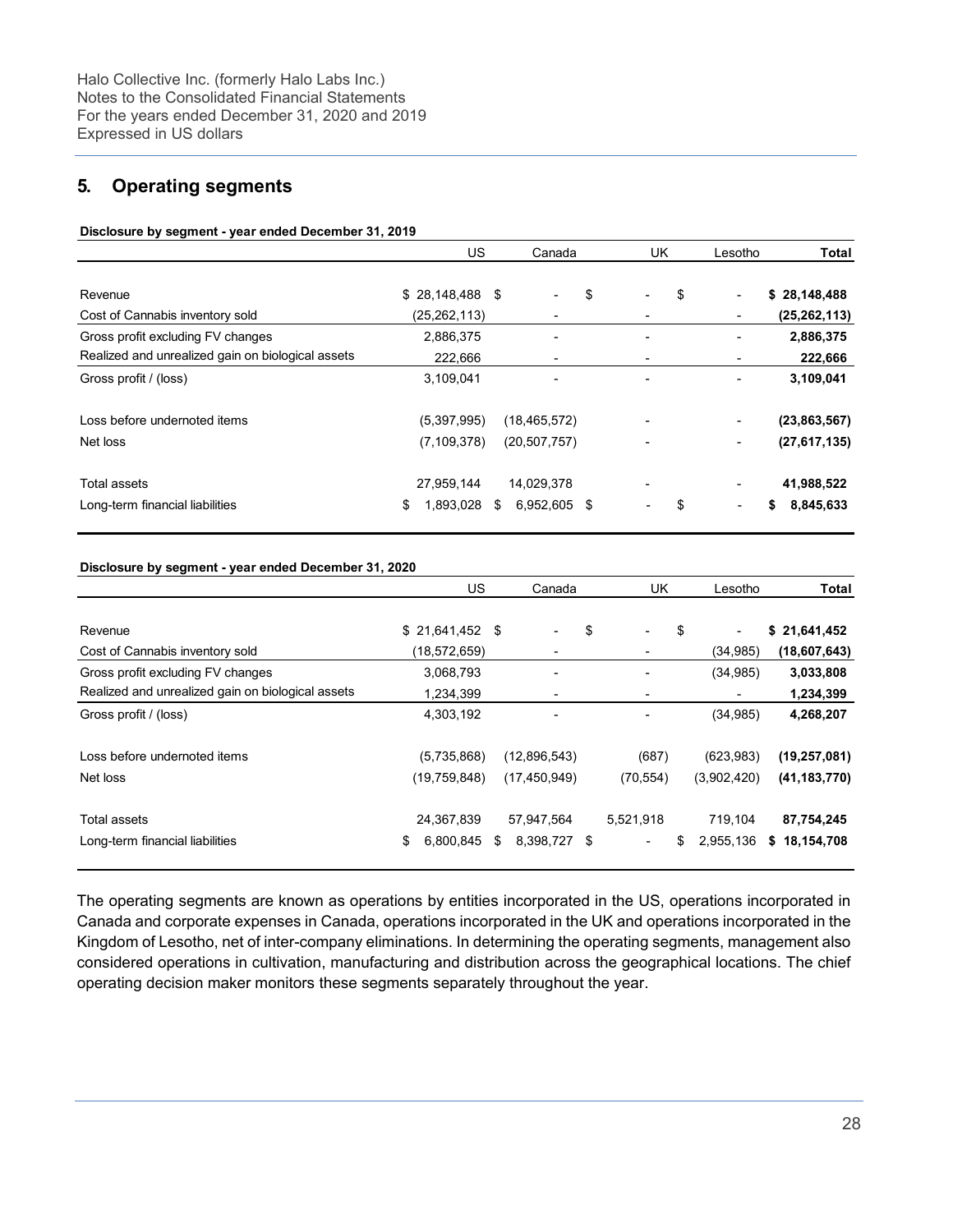#### **6. Investments and deposits**

During the year ended December 31, 2019, marketable securities were sold for total proceeds of \$194,310. A realized gain of \$100,001 was recorded on the sale. After the sale of the marketable securities in 2019, the Company no longer has marketable securities.

On December 9, 2019, the Company completed its investment in Ukiah Ventures Inc. ("Ukiah"). Pursuant to the transaction, Halo and Ukiah entered into a share purchase agreement in which Halo acquired 1,333,333 common shares in the capital of Ukiah in exchange for 5,940,000 common shares of Halo. The Ukiah shares acquired by Halo represent a 17.5% interest in Ukiah. The Halo shares issued pursuant to the transaction were issued at a fair value of \$1,570,657 (C\$2,079,000). At December 31, 2019, the investment was revalued at the year-end exchange rate of 1.2988 to \$1,600,709. Transaction costs of \$9,548 (C\$12,402) were also included in the cost of the investment. Certain directors of Halo own an aggregate of 45,303 Ukiah shares, representing approximately 0.6% of the issued and outstanding Ukiah shares following completion of the transaction. On August 6, 2020, the Company entered into an agreement to acquire 100% of the outstanding shares of Ukiah Ventures Inc. (Note 14).

On February 14, 2020, the Company announced that it had completed an asset purchase agreement with High Tide Inc. ("High Tide") for the purchase of three licensed retail cannabis stores, five development permits to build new cannabis stores in Alberta, and a number of trademarks, copyrights and digital assets. On February 18, 2020, the Company issued 13,461,538 common shares as a deposit per the terms of the agreement. The Company also issued a total of 2,307,692 shares as finders' fees valued at 5% of the total deal value. The deposit of shares and the finders' fee have been classified as a long-term investment in the amount of \$1,687,089 in relation to the pending acquisition of High Tide and an amount of \$289,215 in related finders' fees. On September 1, 2020, the Company and High Tide entered into an amended and restated asset purchase agreement to amend the terms. Under the amended agreement, High Tide will sell its three operating KushBar retail cannabis stores to Halo, payable in the form of: (a) a deposit, which has already been paid to High Tide by way of the issuance of 13,461,538 Halo common shares; (b) a convertible promissory note to be issued by Halo on closing in the principal amount of C\$1.8 million with a conversion rate of C\$0.16 per Halo common share; and (c) a convertible promissory note to be issued by Halo on the 12-month anniversary of closing in the principal amount of C\$400,000 with a conversion rate of C\$0.16 per Halo common share, provided that certain revenue thresholds are met. If the portfolio has produced aggregate revenue of less than the set threshold during the prior 12 months, then the principal amount of the earnout note will be reduced dollar for dollar. As at December 31, 2020, the asset purchase agreement has not closed.

On September 7, 2020, the Company acquired 25% of the total outstanding membership interests of Feel Better LLC, doing business as FlowerShop in exchange for 15,447,992 Halo common shares. The total consideration was \$1,211,766 including the purchase price at a fair market value of \$1,059,129 and closing costs in the amount of \$152,637. The investment was recorded as an investment in associates and under IAS 28, closing costs were capitalized. In connection with the license agreement, Halo issued 1,500,000 common share purchase warrants to FlowerShop\* exercisable at a price of C\$0.135. The warrants will vest quarterly over twelve months and expire two years from the issue date. The value of the warrants was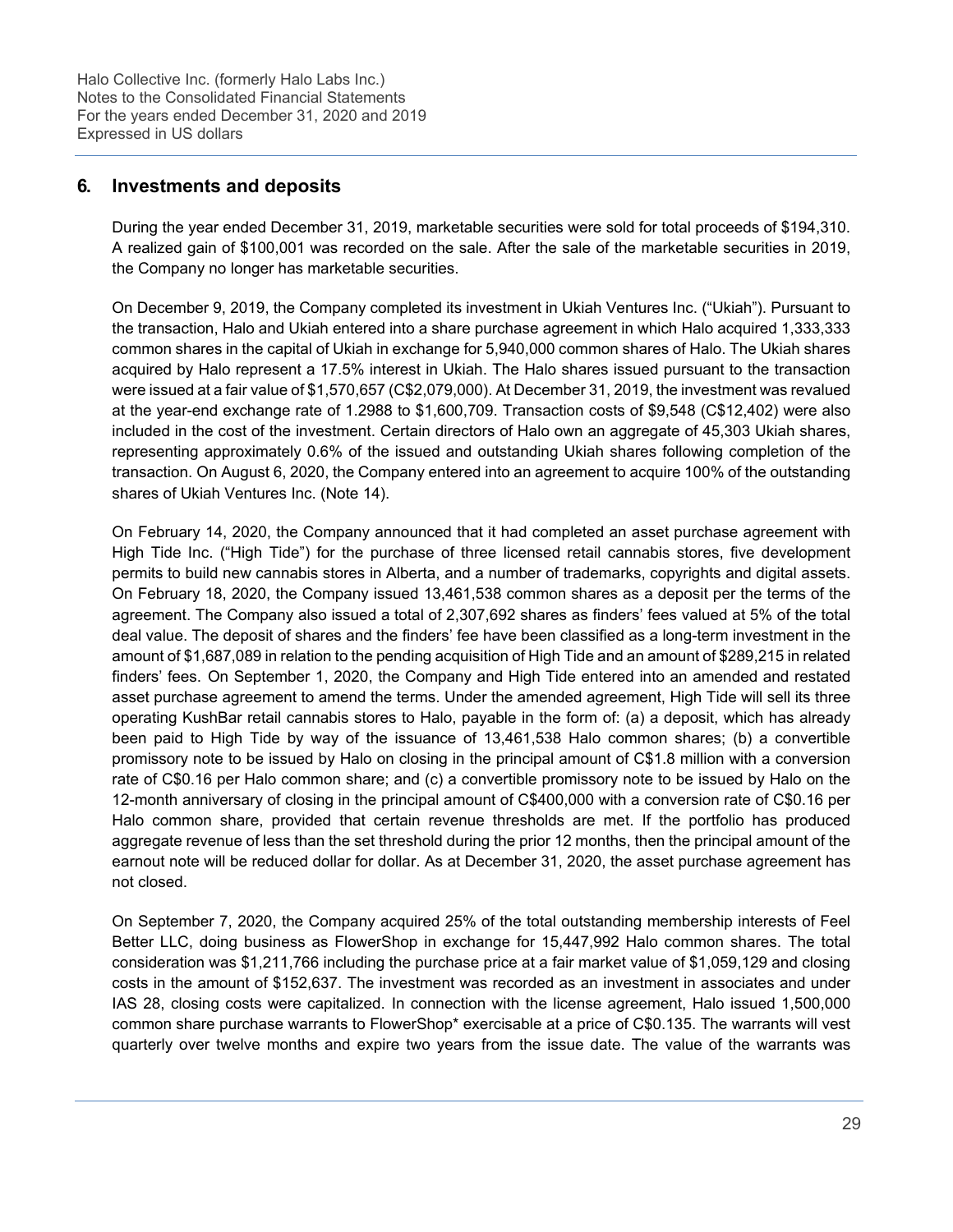included in the closing costs. Assumptions used for the calculation of the grant date and fair value of the warrants granted can be found in Note 17.2.

#### **7. Leases**

| <b>Lease liabilities</b>      |                 |
|-------------------------------|-----------------|
|                               |                 |
| Balance December 31, 2018     | \$              |
| Adoption of IFRS 16           | 2,532,230       |
| Additions                     |                 |
| Adjustments                   | (195, 815)      |
| Payments                      | (718, 111)      |
| Interest expense              | 345,750         |
| Balance December 31, 2019     | 1,964,054       |
| Additions                     | 2,059,630       |
| Payments                      | (853, 300)      |
| Interest expense              | 419,861         |
| Post Road adjustment          | (83, 217)       |
| Balance December 31, 2020     | \$<br>3,507,028 |
| Current portion               | 349,958         |
| Long-term portion             | 3,157,069       |
| <b>Right of use of assets</b> |                 |
| Balance December 31, 2018     | \$              |
| Adoption of IFRS 16           | 2,422,857       |
| Additions                     | 417,200         |
| Adjustments                   | 97,873          |
| Amortization                  | (503, 437)      |
| Balance December 31, 2019     | 2,434,493       |
| Additions                     | 1,996,769       |
| Post Road adjustment          | (41,063)        |
| Movement in foreign exchange  | 217,499         |
| Amortization                  | (630, 743)      |
| Balance December 31, 2020     | \$<br>3,976,955 |

On January 15, 2019, the Company extended the term on its second manufacturing facility in Cathedral City, CA from five years to ten years. The extension increased the right of use assets by \$417,200.

During the year ended December 31, 2020, an amount of \$2,59,630 was added to lease liabilities. Lease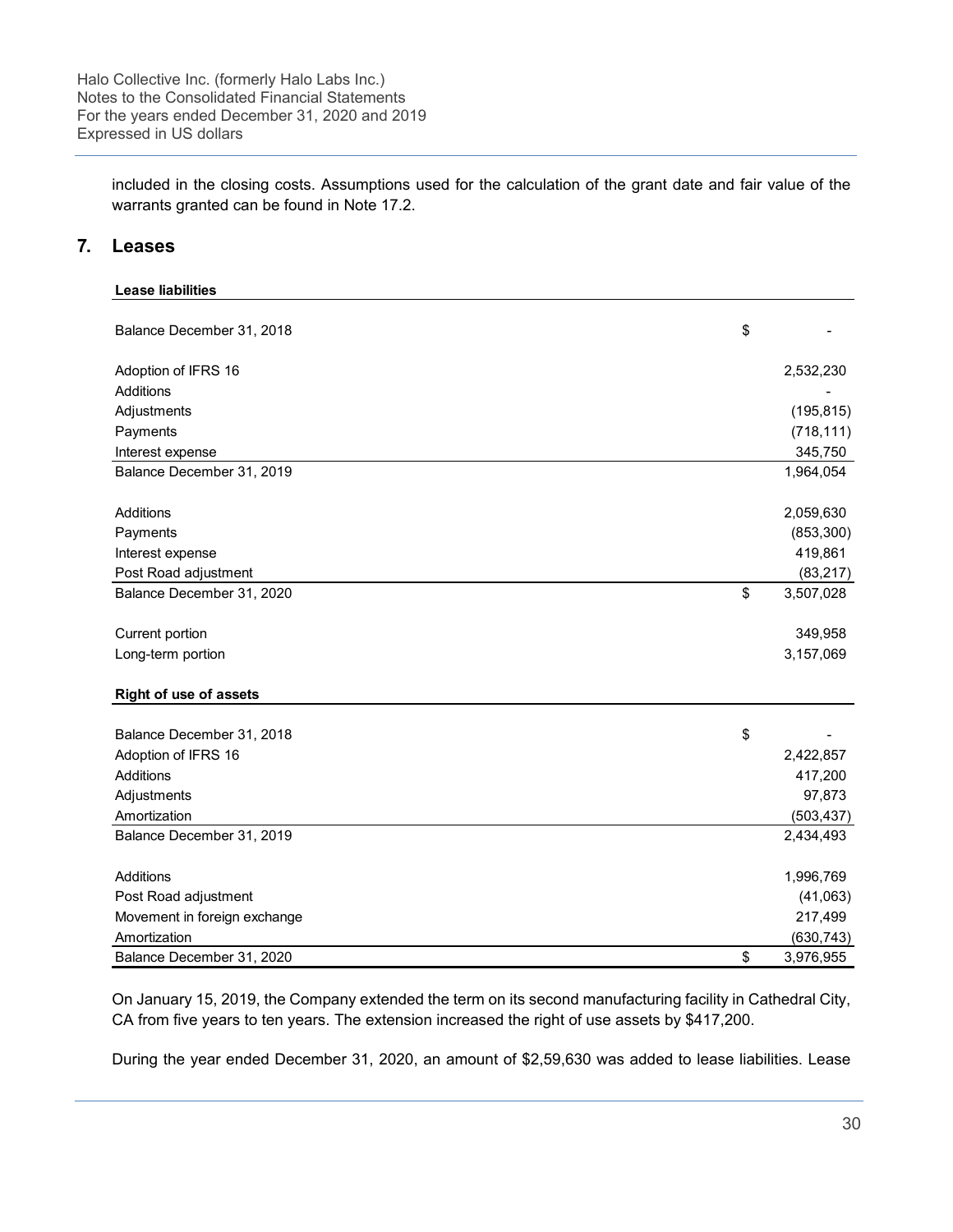liabilities in the amount of \$221,695 were added on consolidation of Mendo Distribution and Transportation LLC, \$134,259 was added on consolidation of Outer Galactic Chocolats LLC, \$93,458 on consolidation of LKJ11 and \$1,160,218 on consolidation of Bophelo Bioscience and Wellness Pty Ltd.

During the year ended December 31, 2020, an amount of \$1,996,769 was added to the right of use (year ended December 31, 2019: \$417,200). An amount of \$197,882 was added on consolidation of Mendo Dstribution and Transportation LLC., \$113,740 on consolidation of Outer Galactic Chocolats LLC, an amount of \$88,165 on consolidation of LKJ11 and an amount of \$1,596,982 was added on consolidation of Bophelo Bioscience and Wellness Pty Ltd.

In the year ended December 31, 2020, an amount of \$59,772 related to variable lease payments is not included in lease liabilities.

The current portion of lease liabilities is included under accrued liabilities. The long-term portion is recorded as lease liability under long-term liabilities.

#### **8. Accounts receivable**

| <b>Accounts receivable</b> |                   |           |    |                   |  |  |
|----------------------------|-------------------|-----------|----|-------------------|--|--|
| As at:                     | December 31, 2020 |           |    | December 31, 2019 |  |  |
| 1 - 30 days                | \$                | 1,461,677 | \$ | 1,640,290         |  |  |
| 30 - 60 days               |                   | 168,415   |    | 493,010           |  |  |
| 60 - 90 days               |                   | 90,385    |    | 46,348            |  |  |
| $> 90$ days                |                   | 64,895    |    | 3,417,751         |  |  |
| Total                      | \$                | 1,785,372 | \$ | 5,597,399         |  |  |

Accounts receivable are measured at amortized cost net of allowance for uncollectible amounts. The Company determines its expected credit loss based on several factors, including the length of time an account is past due, the customer's previous loss history, and the ability of the customer to pay its obligation to the Company. The Company writes off receivables when they become uncollectible.

| <b>Accounts receivable</b>  |                                     |    |            |  |  |
|-----------------------------|-------------------------------------|----|------------|--|--|
| As at:                      | December 31, 2020 December 31, 2019 |    |            |  |  |
| Accounts receivable - trade | 1,912,093                           | \$ | 6,209,268  |  |  |
| Bad debt provision          | (126, 721)                          |    | (611, 869) |  |  |
| Total accounts receivable   | 1,785,372                           |    | 5,597,399  |  |  |

Bad debt expense amounts are included in general and administration expenses. All the Company's trade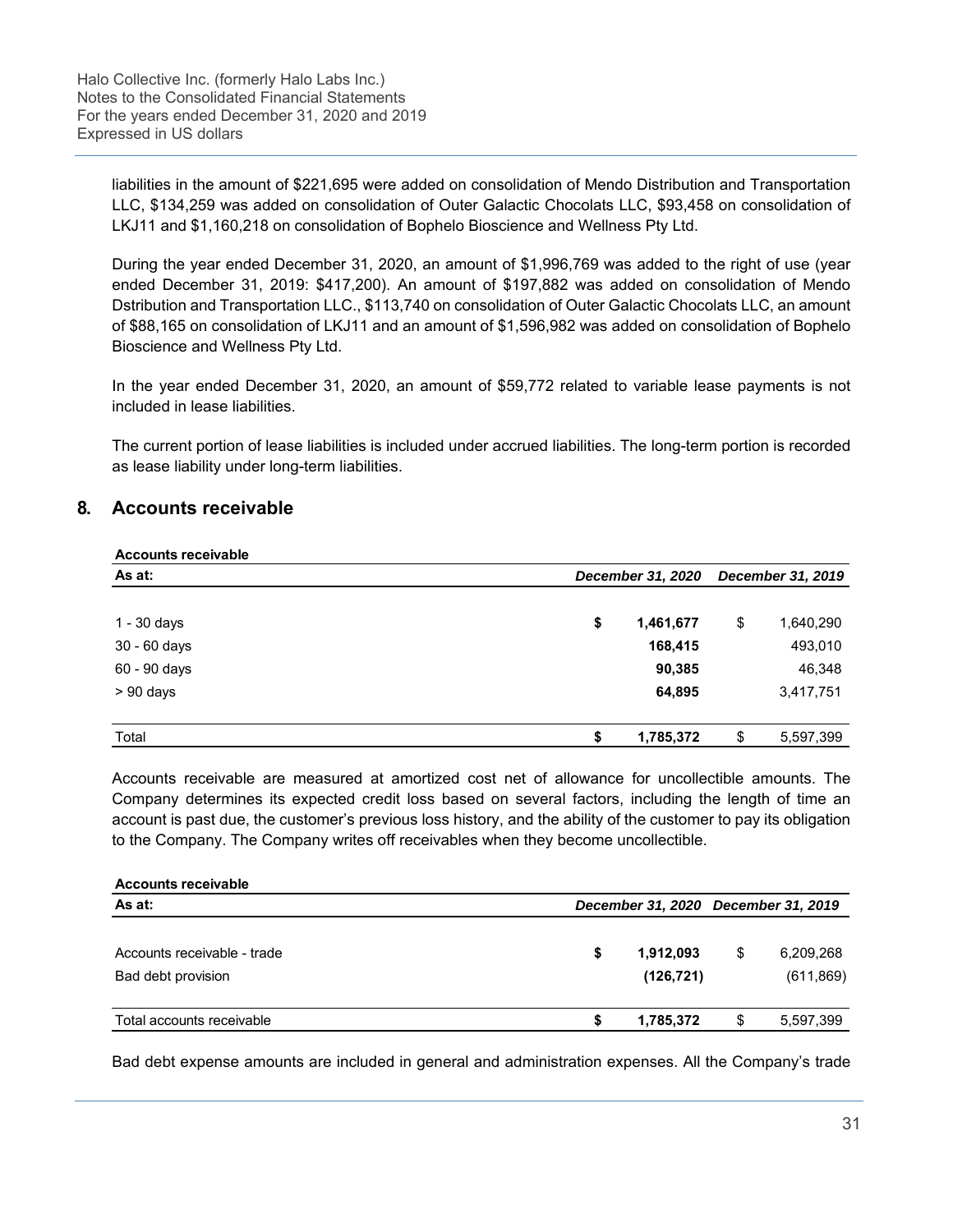and other receivables have been reviewed for indicators of impairment. In the year ending December 31, 2020, there were no impairments included in accounts receivable over 90 days (year ending December 31, 2019: Nil).

#### **9. Inventory**

| Inventory by class |                   |    |           |
|--------------------|-------------------|----|-----------|
| As at:             | December 31, 2020 |    |           |
|                    |                   |    |           |
| Raw materials      | \$<br>5,680,962   | \$ | 2,733,392 |
| Work in progress   | 2,345,092         |    | 2,465,084 |
| Finished goods     | 2,255,401         |    | 2,052,300 |
| Total              | 10,281,455        | \$ | 7,250,776 |

The Company maintains three classes of inventory: raw materials, work in process ("WIP") and finished goods. Raw materials consist of cannabis "trim" and various packaging and incidental items. WIP consists primarily of inventory in the process of being converted from trim to oil or live resin. Finished goods inventory includes cannabis oil in cartridges, bulk live resin, edibles, batteries for vaporizer pen cartridges, and packages of solidified cannabis oil ("shatter").

The Company allocates various production and overhead costs and expenses to inventory items. As such, the cost of inventory is recognized as an expense, and included in the cost of goods sold and valued at cost. For the year ended December 31, 2020, the amount included in the cost of goods sold was \$14,203,009 (year ended December 31, 2019: \$18,320,461). Direct product costs are valued on a weighted average basis and major production cost such as labor and testing are allocated to inventory. In the year ended December 31, 2020, total inventory impairments charged to the cost of goods sold were \$2,161,354 (year ended December 31, 2019: Nil).

The direct and indirect costs of inventory initially include the fair value of the biological asset at the time of harvest. They also include subsequent costs such as materials, labor and depreciation expense on the equipment involved in packaging, labeling and inspection. All direct and indirect costs related to inventory are capitalized as they are incurred, and they are subsequently recorded within 'cost of finished cannabis inventory sold' in the Consolidated Statement of Loss and Comprehensive Loss at the time cannabis is sold. Since all the biological assets are consumed in the production process, subsequent costs are negligible as trim is transferred to the processing facility of the Company.

#### **10. Biological assets**

While the Company's biological assets are within the scope of IAS 41 Agriculture, the direct and indirect costs of biological assets are determined using an approach that is similar to the capitalization criteria outlined in IAS 2 Inventories. They include the direct cost of seeds and growing materials as well as other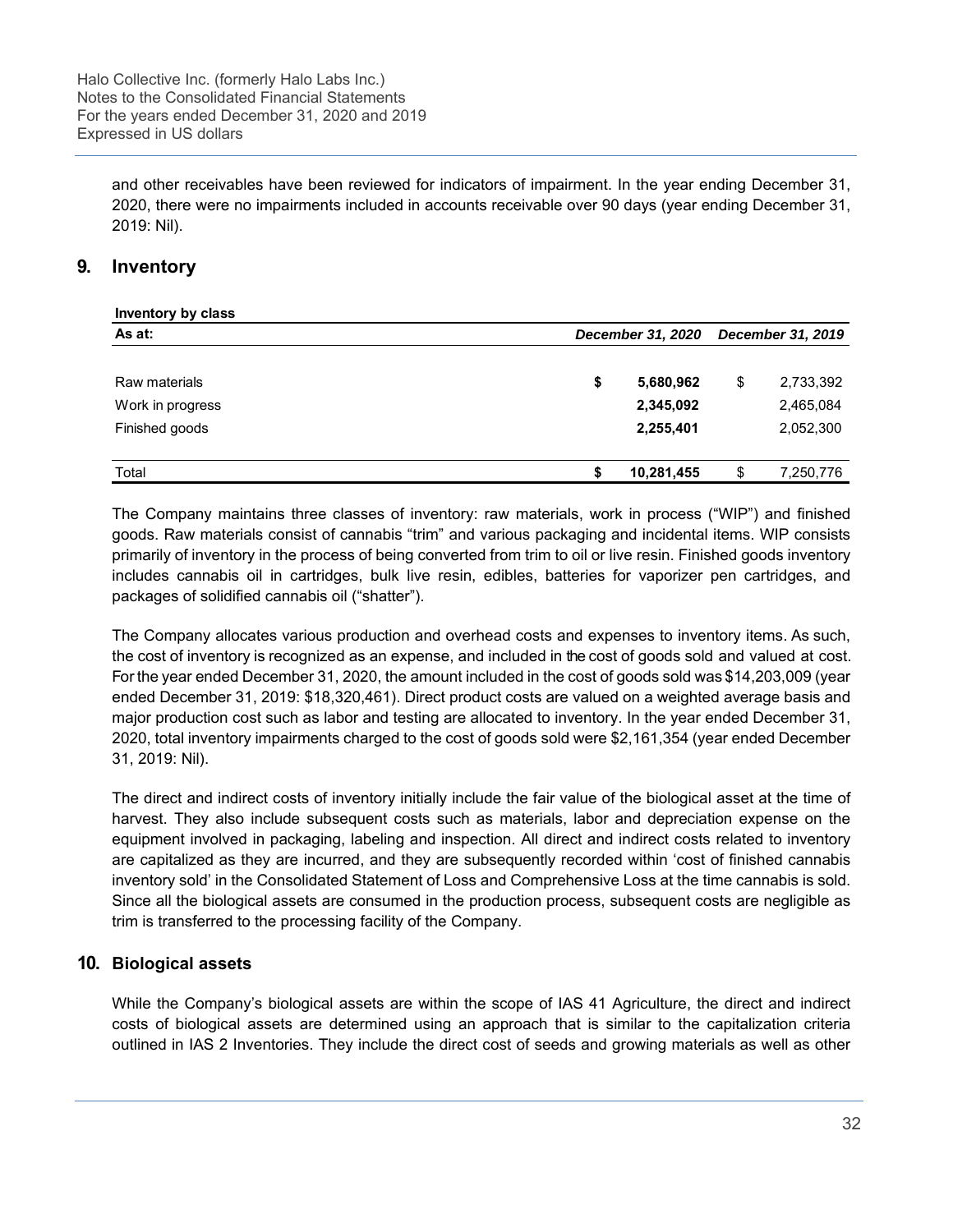indirect costs such as utilities and supplies and labor used in the growing process.

| <b>Biological assets East Evans Creek</b>          |               |
|----------------------------------------------------|---------------|
| Balance at December 31, 2018                       | \$            |
| Fair value change due to biological transformation | 737.971       |
| Production costs capitalized                       | 978,778       |
| Transferred to inventory upon harvest              | (1,716,749)   |
| Balance at December 31, 2019                       |               |
| Fair value change due to biological transformation | 2,225,647     |
| Production costs capitalized                       | 2,310,176     |
| Transferred to inventory upon harvest              | (4, 535, 823) |
| Balance at December 31, 2020                       | \$            |

Biological assets are measured at their fair value less costs to sell in the Consolidated Statement of Financial Position. The Company's method of accounting for biological assets attributes value accretion on a straightline basis throughout the life of the biological asset from initial cloning to the point of harvest. All direct and indirect costs of biological assets are capitalized as they are incurred, and they are all subsequently recorded within the line item 'cost of finished cannabis inventory sold' on the Consolidated Statement of Loss and Comprehensive Loss in the period that the related product is sold. Unrealized fair value gains/losses on the growth of biological assets are recorded in a separate line in the Consolidated Statement of Loss and Comprehensive Loss.

All material harvested during the year ended December 31, 2020 was used for processing and direct sales of flower to third parties. As at December 31, 2020, the Company did not carry any value of biological assets. The fair value change due to biological assets transformation in the cannabis plants model was \$2,225,647 at East Evens Creek, and capitalized production costs were \$2,310,176. Transferred to inventory was \$4,535,823. There was no transfer to inventory of the Bophelo harvest in the year ended December 31, 2020.

The Company values biological assets at the end of each reporting period at fair value less costs to sell ("FVLCS"). The determination of fair value less costs to sell is based on a valuation model that estimates the expected harvest yield per plant applied to the estimated wholesale price per gram, less estimated selling costs. The model also considers the stage of the biological asset in the aggregate plant life cycle.

The table below shows the assumptions used in the biological assets model for the harvest in the year ended December 31, 2020.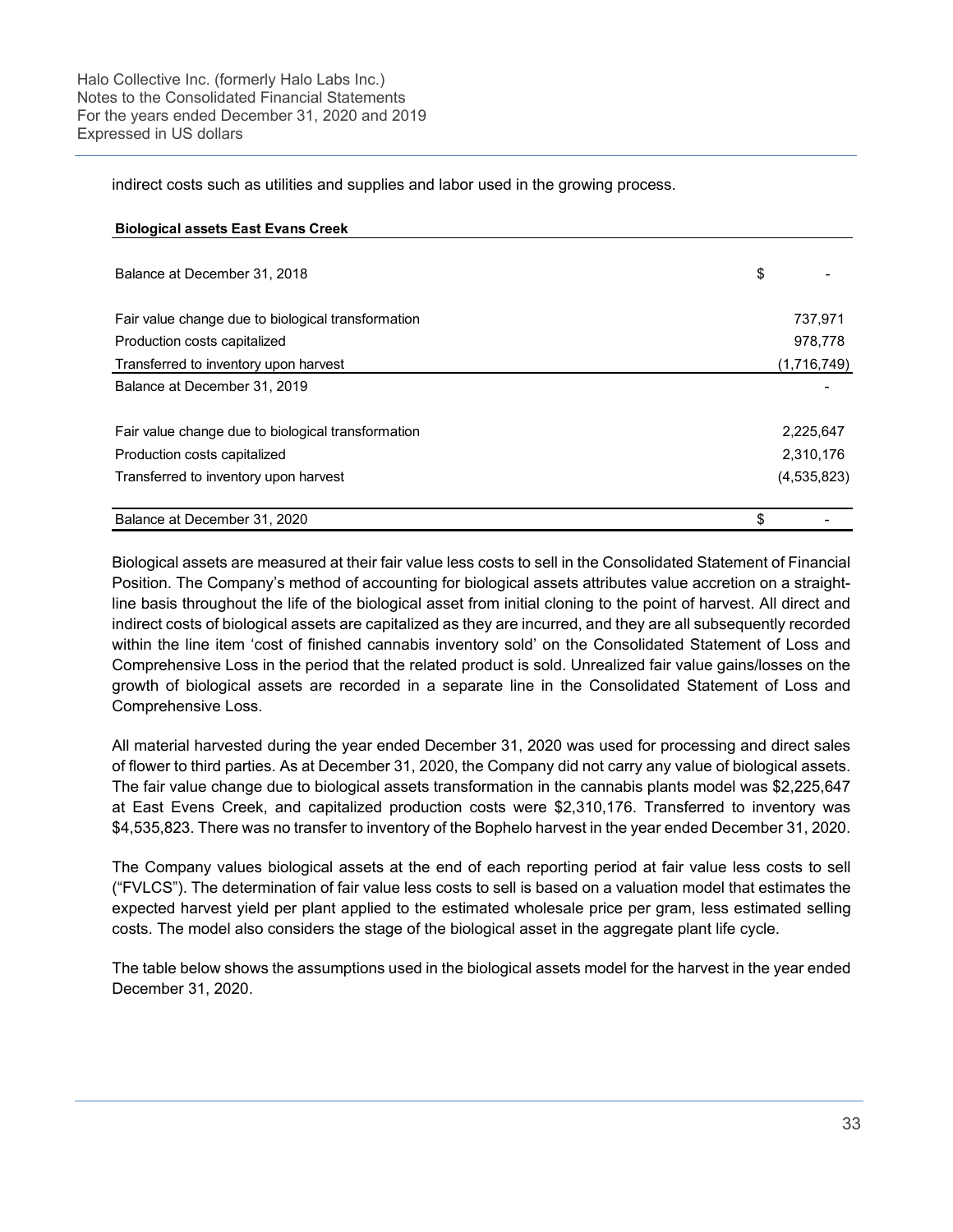|                                  |               |             | Year ended:         |               | Year ended:       |
|----------------------------------|---------------|-------------|---------------------|---------------|-------------------|
|                                  |               |             | December 31, 2020   |               | December 31, 2019 |
|                                  | <b>Flower</b> | <b>Trim</b> | <b>Fresh frozen</b> | <b>Flower</b> | Trim              |
|                                  |               |             |                     |               |                   |
| Ratio flower vs. trim            | 31%           | 49%         | 20%                 | 16%           | 84%               |
| Yield - pounds                   | 6,396         | 10,030      | 4,142               | 2,546         | 13,364            |
| Yield per plant - pounds         | 1.11          | 1.74        | 0.72                | 0.99          | 5.20              |
| Selling price per gram           | \$<br>0.66    | \$<br>0.06  | \$<br>0.04          | \$<br>0.99    | \$<br>0.20        |
| Total costs to complete and sell | \$<br>0.34    | \$<br>0.03  | \$<br>0.02          | \$<br>0.14    | \$<br>0.03        |
| FVLCS - \$ per gram              | \$<br>0.32    | \$<br>0.03  | \$<br>0.02          | \$<br>0.85    | \$<br>0.17        |

#### **Assumptions utilized in cannabis plant model**

The valuation model includes the following estimates, all of which are Level 3 inputs in the fair value hierarchy:

- Number of weeks in the growing cycle (from propagation to harvest) is 14 weeks at East Evans Creek;
- Wholesale selling price of flower is estimated at \$0.66 per gram (year ended December 31, 2019: 0.99) based on historical and expected future sales at East Evans Creek. Wholesale prices of trim and fresh frozen are estimated at \$0.06 per gram (year ended December 31, 2019: \$0.20) and \$0.04 per gram (year ended December 31, 2019: NA) at East Evans Creek;
- Total yield for the year ended December 31, 2020 of 20,568 pounds of biomass (year ended December 31, 2019: 15,910 pounds) at East Evans Creek;
- Total harvest yield of 6,396 pounds of flower (year ended December 31, 2019: 2,546 pounds), 10,030 pounds of trim (year ended December 31, 2019: 13,364 pounds) and 4,142 pounds of fresh frozen (year ended December 31, 2019: NA);
- Harvest yield of flower of 1.11 pounds per plant (year ended December 31, 2019: 0.99 pounds per plant) at East Evans Creek, net of wastage, based on historical results; Harvest yields of trim and fresh frozen per plant at East Evans Creek of 1.74 pounds (year ended December 31, 2019: 5.20 pounds) and 0.78 pounds per plant (year ended December 31, 2019: NA);
- Costs to complete and sell at \$0.34 per gram for flower (year ended December 31, 2019: \$0.14), \$0.03 for trim (year ended December 31, 2019: \$0.03) and \$0.02 for fresh frozen (year ended December 31, 2019: NA) at East Evans Creek;
- FVLCS of dry cannabis from the 2020 harvest of \$0.32 per gram for flower (year ended December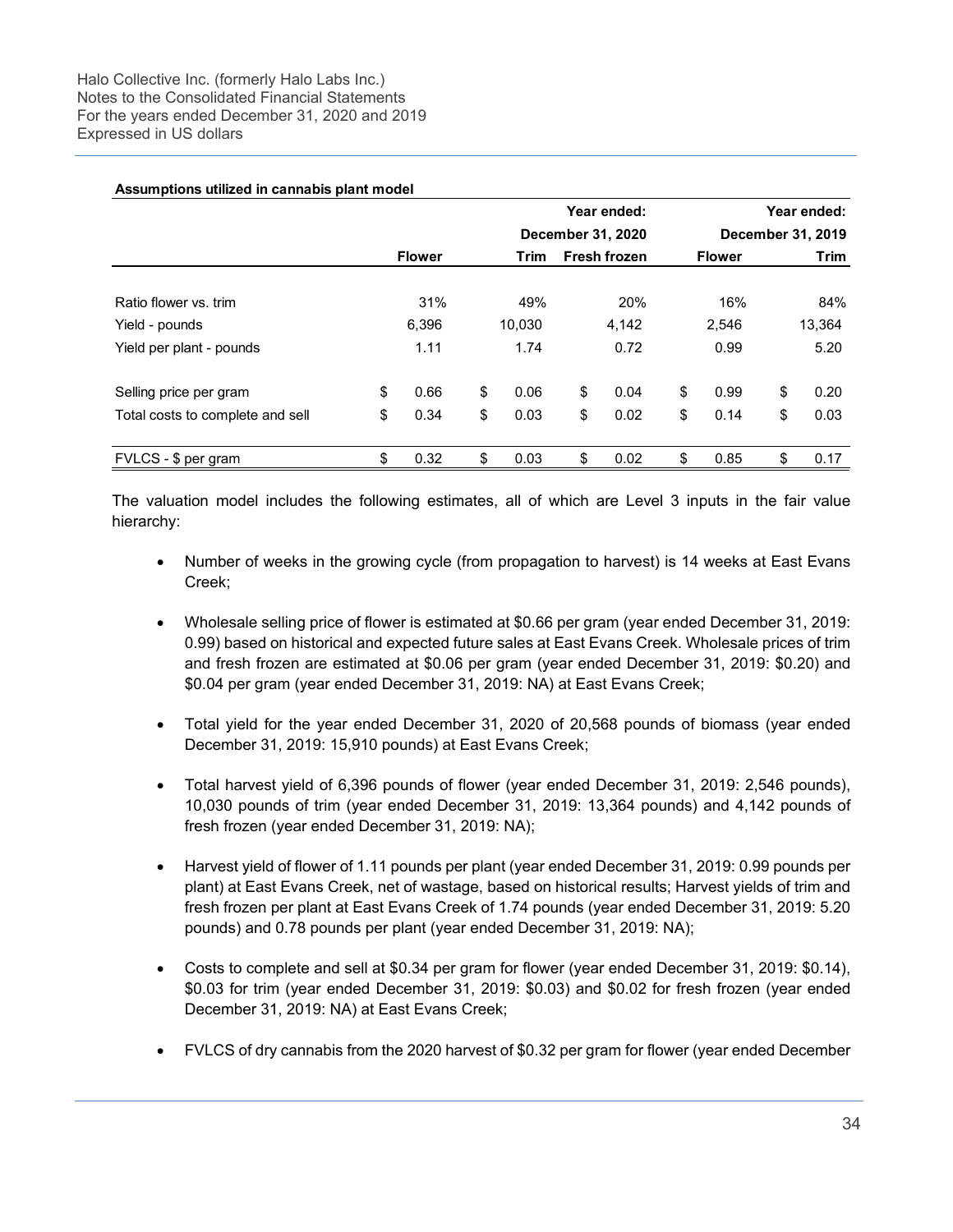31, 2019: \$0.85), \$0.03 for trim (year ended December 31, 2019: \$0.17) and \$0.02 for fresh frozen (year ended December 31, 2019: NA) at East Evans Creek.

Bophelo's 2020 harvest was not recognized in the year ended December 31, 2020, because a Good Agricultural and Collection Practices (GACP) certificate was not yet received in 2020. The GACP certificate is a condition for selling the Bophelo harvest. There was no fair value change due to the transformation of biological assets at Bophelo, and there were no capitalized production costs. There was no transfer to inventory in the year ended December 31, 2020.

The inputs in the biological assets model are subject to volatility and uncontrollable factors which could significantly affect the fair value of biological assets in future periods. Management has quantified the sensitivity of the inputs on the calculation of the fair value of the biological assets for East Evens Creek as follows:

| Effect on the fair value of biological assets East Evens Creek - December 31, 2020 |                    |   |                          |  |
|------------------------------------------------------------------------------------|--------------------|---|--------------------------|--|
|                                                                                    | $+10%$             |   | - 10%                    |  |
|                                                                                    | 328.602<br>108.562 | S | (328, 602)<br>(108, 562) |  |
|                                                                                    |                    |   |                          |  |

Based on the realized yield, a 10% increase or decline in the yield has a \$328,602 impact on revenues (year ended December 2019: \$234,832).

Based on the realized FVLCS, a 10% increase or decline in FVLCS has a \$108,562 impact on revenues (year ended December 31, 2019: \$199,503).

Because Bophelo did not recognize the 2020 harvest, there were no yield and FVLCS in the year ended December 31, 2020.

#### **11. Notes receivable**

| Notes receivable |           |     |                                     |
|------------------|-----------|-----|-------------------------------------|
| As at:           |           |     | December 31, 2020 December 31, 2019 |
| Notes receivable | 9,629,553 | - S | 1.914.993                           |

Notes receivable as at December 31, 2020 were \$9,629,553 (as at December 31, 2019: \$1,914,993). Notes receivable includes amounts due from executives of the Company in the amount of \$414,846 (as at December 31, 2019: \$126,546) and from a supplier to the Company in the amount of \$589,355 (as at December 31, 2019: \$624,911). Notes receivable also includes an amount of \$537,704 due from Lake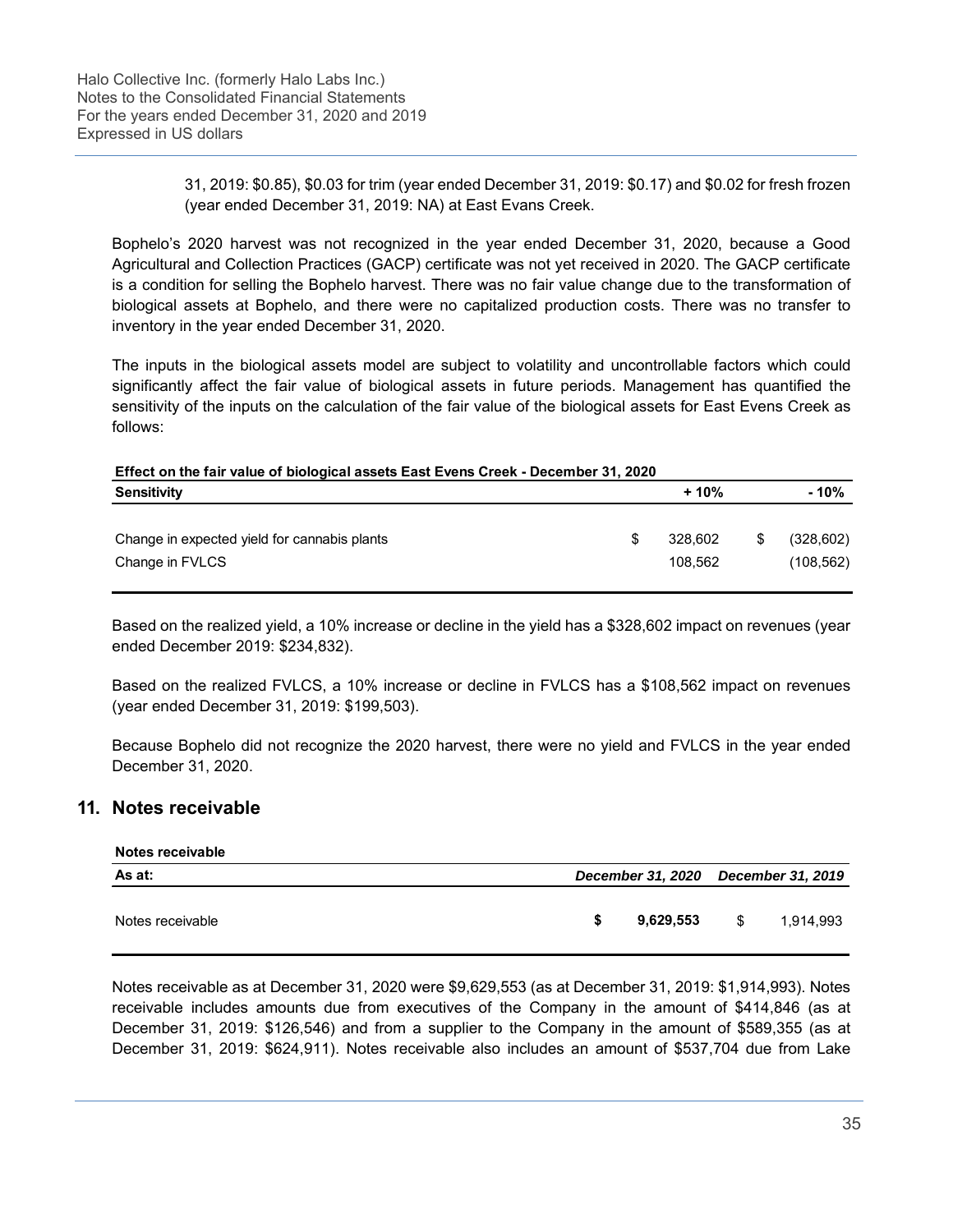County National Health LLC. Notes receivable due from executives of the Company are unsecured, interestbearing and require repayment in 2020. The note receivable from the supplier is non-interest bearing, unsecured and due on demand.

On June 22, 2018, the Company entered into an agreement to sell 222,070 shares of Minera Cachinal S.A. ("Minera"), being approximately 80% of the issued shares in the capital of Minera, to Aftermath Silver Ltd. ("Aftermath"). On November 2, 2019, (the "Closing"), Halo Labs Inc. received a convertible debenture from Aftermath valued at C\$1,575,000 in consideration for the sale and transfer of the shares. The Company had recorded net liabilities of \$101,787 for its investment in Minera, resulting in a gain of \$1,288,565 on the sale. The debenture could be converted to Aftermath shares on notice to Aftermath prior to each of the payment dates. On November 2, 2019, the conversion feature was valued at \$256,328. On May 26, 2020, the promissory note was repaid and the balance as at December 31, 2020 was Nil. The fair value loss on the conversion feature was \$374,786 and the loss on foreign exchange translation was \$73,407.

| <b>Prange in barrying value of Altermatic convertible promissory floto</b> |                 |
|----------------------------------------------------------------------------|-----------------|
|                                                                            |                 |
| Additions November 2, 2019                                                 | \$<br>1,212,658 |
| Payments received                                                          | (384, 971)      |
| Fair value gain/(loss) on conversion feature                               | 335,849         |
| Balance at December 31, 2019                                               | 1,163,536       |
| Payments received upon conversion                                          | (715, 343)      |
| Fair value gain/(loss) on conversion feature                               | (374, 786)      |
| Foreign Exchange gain (loss)                                               | (73, 407)       |
| Balance December 31, 2020                                                  | \$              |

#### **Change in carrying value of Aftermath convertible promissory note**

On November 18, 2020, the Company entered into a definitive debt purchase agreement with Halo Winberry Holdings, LLC, Evolution Trustees Limited, sole trustee of SP1 Credit Fund, Herban Industries OR LLC, and Herban Industries, Inc., to purchase certain secured debt of Herban OR owed to Evolution Trustees Limited, which was in default. Upon completion of the acquisition of the purchased debt, Halo Winberry, a whollyowned subsidiary of the Company, became the senior secured creditor of Herban OR. Halo issued 169,916,339 common shares of the Company to Evolution Trust Limited for a total consideration of \$8,373,047 including closing costs of \$405,798, in exchange for the purchased debt. As at December 31, 2020, the Company held a note receivable from Herban OR in the amount of \$8,373,047.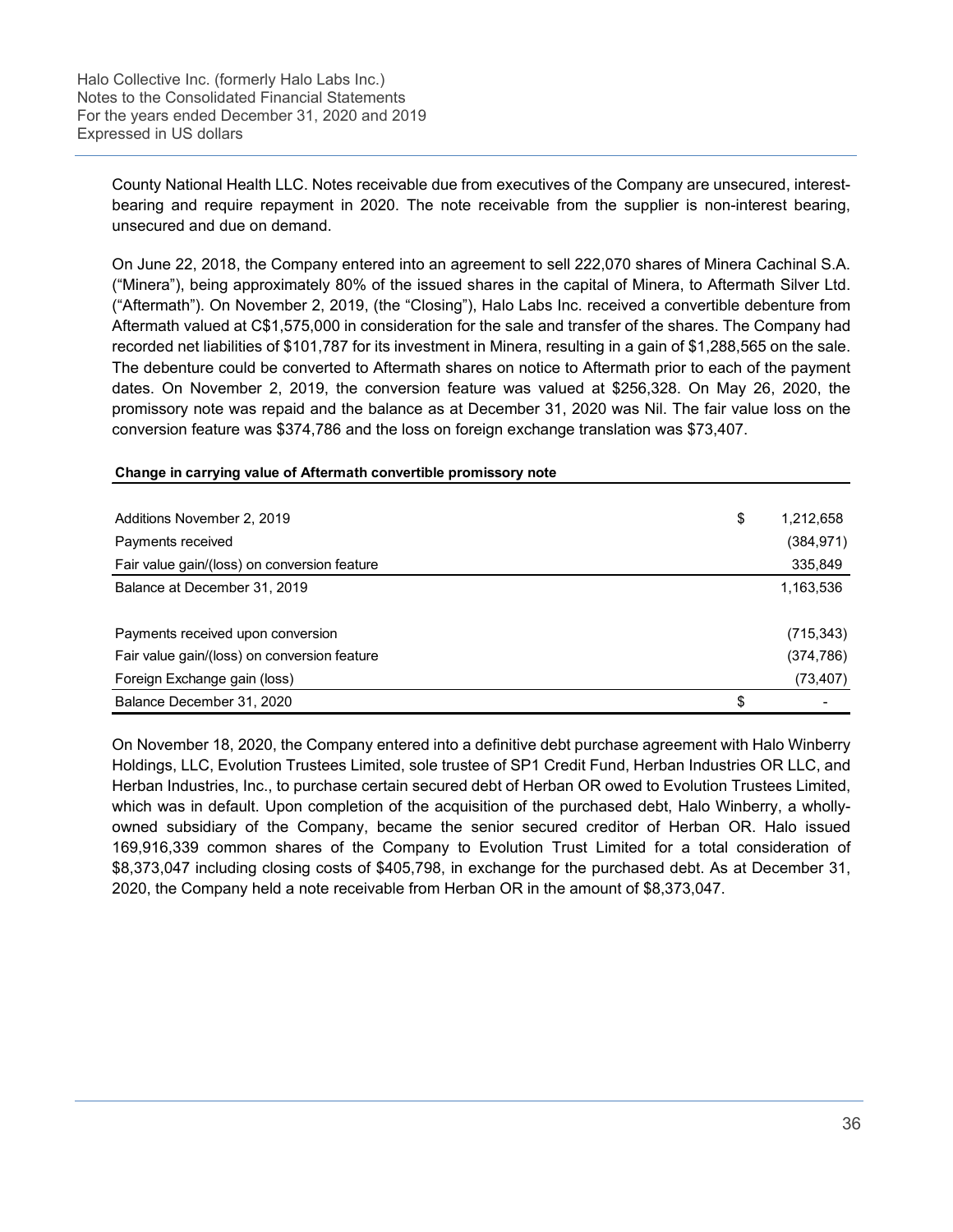# **12. Deposits and prepaid expenses**

| As at:                     |    |           |     | December 31, 2020 December 31, 2019 |
|----------------------------|----|-----------|-----|-------------------------------------|
| Prepaid expenses and other | S. | 3.318.061 | -SG | 1,692,123                           |

Included in prepaid expenses is the lease buydown of one of the Company's leased facilities in California. The terms of the lease state that lease payments are to commence once Cathedral City grants a conditional use permit sufficient to allow the Company to conduct business at the location. The permit has not yet been obtained, as such the ROU asset and lease liability have not been recorded.

# **13. Property, plant and equipment**

#### **Property, plant and equipment**

|                                  | <b>Production</b><br>equipment | Land &               | Leasehold<br>buildings improvements | Office<br>equipment | Leased<br>assets | <b>Vehicles</b>          | Total         |
|----------------------------------|--------------------------------|----------------------|-------------------------------------|---------------------|------------------|--------------------------|---------------|
| Cost:                            |                                |                      |                                     |                     |                  |                          |               |
| Balance as at December 31, 2018  | \$2.755.190                    | \$<br>$\blacksquare$ | \$1,788,060                         | \$<br>89.662        | \$               | \$                       | 4,632,912     |
| Additions                        | 1,073,130                      |                      | 269,956                             | 7,990               | 2,937,930        |                          | 4,289,006     |
| <b>Dispositions</b>              | (34,988)                       | $\blacksquare$       |                                     |                     |                  | $\overline{\phantom{a}}$ | (34, 988)     |
| Balance as at December 31, 2019  | 3,793,332                      |                      | 2,058,016                           | 97,652              | 2,937,930        |                          | 8,886,930     |
| Additions                        | 944,788                        | 6,714,150            | 1,166,763                           | 4.998               | 1,996,769        | 24,484                   | 10,851,952    |
| Reclassify                       | (43, 467)                      | 787,609              | (744, 141)                          |                     | (41,062)         |                          | (41,061)      |
| Movement in foreign exchange     | 62,056                         | 105,438              | 32,786                              | ٠                   | 222,472          | 3,278                    | 426,030       |
| Balance as at December 31, 2020  | 4,756,709                      | 7,607,197            | 2,513,424                           | 102,650             | 5,116,109        | 27,762                   | 20,123,851    |
| <b>Accumulated depreciation:</b> |                                |                      |                                     |                     |                  |                          |               |
| Balance as at December 31, 2018  | (672, 310)                     |                      | (176, 987)                          | (14, 962)           |                  |                          | (864, 259)    |
| Depreciation                     | (638, 876)                     |                      | (205, 094)                          | (24, 462)           | (503, 437)       |                          | (1,371,869)   |
| <b>Dispositions</b>              | 4.913                          |                      |                                     |                     |                  |                          | 4,913         |
| Balance as at December 31, 2019  | (1,306,273)                    | $\blacksquare$       | (382,081)                           | (39, 424)           | (503, 437)       |                          | (2, 231, 215) |
| Depreciation                     | (695, 806)                     | (72,091)             | (228, 788)                          | (20, 697)           | (630, 743)       | (3,862)                  | (1,651,988)   |
| Movement in foreign exchange     | (3, 351)                       |                      | (819)                               |                     | (4, 974)         | (517)                    | (9,661)       |
| Balance as at December 31, 2020  | (2,005,430)                    | (72,091)             | (611, 688)                          | (60, 122)           | (1, 139, 154)    | (4,379)                  | (3,892,864)   |
| Net book value:                  |                                |                      |                                     |                     |                  |                          |               |
| Net book value December 31, 2019 | 2,487,059                      |                      | 1,675,935                           | 58,228              | 2,434,493        |                          | 6,655,715     |
| Net book value December 31, 2020 | \$2,751,279                    | \$7,535,106          | \$1,901,736                         | \$<br>42,528        | \$3,976,955      | \$<br>23,383             | 16,230,987    |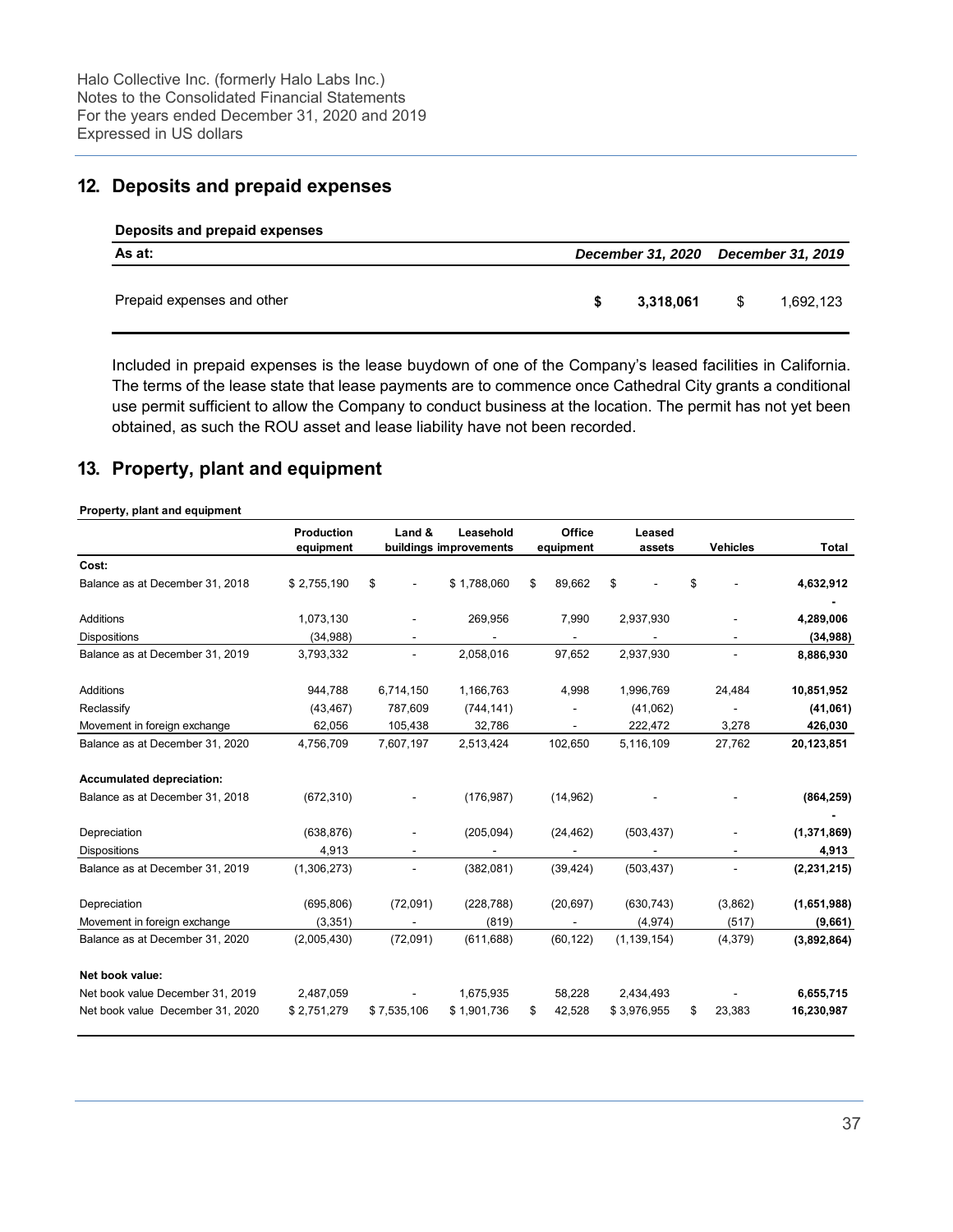The addition to leased assets in the amount of \$1,996,769 relates to Mendo Distribution and Transportation LLC, Bophelo Bioscience Wellness Pty. Ltd. and Ukiah Ventures Inc. (as at December 31, 2019: Nil).

There was a reclassification at HLO Ventures in relation to the amendment of the right of use of assets in the lease agreement, in the amount of \$41,062.

The increase in land and buildings relates to the partial consolidation of the 50 percent share in Lake County National Health LLC (Note 18) and the consolidation of Ukiah Ventures Inc.

Total depreciation expense for the year ended December 31, 2020 was \$1,651,990 (year ended December 31, 2019: \$1,371,869). An amount of \$1,021,246 was recognized as cost of goods sold (year ended December 31, 2019: \$868,432) and \$630,744 was recognized as operating expenses in relation to leased assets (year ended December 31, 2019: \$315,632). Depreciation in relation to East Evans Creek was an amount of \$187,700 (year ended December 31, 2019: \$19,574). This is classified as farm work in progress and moved to inventory on completion of the harvest.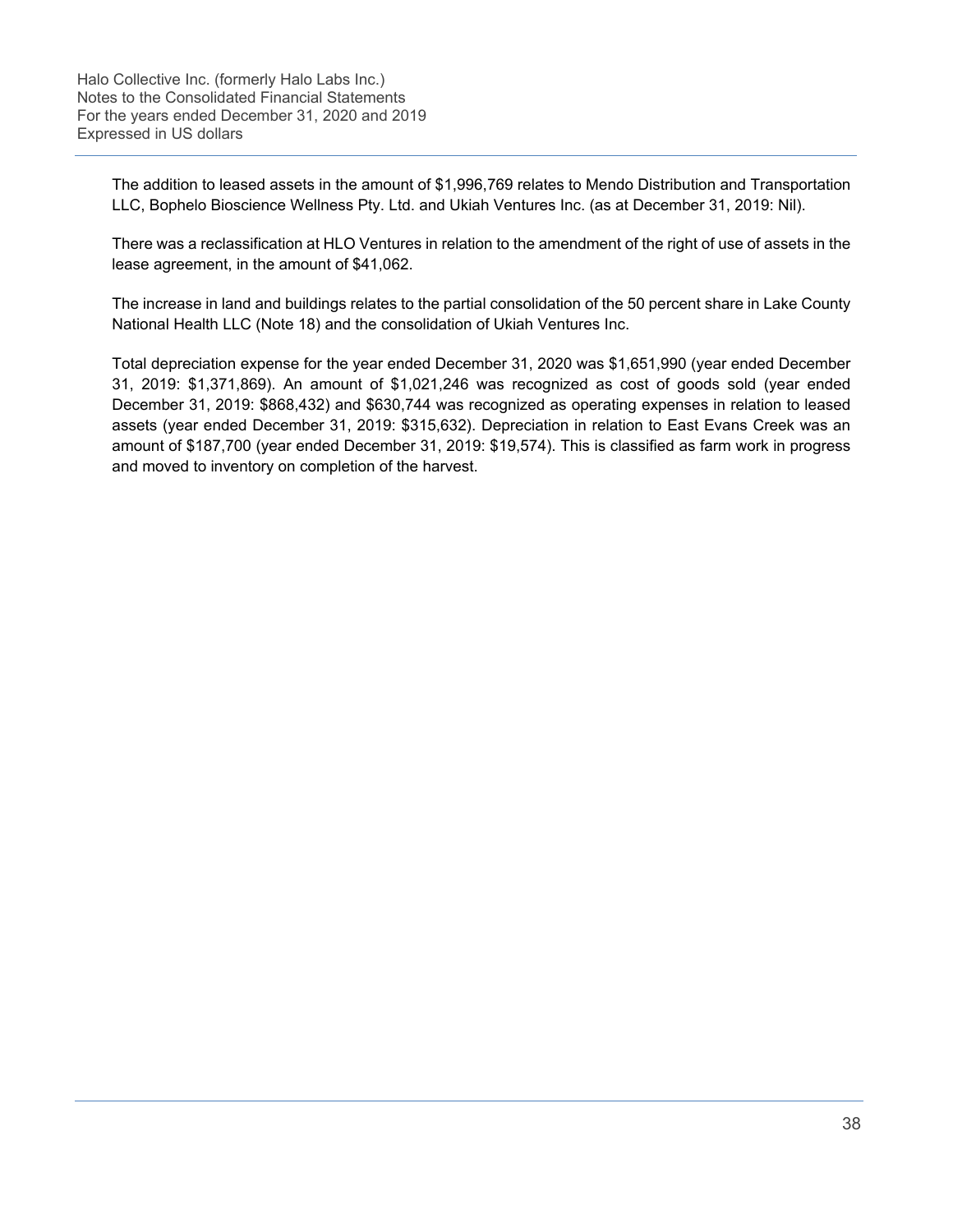# **14. Intangible assets and goodwill**

#### **Intangible assets and goodwill**

|                                  | <b>Licenses and</b>         |             |                 | <b>Intellectual</b> |     |                |                  |
|----------------------------------|-----------------------------|-------------|-----------------|---------------------|-----|----------------|------------------|
|                                  | facility option Brand names |             | <b>Software</b> | property            |     | Goodwill       | <b>Total</b>     |
| Cost:                            |                             |             |                 |                     |     |                |                  |
| Balance as at December 31, 2018  | 4,995,539<br>\$             | \$<br>8,434 | \$              | \$                  | \$  |                | 5,003,973        |
| Additions                        | 2,555,475                   | 220         | 4,229,394       | 3,280,402           |     |                | 10,065,491       |
| Impairment                       | (20,000)                    |             | (2, 115, 436)   | (1,019,430)         |     |                | (3, 154, 866)    |
| Balance as at December 31, 2019  | 7,531,014                   | 8,654       | 2,113,958       | 2,260,972           |     |                | 11,914,598       |
| Additions                        | 11,648,114                  |             | 128,402         | 16,530,460          |     | 16,298,959     | 44,605,935       |
| Movement in foreign exchange     | 46,524                      |             |                 |                     |     |                | 46,524           |
| Impairment                       | (5,367,939)                 |             |                 |                     |     | (10, 214, 724) | (15, 582, 663)   |
| Balance as at December 31, 2020  | 13,857,713                  | 8.654       | 2.242.360       | 18,791,432          |     | 6,084,235      | 40,984,394       |
| <b>Accumulated amortization:</b> |                             |             |                 |                     |     |                |                  |
| Balance as at December 31, 2018  | (230, 804)                  | (1,088)     |                 |                     |     |                | (231, 893)       |
| Amortization                     | (482, 152)                  | (1,710)     |                 |                     |     |                | (483, 862)       |
| Balance as at December 31, 2019  | (712, 957)                  | (2,798)     |                 |                     |     |                | (715, 755)       |
| Movement in foreign exchange     | (52)                        |             |                 |                     |     |                | (52)             |
| Amortization                     | (625, 976)                  | (1,730)     |                 |                     |     |                | (627, 706)       |
| Balance as at December 31, 2020  | (1,338,985)                 | (4,528)     |                 |                     |     |                | (1, 343, 513)    |
| Net book value:                  |                             |             |                 |                     |     |                |                  |
| Net book value December 31, 2019 | 6,818,057                   | 5,856       | 2,113,958       | 2,260,972           |     |                | 11,198,843       |
| Net book value December 31, 2020 | \$12,518,728                | \$<br>4.126 | \$2,242,360     | \$18,791,432        | -\$ | 6.084.235      | \$<br>39,640,881 |

Total amortization expense for the year ended December 31, 2020 of \$627,706 (year ended December 31, 2019: \$483,861) was recognized in operating expenses. In the year ended December 31, 2020, goodwill in the amount of \$16,298,959 (year ended December 31, 2019: Nil) and intangibles assets in the amount of \$28,306,976 (year ended December 31, 2019: \$10,065,491) were added. In the year ended December 31, 2020, impairments were \$15,582,663 (year ended December 31, 2019: \$3,154,866). Impairments are included in the fair value loss on intangibles in the Consolidated Statement of Loss and Comprehensive Loss.

Annual impairment testing involves determining the recoverable amount of the cash generating unit ("CGU") to which goodwill is allocated and comparing this to the carrying value of the CGU. The impairment is first allocated to reduce the carrying amount of the goodwill, with the remaining losses then allocated to other assets in accordance with IAS 36 Impairment of Assets. The Company's CGU's to which goodwill has been allocated include Mendo Distribution and Transportation, LLC, Bophelo Bioscience & Wellness, Pty. Ltd. and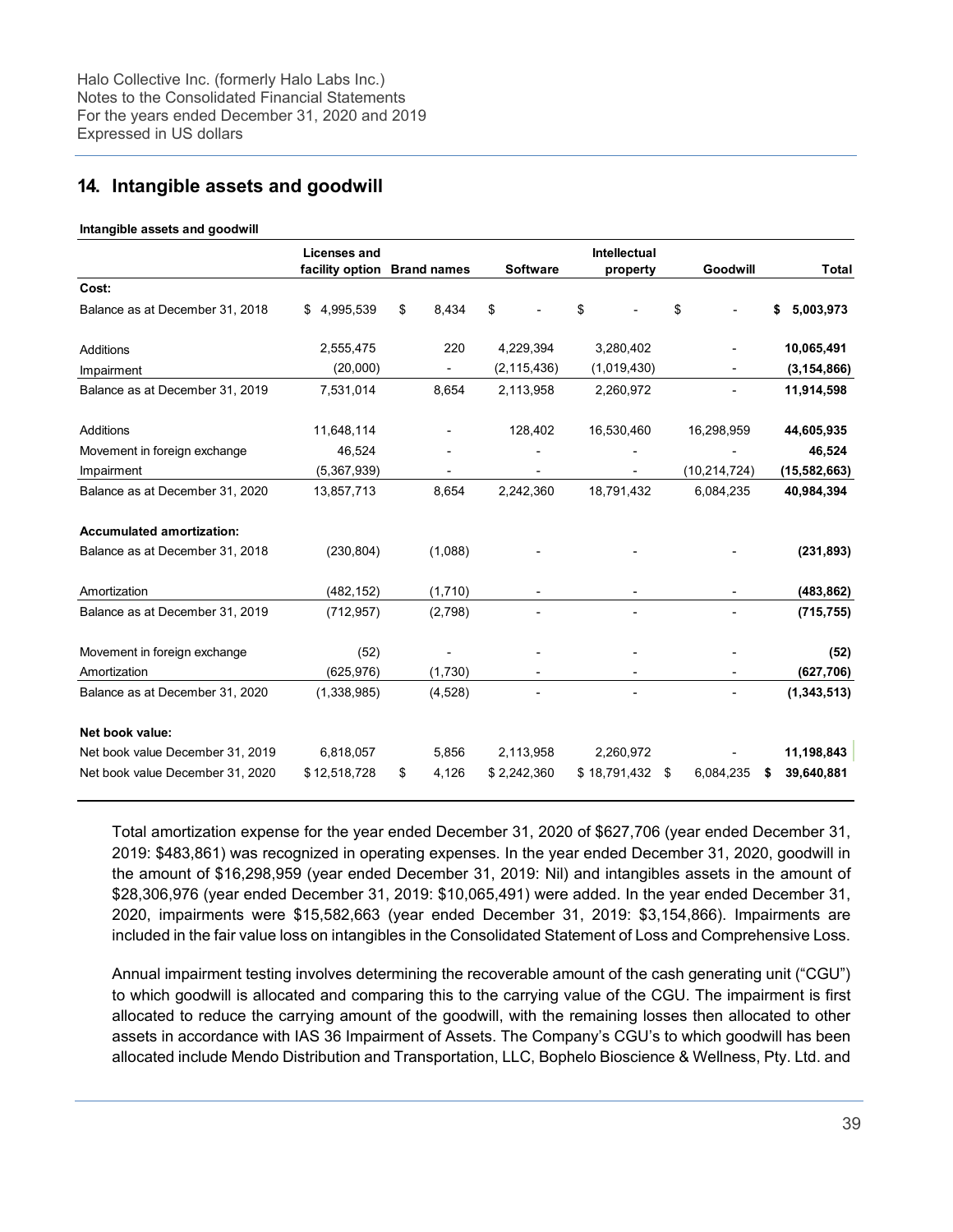## Ukiah Ventures, Inc.

The Company estimated that the carrying amount of goodwill was higher than the recoverable amount for the year ended December 31, 2020, and therefore recorded goodwill impairments of \$4,429,523 on MDT, \$3,110,523 on Bophelo and \$2,674,678 on UVI.

To estimate the recoverable amount of each CGU, management calculated the fair value less cost of disposal using an income approach. The key assumptions used in the calculation of the recoverable amount included management's projection of future cash flows for a five year period with a terminal value thereafter and discount rates of 19% for MDT, based on a risk adjusted cash flows and 35% and 28% for Bophelo and Ukiah respectively, based on consideration of economic, industry and entity specific risks.

Annual impairment tests were also conducted on the intangible assets under development as at December 31, 2019 and 2020 consisting of those acquired with Halo DispensaryTrack Sotware Inc, Halo AccuDab Holdings Inc., Cannalift Delivery Inc., Nasalbinoid Natural Devices, Corp. and 1265292 BC Ltd. Using level two inputs of the fair value hierarchy, management estimated that the recoverable amount of these intangible assets was higher than the carrying amount as at December 31, 2020, and therefore no impairment losses were recognized. Using a depreciated replacement cost model with level three inputs, management estimated that the carrying value of the intangible assets was higher than the recoverable amount for the year ended December 31, 2019 and therefore recorded impairments of \$2,115,436 on the Halo DispensaryTrack Software and \$1,019,431 on Halo AccuDab Holdings.

### ANM, Inc.

The Company has four producer licenses for its farm, East Evans Creek. The Company also has a wholesale distribution license and a producer license for its production facility in Medford. The licenses are renewed each year. The Company has not capitalized intangible assets related to these licenses.

## Coastal Harvest, LLC

On June 20, 2017, the Company signed a membership interest purchase agreement, effective October 16, 2017, for the purchase of a volatile extraction license for Cathedral City, California. The transaction did not meet the definition of a business under IFRS 3. Consequently, the transaction was recorded as an asset acquisition. The purchase price of the license was \$2,000,000. The license is renewed each year. The Company made a down payment of \$100,000 and issued convertible promissory notes for the balance of \$1,900,000. The value of the consideration and transaction costs were attributed to the intangible assets in the amount of \$2,129,219, and to prepaid expenses in the amount of \$33,850 for certain lease deposits acquired in the same transaction. During the year ended December 31, 2018, the Company entered into an amended agreement to terminate certain intangibles acquired as part of this 2017 transaction and to reduce the promissory notes payable from \$1,900,000 to \$959,500. The Company repaid these promissory notes in October 2018.

As at December 31, 2020, the carrying value of the intangible assets net of amortization was \$910,971 (year ended December 31, 2019: \$990,182).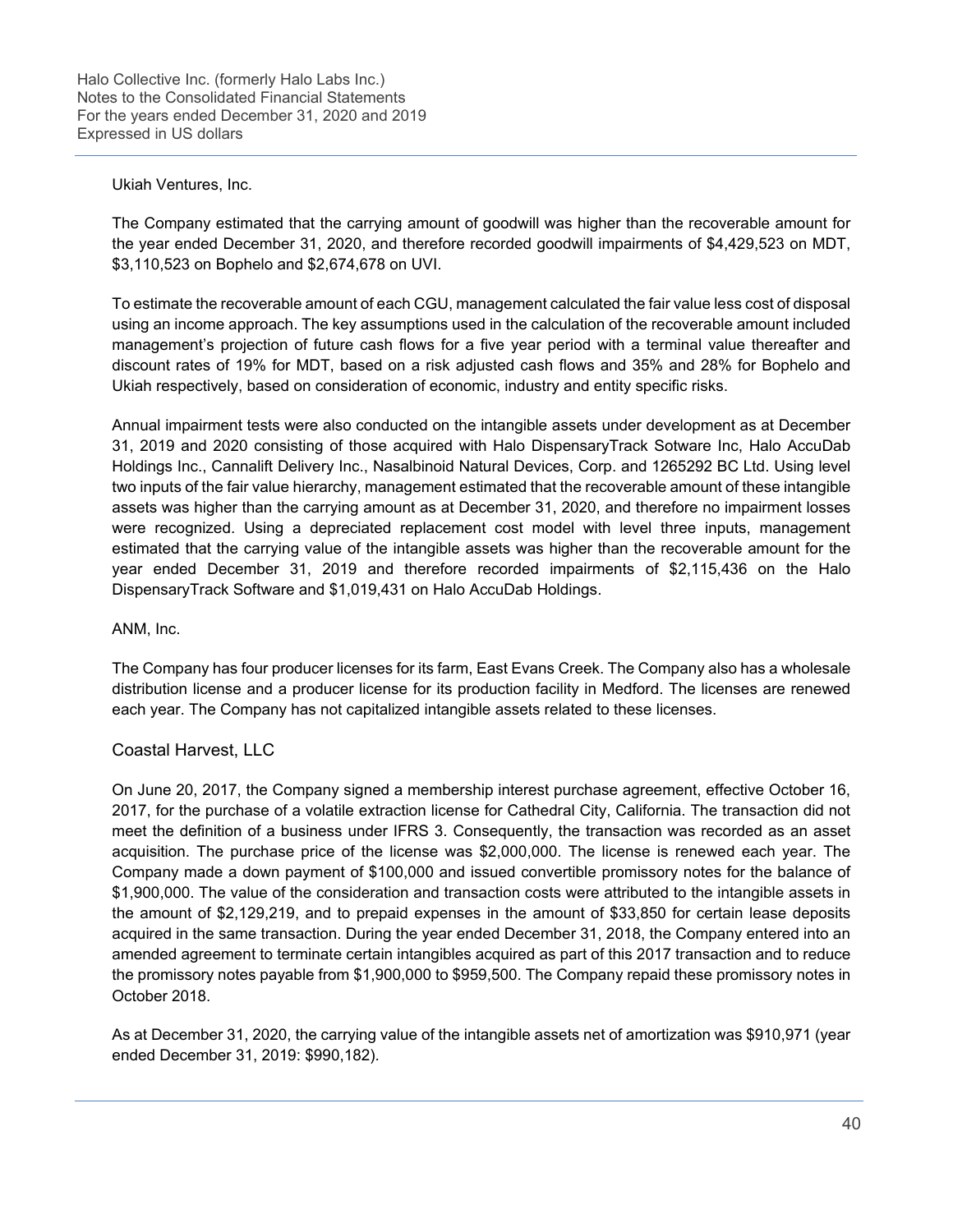# Industrial Court L9, LLC

On September 26, 2018, the Company acquired a 100% interest in Industrial Court L9, LLC, ("ICL9") a Delaware limited liability company. The Company signed a membership interest contribution agreement which included licenses for manufacturing and distribution in Cathedral City, California for a consideration in the amount of \$2,000,000. The Company incurred \$15,890 in transaction costs on this transaction. The transaction did not meet the definition of a business under IFRS 3. Consequently, the transaction was recorded as an asset purchase. The total consideration of \$2,015,890 was capitalized to intangible assets.

As at December 31, 2020, the carrying value of the intangible assets net of amortization was \$1,711,411 (year ended December 31, 2019: \$1,848,134).

## Industrial Court L13, LLC

On March 5, 2019, the Company acquired a 100% interest in Industrial Court L13, LLC ("ICL13"), a Delaware limited liability company which is party to a sublease (as subtenant) for a facility in Cathedral City, California for a total consideration of \$2,535,475 consisting of 7,324,816 common shares of the Company valued at \$2,459,826 and costs in relation to the closing of the transaction of \$75,649. The transaction did not meet the definition of a business under IFRS 3. Consequently, the transaction was recorded as an asset purchase. The total consideration of \$2,535,475 was capitalized to intangible assets.

As part of the consideration for the issuance of the common shares to the vendors, the vendors also caused the sub-landlord of the premises to eliminate the obligation of one of the Company's indirect subsidiaries to pay production rent.

As at December 31, 2020, the carrying value of the intangible assets net of amortization was \$2,119,951 (year ended December 31, 2019: \$2,284,006).

## HLO Ventures (NV), LLC

During the year ended December 31, 2018, the Company entered into a definitive agreement for the purchase of: (i) a Nevada marijuana product manufacturing license, (ii) a Nevada medical marijuana cultivation establishment certificate, (iii) a Nevada marijuana cultivation facility license, (iv) a Nevada medical marijuana production establishment license; and (v) rights under a certain conditional approval for a Nevada marijuana distributor license (collectively, the "Nevada marijuana licenses"), together with certain property, plant and equipment used in the operations of the businesses operating under or in connection with the Nevada marijuana licenses.

The agreement contemplates total payments required to be made of \$4,900,000. As the timing and ability to transfer the licenses is dependent on approval from certain regulatory authorities, the Company has made only capitalized payments. The Company paid \$500,000 as a non-refundable deposit on signing the term sheet, issued notes payable in the amount of \$1,291,430, and made additional payments of \$39,654 in 2019.

The transaction did not meet the definition of a business under IFRS 3. Consequently, the transaction was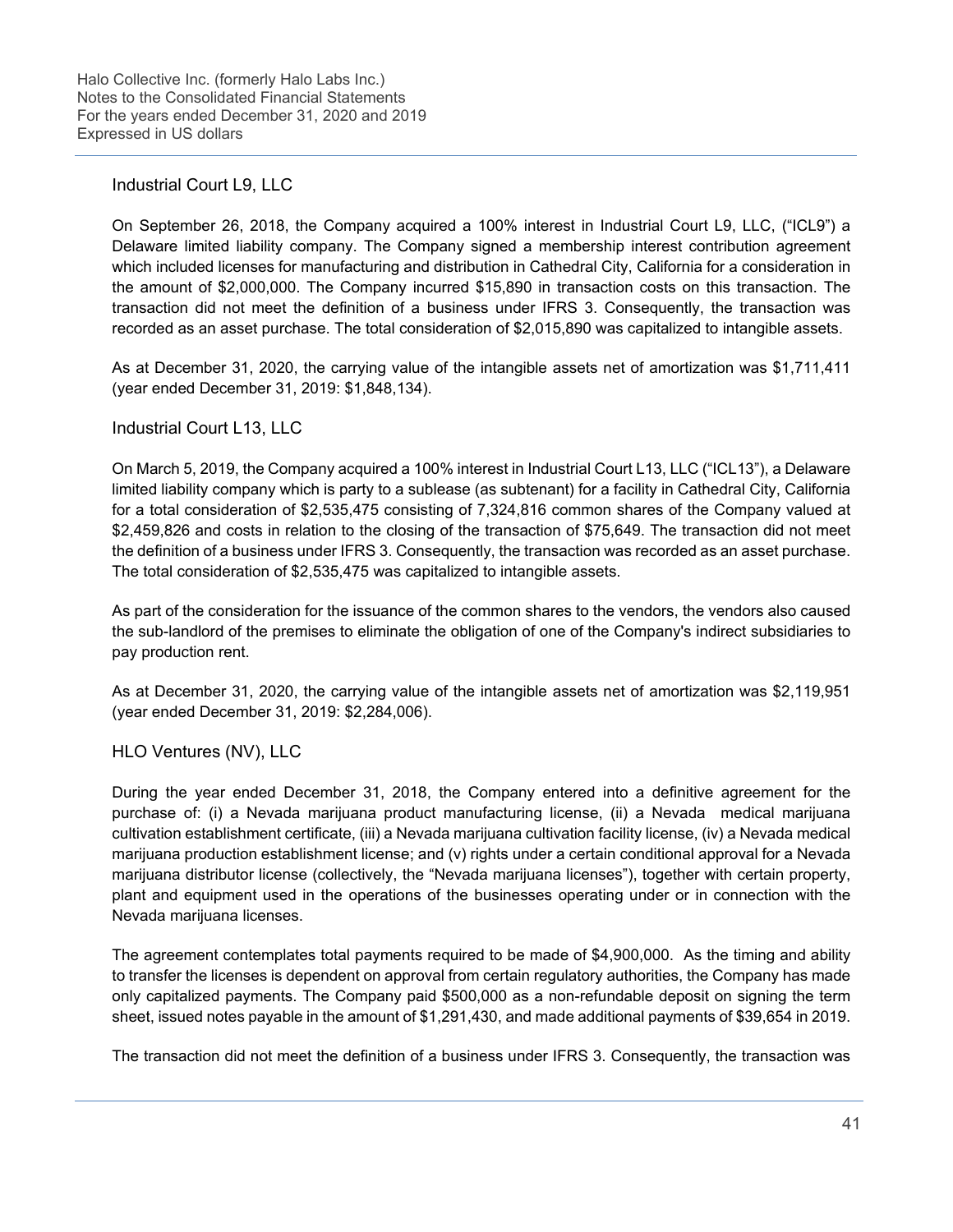recorded as an asset purchase. The total consideration of \$1,831,084 were capitalized to intangible assets. The remaining payments required to complete the transaction are \$3,068,916.

The Company reviewed its joint venture with Just Quality LLC. and decided to impair the capitalized payments made in 2018 and 2019. The carrying value of the intangible assets net of amortization of \$1,604,181 (year ended December 31, 2019: \$1,695,735), was reduced by \$1,253,056 to a carrying value of \$351,124 as at December 31, 2020, based on an assessment of the recoverable amount.

Halo DispensaryTrack Software, Inc.

On October 11, 2019, the Company, through Halo DispensaryTrack Software Inc., acquired CannPos Services Corp. ("CannPos") in exchange for 18,785,714 Halo common shares valued at \$3,698,821, and closing costs of \$530,573. CannPos did not meet the definition of a business under IFRS 3. Consequently, the transaction was recorded as an asset purchase. Costs in relation to the closing of the transaction, consisting of 1,250,000 performance shares valued at \$128,402 were recorded in the year ended December 31, 2020.

The total consideration of the transaction in the amount of \$4,299,394 was attributed to intangibles assets as the company's sole asset was software. The Company recorded an impairment of \$2,115,436 in the year ended December 31, 2019.

As at December 31, 2020, the carrying value of intangible assets was \$2,242,360 (year ended December 31, 2019: \$2,113,958).

Halo AccuDab Holdings, Inc.

On December 31, 2019, the Company, through a wholly owned subsidiary, Halo AccuDab Holdings Inc., acquired Precisa Medical Instruments Corp. ("Precisa") in exchange for 13,392,857 Halo common shares valued at \$2,887,281, and closing costs of \$393,121. Precisa did not meet the definition of a business under IFRS 3. Consequently, the transaction was recorded as an asset purchase.The Company recorded an impairment of \$1,019,431 in the year ended December 31, 2019.

The total consideration of the transaction in the amount of \$3,280,402 was attributed to intangible assets as the Company's sole asset is the intellectual property related to the Accu-Dab THC and CBD oil oral delivery device under development, including technical documentation, drawings and product designs.

As at December 31, 2020, the carrying value of intangible assets was \$2,398,223 (year ended December 31, 2019: \$2,260,972).

Mendo Distribution and Transportation, LLC

On January 9, 2020, the Company completed the acquisition of 100% of the issued and outstanding shares in the capital of Mendo Distribution and Transportation LLC. ("MDT") valued at \$4,643,988 in exchange for 20,907,553 Halo common shares issued to MDT Holdings, LLC, the previous sole member of MDT. Upon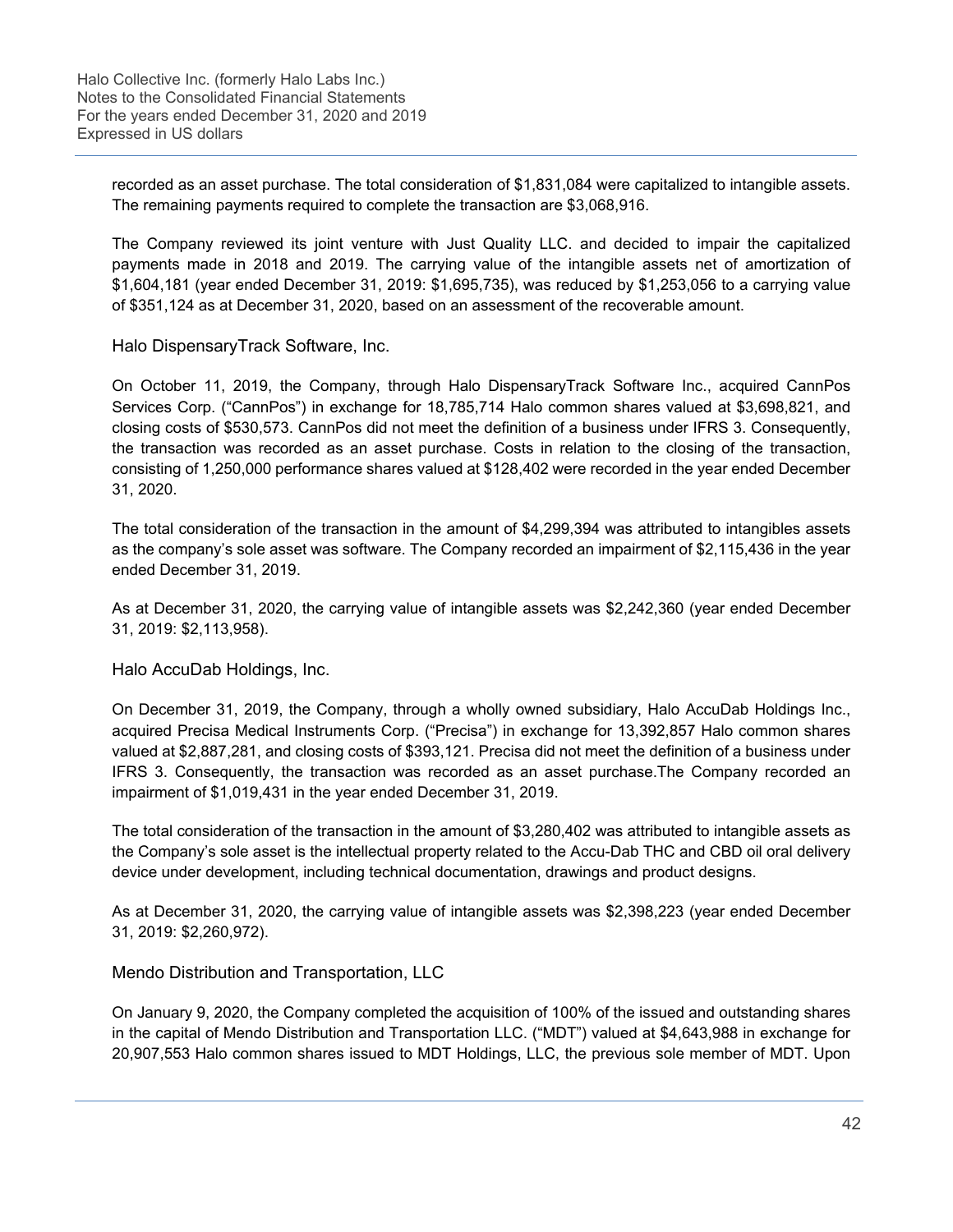closing 12,460,568 Halo common shares were deposited into escrow. Under the terms of the escrow agreement 8,237,076 Halo common shares are released in twelve (12) equal monthly installments, and 4,223,492 common shares are released twelve (12) months following the closing of the MDT acquisition (subject to the Company's right to claw back shares for undisclosed liabilities or other indemnification obligations of the seller).

The total consideration of the acquisition was \$4,643,988. MDT met the definition of a business under IFRS 3. Consequently, the transaction was recorded as a business combination. Closing costs of \$103,426 and advisory fees in the amount of \$250,000 for a total of \$353,426 were expensed.

### **Purchase price allocation**

| \$<br>4,643,988 |
|-----------------|
| (1,208,197)     |
|                 |
| (4,715,656)     |
| (221, 695)      |
| 42,446          |
| 3,795,872       |
| 5,296,938       |
| 1,440,627       |
| 197,882         |
| \$<br>15,770    |
|                 |

Based in Ukiah, MDT holds a Type 11 cannabis distribution license issued by the Bureau of Cannabis Control of California.

As at December 31, 2020, the carrying value of intangible assets net of amortization and impairment was \$1,368,596 (year ended December 31, 2019: Nil).

## Cannalift Delivery, Inc.

On March 10, 2020, the Company completed the acquisition of 100% of the issued and outstanding shares in the capital of Cannalift Delivery, Inc. ("Cannalift") in exchange for 31,000,000 of common shares of Halo valued at \$2,484,155. Cannalift did not meet the definition of a business under IFRS 3. Consequently, the transaction was recorded as an asset purchase. Costs in relation to the closing of the acquisition, consisting of 2,480,000 shares valued at \$198,732 and other cost in the amount of \$31,370 for a total of \$230,462, were capitalized.

The total consideration of the transaction in the amount of \$2,714,617 was attributed to intangible assets as the Company's sole asset was the intellectual property related to the development of the delivery application, including technical documentation, drawings and product designs.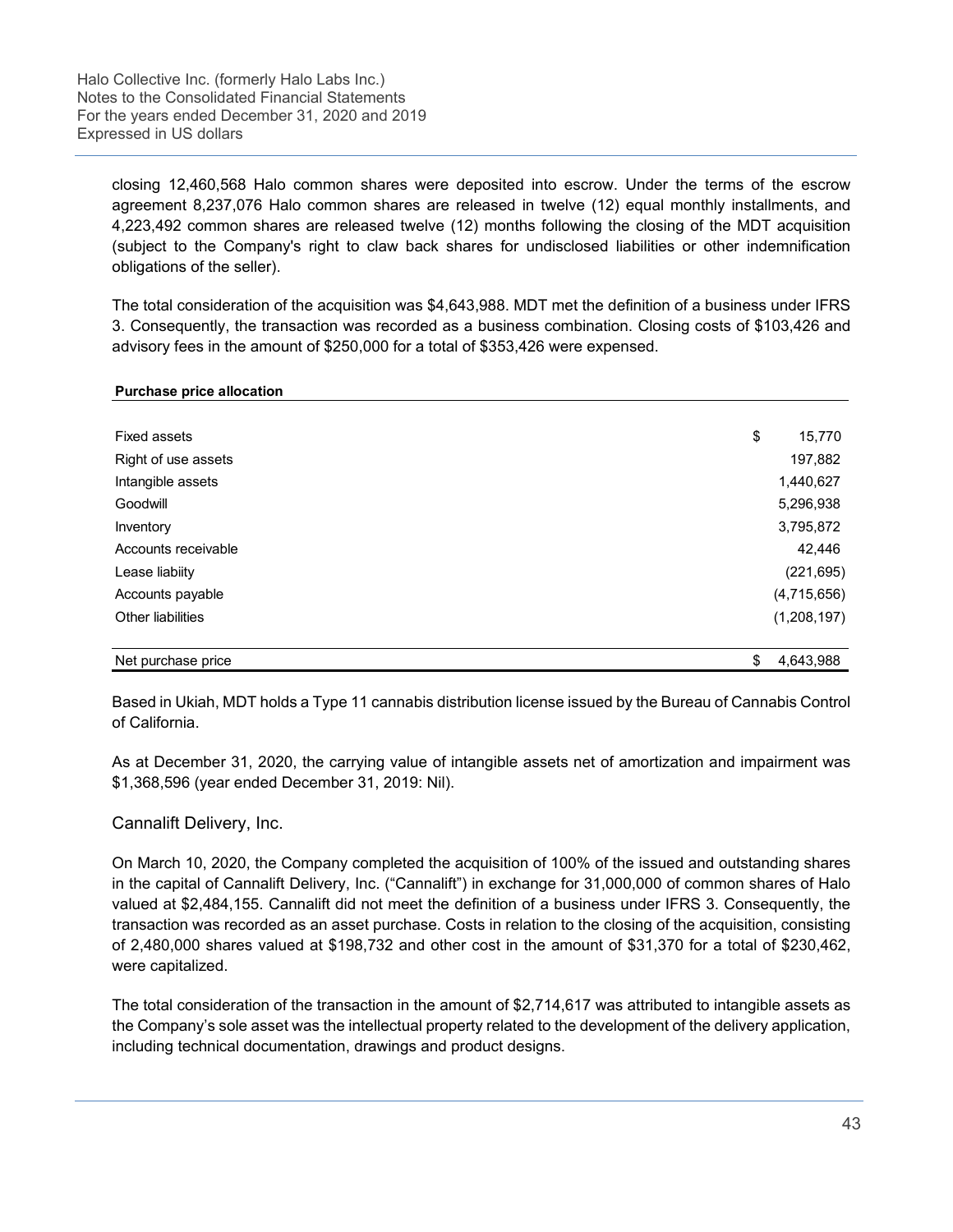As at December 31, 2020, the carrying value was \$2,714,617 (year ended December 31, 2019: Nil).

# Nasalbinoid Natural Devices, Corp.

On April 20, 2020, the Company completed the acquisition of 100% of the issued and outstanding shares in the capital of Nasalbinoid Natural Devices, Corp. ("Nasalbinoid") in exchange for 34,000,000 of Halo common shares valued at \$2,640,870. Nasalbinoid did not meet the definition of a business under IFRS 3. Consequently, the transaction was recorded as an asset purchase. Other costs in relation to the closing of the transaction, consisting of 3,400,000 shares valued at \$264,087 and other cost in the amount of \$34,829 for a total of \$298,916, were capitalized.

The total consideration of the transaction in the amount of \$2,939,786 was attributed to intangible assets as Nasalbinoid's sole asset is the intellectual property related to a delivery application under development, including technical documentation, drawings and product designs.

# LKJ11, LLC and Crimson & Black, LLC

On July 6, 2020, the Company acquired a company holding of 66 2/3% interest in LKJ11, LLC. ("LKJ11") in exchange for 42,881,646 Halo common shares valued at \$3,800,722. LKJ11 did not meet the definition of a business under IFRS 3. Consequently, the transaction was recorded as an asset purchase. To effectuate the LKJ11 transaction, the majority member of LKJ11 merged with and into Halo's MFT11 Merger Sub, Inc. and the majority member that remains the surviving entity is wholly owned by PSG Coastal Holdings, LLC ("PSG"), an indirect wholly owned subsidiary of Halo. Upon closing, the Company issued 8,576,329 common shares to the vendors. Of the total consideration, 34,305,317 shares have not yet been issued. Adjusted for a 10% probability that milestones are not achieved, 30,874,785 shares are included in the equity reserve as reserve for earn-out payments. Earn-out shares will be issued as follows:

- 17,152,659 Halo shares to be issued when LKJ11 is licensed by all applicable state and local regulatory agencies and the first legal sale of cannabis is made; and
- 17,152,658 Halo shares to be issued when LKJ11 is granted a lease extension for an aggregate of five years or a new location lease for a term of 5 years from the closing date.

On July 6, 2020, the Company acquired 100% of the outstanding membership interest in Crimson & Black, LLC ("C&B") in exchange for 6,432,247 Halo common shares valued at \$570,108. C&B did not meet the definition of a business under IFRS 3. Consequently, the transaction was recorded as an asset purchase. Costs in relation to the closing of the transaction in the amount of \$99,831 were capitalized. To effectuate the C&B transaction, C&B merged with and into Halo's C&B Merger Sub, Inc. and C&B remains the surviving entity and is wholly owned by PSG.

The Company shares have not yet been issued. Adjusted for a probability that milestones are not achieved, 5,789,022 shares are included in the equity reserve as a reserve for earn-out payments. Earn-out shares will be issued as follows: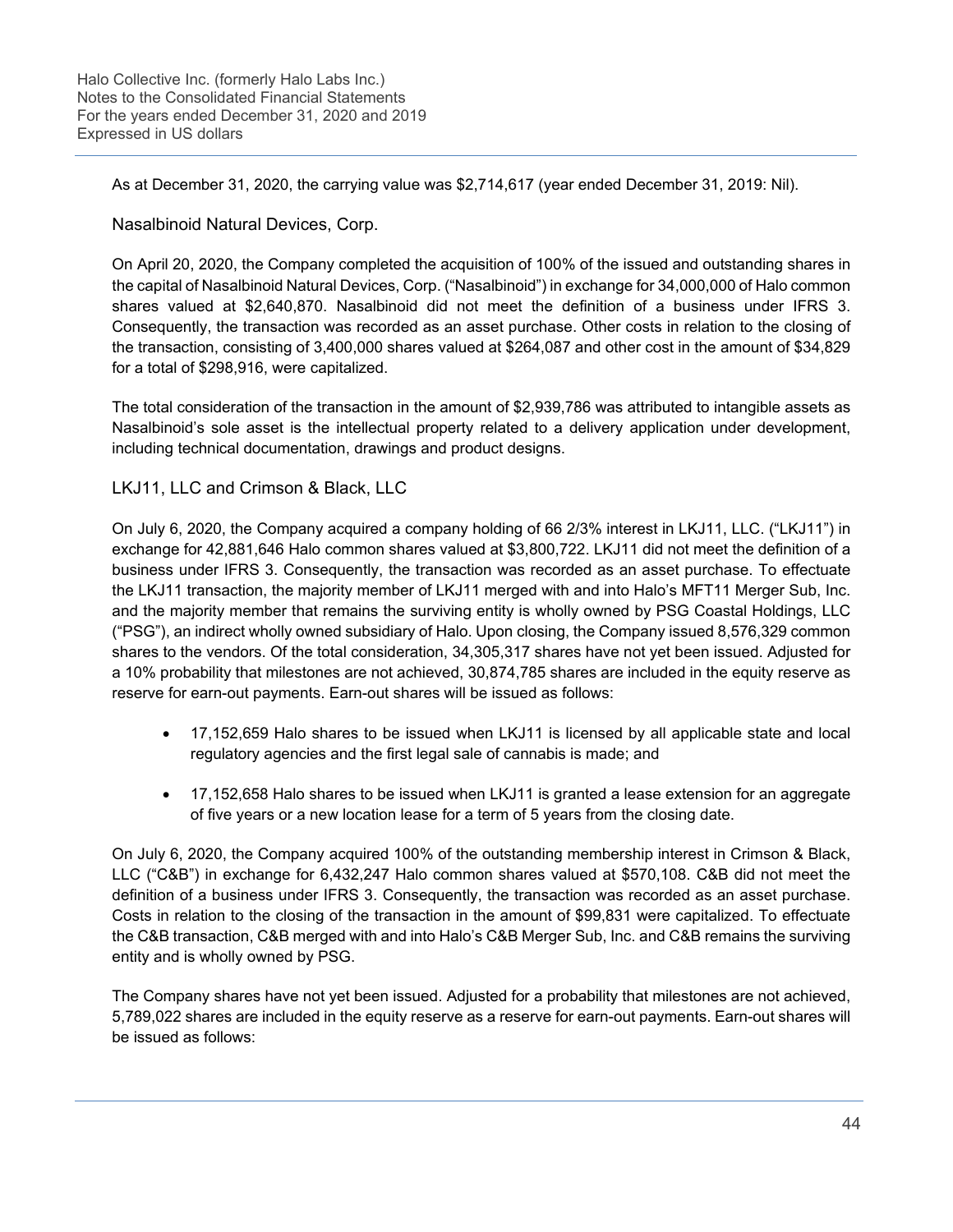- 3,216,124 Halo shares when LKJ11 is licensed by all applicable state and local regulatory agencies and the first legal sale of cannabis is made; and
- 3,216,123 Halo shares when LKJ11 is granted a lease extension for an aggregate of 5 years or a new location lease for a term of at least 5 years from the closing date.

The Company shares issued to the vendors are subject to a pooling agreement. On a combined basis, the sellers may not sell an aggregate amount of securities on any given day that would exceed (i) 10% of the prior day's trading volume if the prior day closing price is less than CAD \$0.30, or (ii) 15% of the prior day's trading volume if the prior day closing price is greater than or equal to CAD \$0.30.

The total value of the combined transactions in the amount of \$4,109,592 included the right of use assets of \$88,165, attributed to intangible assets was \$4,114,885 and lease liabilities of \$93,458. The Company's main asset is an application for a retail license to operate the dispensary.

The carrying value of the intangible assets was compared to the fair value and tested for impairment as at December 31, 2020. Due to the early stage of development of the intangible assets related to the application for a retail license and dispensary, the estimated fair value was determined as Nil, consequently all the costs were charged to operations during the year ended December 31, 2020.

Bophelo Bioscience & Wellness, Pty. Ltd.

### **Purchase price allocation**

| \$<br>6,940,066 |
|-----------------|
|                 |
| (1,028,859)     |
| (1,610,218)     |
| (701, 057)      |
| 32,620          |
| 97,980          |
| 1,596,982       |
| 352,031         |
| 6,738,997       |
| 1,461,590       |
| \$              |

On July 16, 2020, the Company completed the acquisition of Bophelo Bioscience & Wellness, Pty. Ltd. ("Bophelo") and issued an aggregate of 43,712,667 Halo common shares. The Company has also issued an additional 2,039,334 Halo shares as an arrangement fee. Following the closing of the acquisition, the Company settled certain debt obligations for an aggregate of 28,586,807 Halo shares.

The total consideration of the acquisition was \$6,940,066 and included the conversion of \$2,400,000 million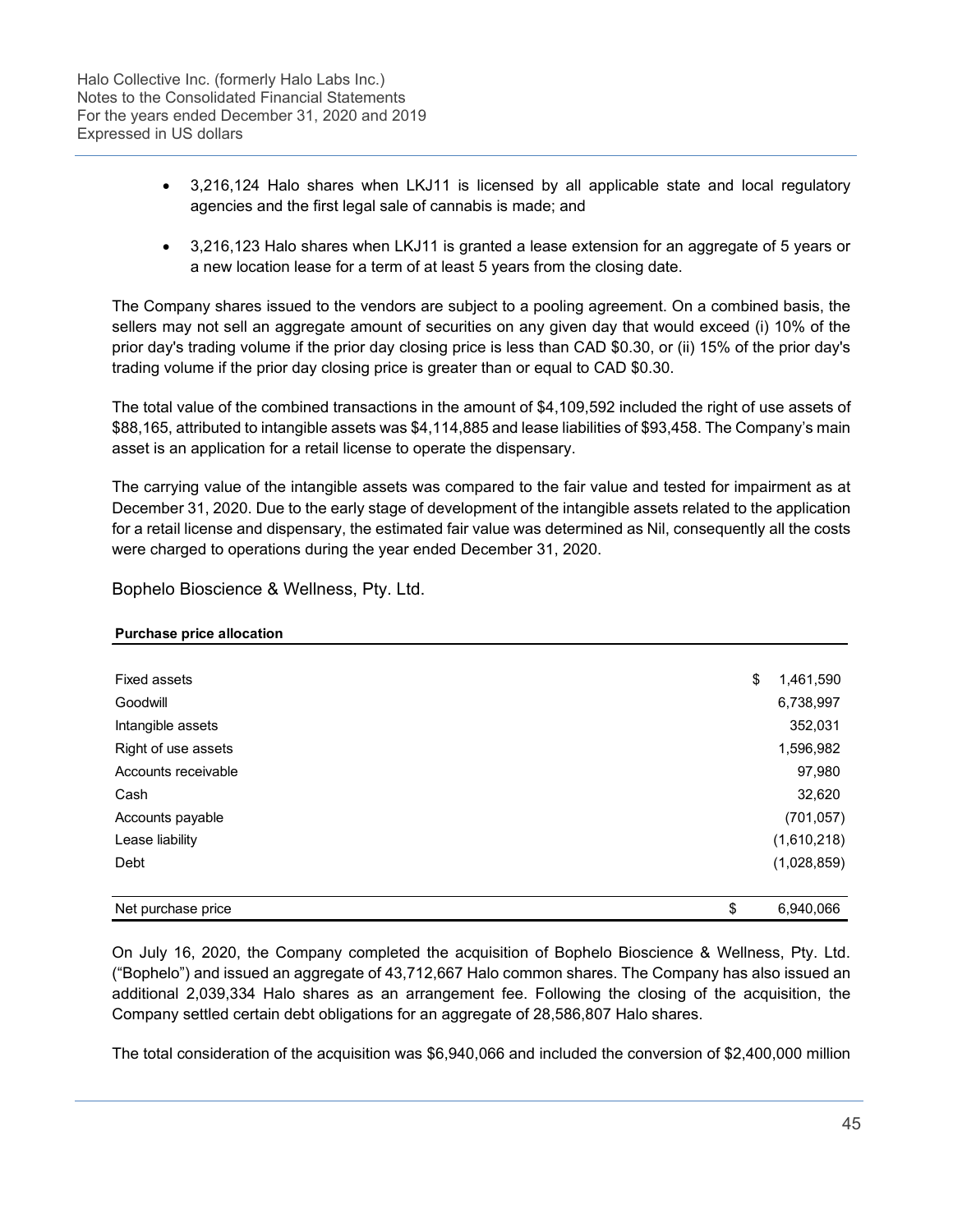of debt into Halo shares. Bophelo met the definition of a business combination under IFRS 3. Other costs in relation to the closing of the transaction of \$401,929 were expensed.

As at December 31, 2020, the carrying value of goodwill was \$3,628,474 (year ended December 31, 2019: Nil).

As at December 31, 2020, the carrying value of intangible assets net of amortization was \$343,230 (year ended December 31, 2019: Nil).

Outer Galactic Chocolates, LLC

On July 31, 2020, the Company closed the acquisition of Outer Galactic Chocolates, LLC ("OGC"), holder of a Type N manufacturing license in Mendocino County in exchange for 1,981,825 Halo common shares valued at \$177,232. The acquisition gives the Company a license to produce infused and edible cannabis products adjacent to the Mendo Distribution and Transportation LLC ("MDT") facility in Ukiah, California. Upon closing, the Company issued 495,457 Halo shares (25% of the total consideration) to OGC's owner. The remaining 1,485,406 shares are issued in twelve equal installments of 123,864 Halo shares, deliverable on the first day of each of the twelve months immediately following the closing. As at December 31, 2020, 990,270 common shares in the Company are remaining to be issued.

The total consideration of the transaction was \$210,835. Attributed to intangible assets was an amount of \$151,229 for the Type N license. In addition, leasehold improvements, and depreciable assets in the amount of \$59,606 were acquired. Although the intangible asset was available for use as at December 31, 2020, the transaction did not meet the definition of a business under IFRS 3. Consequently, the transaction was recorded as an asset purchase. Costs in relation to the closing of the transaction in the amount of \$33,603 were capitalized.

As at December 31, 2020, the carrying value of intangible assets was \$147,448 net of amortization (year ended December 31, 2019: Nil).

Ukiah Ventures, Inc.

On August 19, 2020, the Company completed the acquisition of all the issued and outstanding shares of Ukiah Ventures, Inc. ("UVI") in exchange for securities of the Company. Prior to the transaction, the Company held a 17.5% equity stake in Ukiah as a result of the Company's initial investment in UVI in December 2019 (Note 6). The Company acquired the remaining issued and outstanding UVI shares in exchange for 71,881,607 Halo common shares valued at \$6,502,181, as described and pursuant to a share exchange agreement dated August 5, 2020, and therefore owns 100% of the total outstanding UVI shares. The total consideration of the acquisition was \$7,624,455. UVI met the definition of a business under IFRS 3. Consequently, the transaction was recorded as a business combination. Costs in relation to the closing of the transaction in the amount of \$19,707 were expensed.

The consideration of 100% of the shares in UVI included an impairment of \$448,383 which is explained by the difference between the fair value of the initial 17.5% share in the capital of UVI and the fair value at the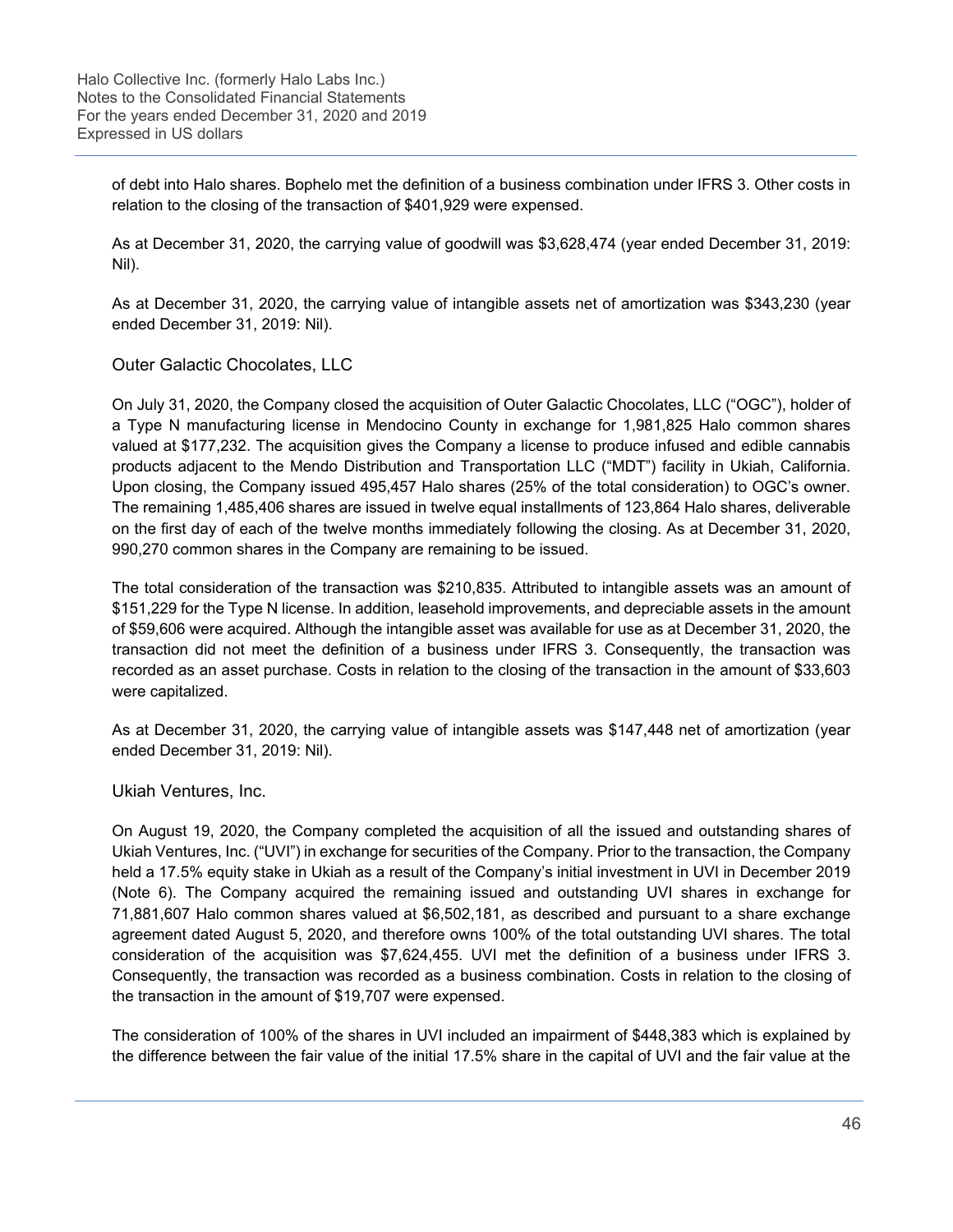time the Company acquired the remaining shares it did not already own.

In addition, the Company acquired all the outstanding warrants of UVI by issuing 50,000 warrants of the Company in exchange for the outstanding warrants of UVI. Each warrant will entitle the holder thereof to acquire one share of the Issuer \$0.25 per share until July 19, 2021. The warrants were valued at \$2,031 and included in the consideration.

An executive and a director of the Company were investors in UVI in an amount of \$75,000 (Note 15).

In connection with the share exchange agreement, the Company entered into an escrow agreement with certain shareholders of UVI pursuant to which 20% of the payment shares are held in escrow for 12 months subject to the terms of the escrow agreement.

### **Purchase price allocation**

| Net purchase price  | 7,624,455<br>\$ |
|---------------------|-----------------|
| Debt                | (1,500,000)     |
| Accounts payable    | (79, 546)       |
| Cash                | 208,602         |
| Accounts receivable | 1,156,164       |
| Goodwill            | 2,674,678       |
| Intangible assets   | 1,588,346       |
| <b>Fixed assets</b> | 3,576,211<br>\$ |
|                     |                 |

As at December 31, 2020, the carrying value of goodwill was Nil (year ended December 31, 2019: Nil).

As at December 31, 2020, the carrying value of intangibles assets net of amortization was \$1,548,637 (year ended December 31, 2019: Nil).

1265292 B.C. Ltd. (doing business as Cannafeels)

On September 30, 2020, the Company entered into a definitive share exchange agreement with 1265292 B.C. Ltd., (doing business as Cannafeels) and the shareholders of Cannafeels. The Company acquired all the issued and outstanding shares of Cannafeels in exchange for 93,000,000 Halo common shares valued at \$5,586,005. Costs to close the transaction, consisting of 6,975,000 Halo common shares valued at \$418,950 an option grant valued at \$3,368 and other costs in relation to the closing of the transaction of \$11,261 for a total of \$433,579 were capitalized. The total consideration of the transaction was \$6,019,584. Cannafeels did not meet the definition of a business under IFRS 3. Consequently, the transaction was recorded as an asset purchase. The transaction was attributed to intangible assets, cash and accounts payable. The Company's main asset was the intellectual property related to the development of the Cannafeels App.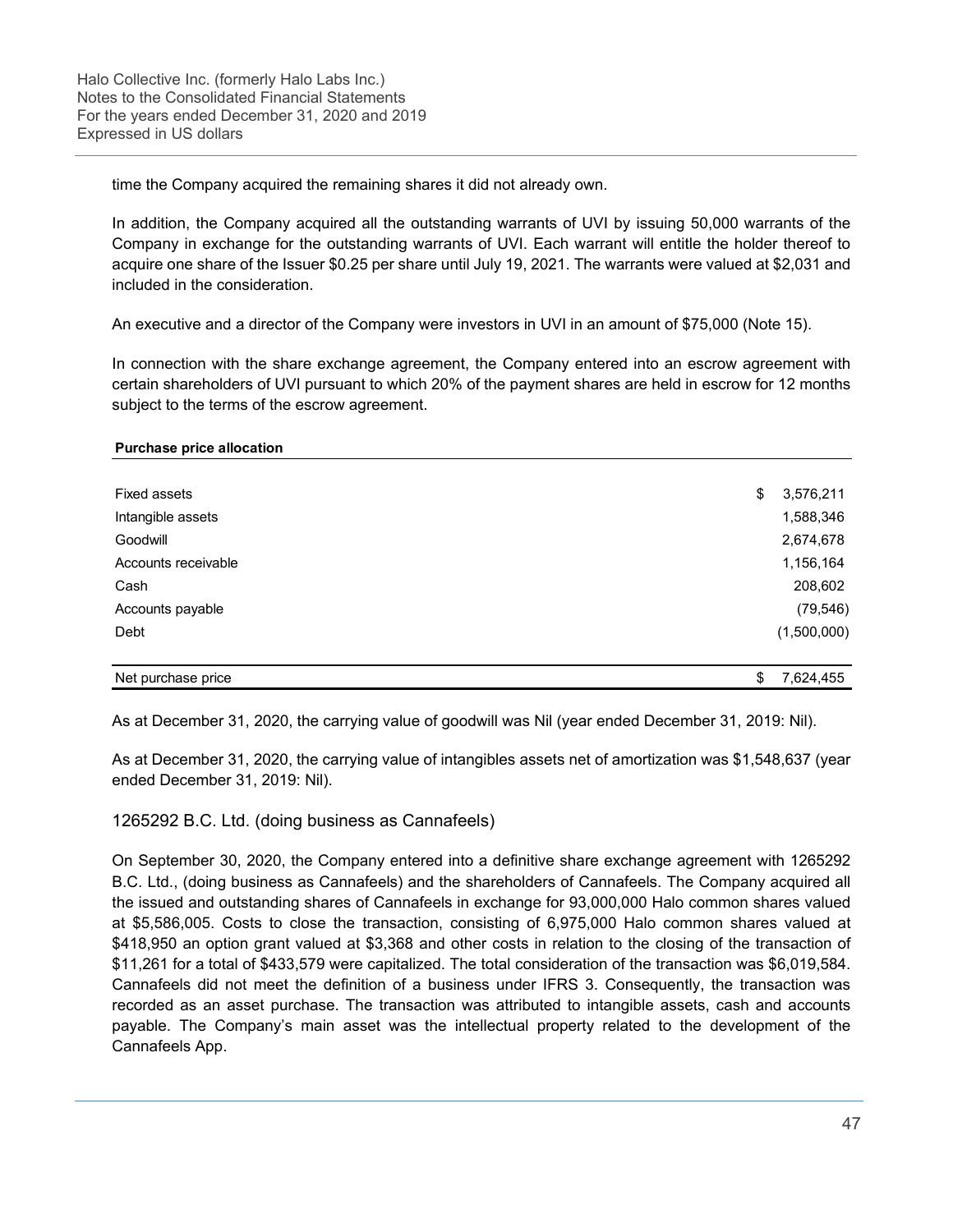The common shares issued by Halo in conjunction with the acquisition are subject to certain sale restrictions. Pursuant to the terms of the share exchange agreement, the shareholders have entered into a pooling agreement with the Company whereby the shareholders have agreed in the aggregate to not, during any trading day within one year of the closing of the acquisition, sell on a Canadian stock exchange (i) such aggregate number of common shares of the Company that would exceed the larger of 15% of the prior trading day's total volume of sale orders in common shares of the Company, and (ii) 350,000 common shares of the Company.

## Canmart Ltd.

On November 10, 2020, the Company closed the acquisition of Canmart Ltd. ("Canmart") in exchange for 135,416,666 Halo common shares valued at \$5,168,575, to the holders of all of the issued and outstanding common shares in the capital of Canmart. Of the shares issued, 83,333,332 shares were escrowed and are released upon achieving certain milestones within two years from the closing of the acquisition.

Canmart did not meet the definition of a business under IFRS 3. Consequently, the transaction was recorded as an asset purchase. Costs in relation to closing the transaction, consisting of 10,156,250 Halo common shares valued at \$387,643 to Anmoho LLC an arm's length consultant of the Company and other costs of \$35,242 for a total of \$422,885, were capitalized.

The total consideration of \$5,591,460 included working capital of \$19,349. The consulting services Anmoho LLC provided include general and advisory review, due diligence, the preparation of a valuation and supporting the Company in negotiations with the vendor. The Company's main assets are a medicinal license and distribution network and were available for use as at December 31, 2020.

As at December 31, 2020, the carrying value of intangible assets net of amortization was \$5,502,460 (year ended December 31, 2019: Nil).

# 1275111 B.C. Ltd.

On December 30, 2020, the Company closed the acquisition of 1275111 B.C. Ltd. pursuant to the terms of a share exchange agreement to which the Company acquired all the issued and outstanding shares of 1275111 B.C. Ltd. in exchange for an aggregate of 147,475,343 Halo common shares valued at \$5,762,376. The intangible asset was available for use as at December 31, 2020, but 127511 B.C. Ltd did not meet the definition of a business under IFRS 3, and was recorded as an asset purchase. Costs in relation to closing the transaction in the amount of \$10,246 were capitalized.

The total consideration of the transaction was \$5,772,622 and attributed to intangible assets. The Company's main asset is the intellectual property related to patent pending intellectual property for cannabinoid filtration and purification technology.

As at December 31,2020, the carrying value of intangible assets was \$5,772,622 (year ended December 31, 2019: Nil).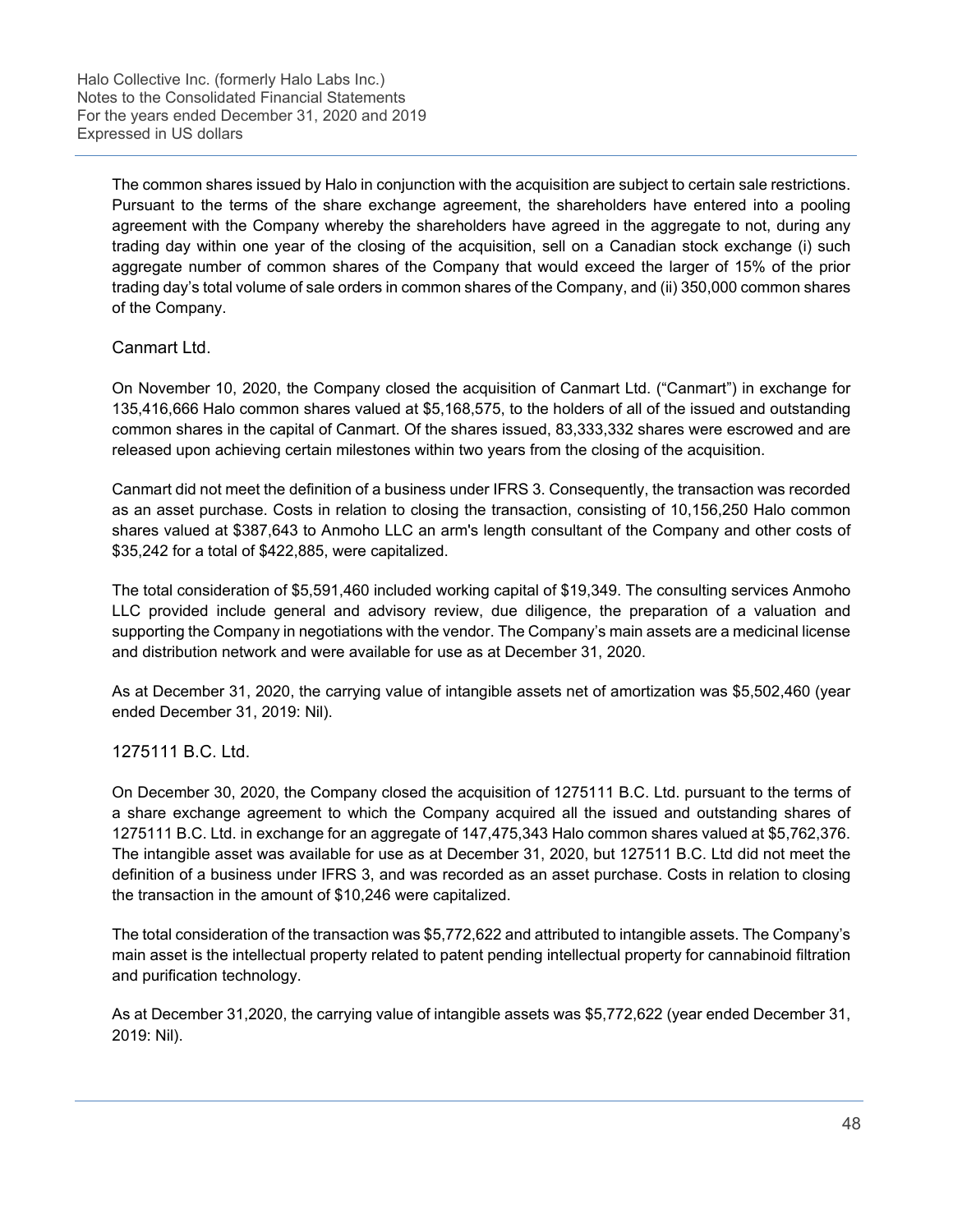# **15. Related party relationships, transactions and balances**

|  | <b>Compensation key executives</b> |  |
|--|------------------------------------|--|
|--|------------------------------------|--|

| Year ended:                                                                 | December 31, 2020      |    | December 31, 2019    |
|-----------------------------------------------------------------------------|------------------------|----|----------------------|
| Salaries, commissions, bonuses, consulting fees<br>Share-based compensation | 1,592,981<br>1,755,782 | \$ | 559,966<br>1,593,672 |
| Total                                                                       | 3,348,763              | S  | 2,153,638            |

Key employees include the Company's directors, senior officers and any employees with authority and responsibility for planning, directing and controlling the activities of the entity, directly or indirectly.

The table above lists all share-based compensation received by key executives, which includes shares issued in lieu of salary that are recorded as salaries in the Consolidated Statement of Loss and Comprehensive Loss. Options and warrants were granted on May 12, 2017, September 28, 2018, December 19, 2019, May 27, 2020 and December 7, 2020 to staff, directors and consultants. Options and warrants granted to employees and directors vest over a period of 2 - 4 years. Share-based compensation is recognized on a graded vesting basis and is expensed and included in operations.

In the year ended December 31, 2020, remuneration to executives was \$1,592,981 (year ended December 31, 2019: \$559,966). Share-based compensation was \$1,755,782 (year ended December 31, 2019: \$1,593,672).

| <b>Related parties</b>                                          |                   |                   |
|-----------------------------------------------------------------|-------------------|-------------------|
| As at:                                                          | December 31, 2020 | December 31, 2019 |
|                                                                 |                   |                   |
| Due from directors, officers and other related parties          | 414.886           | \$<br>126,546     |
| Due to directors, officers and other related parties            | 1,752,297         | 375,941           |
| Accounts payable and accrued liabilities due to related parties | 542.609           | 5,047             |

As at December 31, 2020, due from shareholders and related parties is \$414,886 (December 31, 2019: \$126,546) in relation to notes receivable from executives of the Company (Note 11). As at December 31, 2020, due to shareholders and related parties was \$1,752,297 (December 31, 2019: \$375,941). This was related to accrued salaries and loans to certain board members and executives of the Company as well as business expenses incurred by related parties.

An executive and a director were related parties as investors in Ukiah Ventures Inc. ("UVI") in an amount of \$75,000. UVI was acquired by the Company on August 19, 2020.

During 2019, the Company issued promissory notes in the aggregate principal amount of \$1,700,000 bearing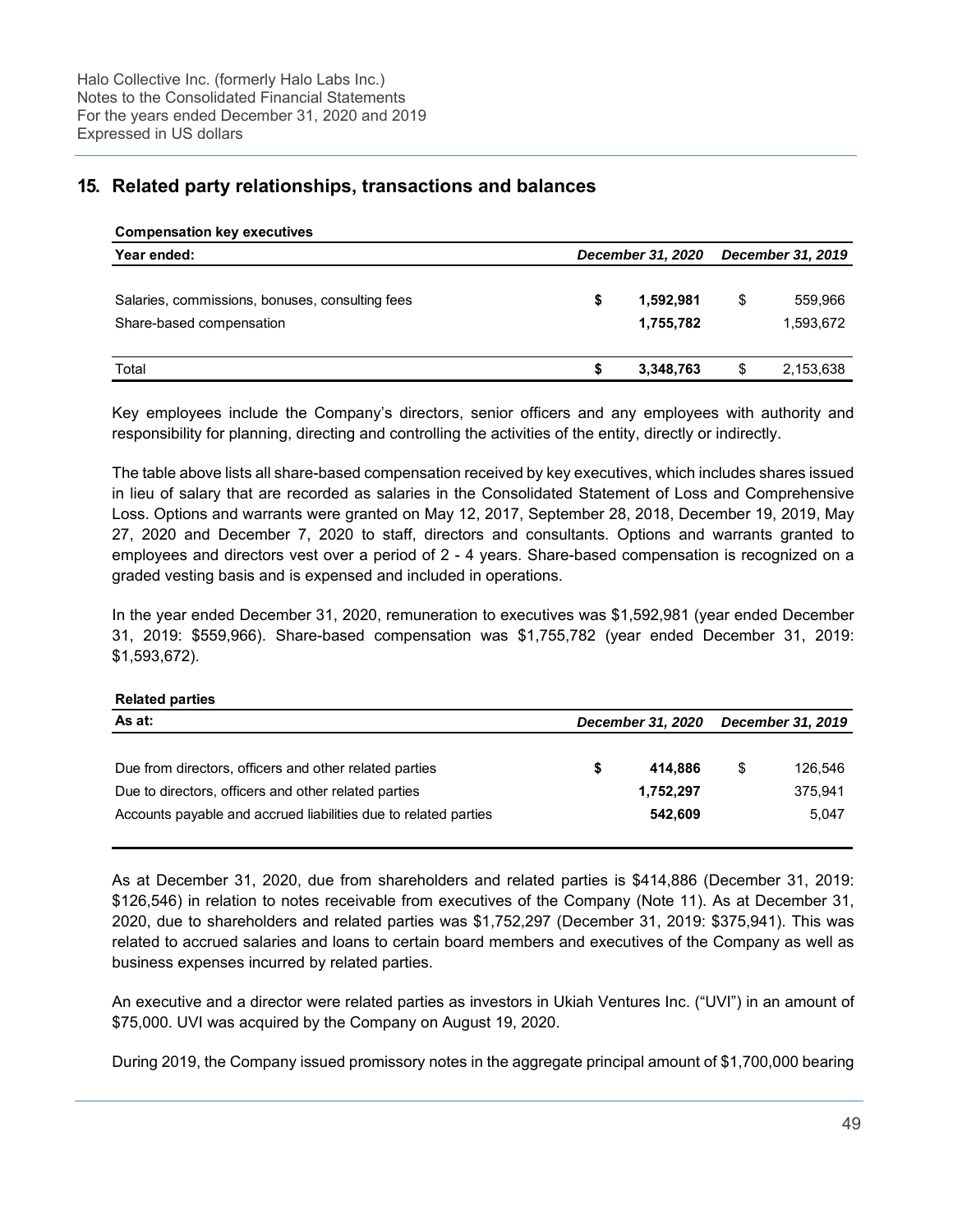interest at a rate of 15% per annum and maturing on December 31, 2019. Certain promissory notes were issued to related parties.

On April 4, 2019, the promissory note financings were converted into the 2019 debenture. Of the total gross debenture proceeds, \$200,000 (C\$271,000) related to the conversion of promissory financings by related parties. At December 31, 2019, all convertible debt issued to related parties had been converted to Halo shares and issued to the convertible debtholders.

# **16. Convertible debentures**

## 2019 Debentures

### **Continuity 2019 convertible debenture**

| Convertible debenture - April 4, 2019          | \$<br>15,842,620 |
|------------------------------------------------|------------------|
| <b>Brokers</b> fees                            | (1,060,034)      |
| Legal and other fees                           | (1,553,411)      |
| Convertible debenture after fees               | 13,229,175       |
|                                                |                  |
| Value of the equity component at issue         | (1,867,273)      |
| Liability portion of conversions in the period | (5,488,967)      |
| Interest paid                                  | (612, 785)       |
| Accretion of loan discount                     | 862,849          |
| Accrued interest                               | 633,140          |
| Foreign exchange gain (loss)                   | 196,466          |
| Balance December 31, 2019                      | 6,952,605        |
| Liability portion of conversions in the period | (9,616)          |
| Interest paid                                  | (717, 659)       |
| Accretion of loan discount                     | 1,205,959        |
| Accrued interest                               | 797,427          |
| Foreign exchange gain (loss)                   | 170,011          |
| Balance December 31, 2020                      | \$<br>8,398,727  |

On March 29, 2019, the Company filed a short form prospectus in connection with a best effort offering of convertible debenture units of the Company at a price of C\$1,000 per initial unit for gross proceeds of \$15,842,620 (C\$21,163,000). Each convertible debenture unit was comprised of one unsecured convertible debenture with an 8% coupon of the Company in the principal amount of C\$1,000 with interest payable semiannually on June 30 and December 31 of each year, commencing June 30, 2019, and maturing 36 months from the closing date, and 770 warrants, each warrant being exercisable for a period of 24 months following the closing date to purchase one common share of the Company at the exercise price of C\$0.90 per warrant, subject to adjustment in certain events.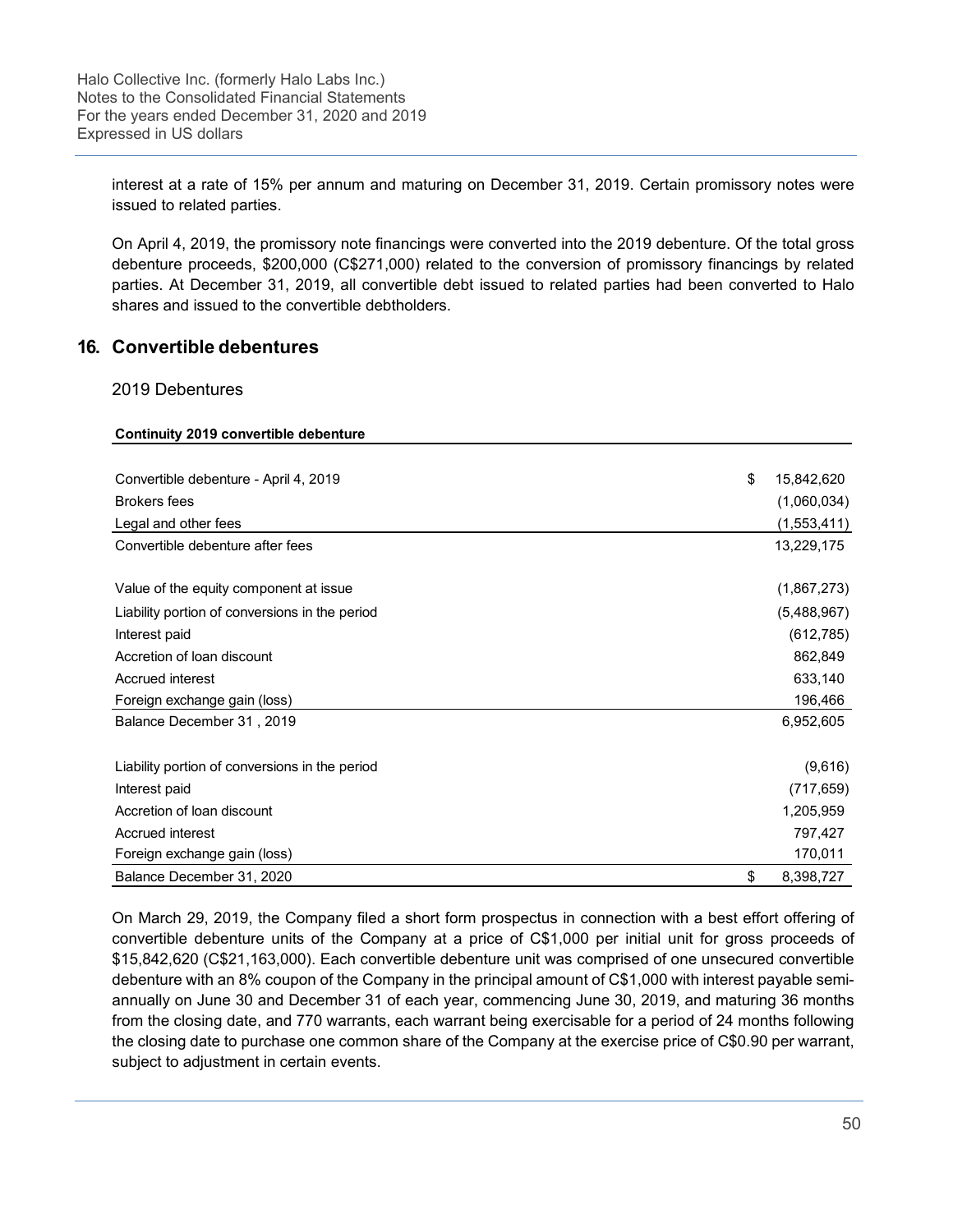Each convertible debenture is convertible into common shares of the Company at a price of C\$0.65 per debenture share at the option of the holder at any time prior to the earlier of either the last business day immediately preceding the maturity date or the business day immediately preceding the date specified for the redemption of the convertible debentures upon a change of control, subject to acceleration in certain events. Beginning on the date that is four months and one day following the closing date, the Company may force the conversion of the principal amount of the then outstanding convertible debentures at the conversion price on not less than 30-day notice should the daily volume-weighted average trading price of the Company's outstanding common shares on the NEO Aequitas Exchange be equal to or greater than C\$1.35 per common share for the preceding 10 consecutive trading days.

On April 4, 2019, the Company issued 21,163 debentures for total gross proceeds of \$15,842,620 (C\$21,163,000).

On April 17, 2020, 15 debenture units were converted into 23,076 shares.

As at December 31, 2020, 8,484 debentures were converted into 13,052,230 common shares of the Company and 12,679 debentures were in issue. Pursuant to the prospectus agreement, the Company is required to hold in escrow, funds sufficient to cover interest payment to December 31, 2020. As at December 31, 2020, \$921,746 (year ended December 2019: \$ 1,684,283), was recorded as restricted cash on the Consolidated Statement of Financial Position. At December 31, 2020, the Company had sufficient funds in escrow for these interest payments.

# **17. Share capital**

## **17.1** Share capital

## Authorized shares

The authorized number of common shares is unlimited without par value. During the year ended December 31, 2018, as part of a merger and plan of reorganization, the Company's capital was affected by an exchange ratio which resulted in an increase in the number of securities at a rate of 1.35 to one. Unless otherwise stated, all share and per-share amounts have been restated to reflect the effects of this exchange ratio.

Fiscal 2020

- On January 21, 2020, 20,907,553 shares were issued, valued at \$4,643,988 in relation to the acquisition of MDT, of which 12,460,568 shares were escrowed (Note 14);
- On February 18, 2020, 13,461,538 shares were issued, valued at \$1,727,559, as deposit in relation to the acquisition of High Tide. In addition, 2,307,692 shares valued at \$296,153 were issued as finders' fees. Both issuances were recorded under investments (Note 6);
- On February 18, 2020, 8,840,892 shares were issued as payment for services, valued at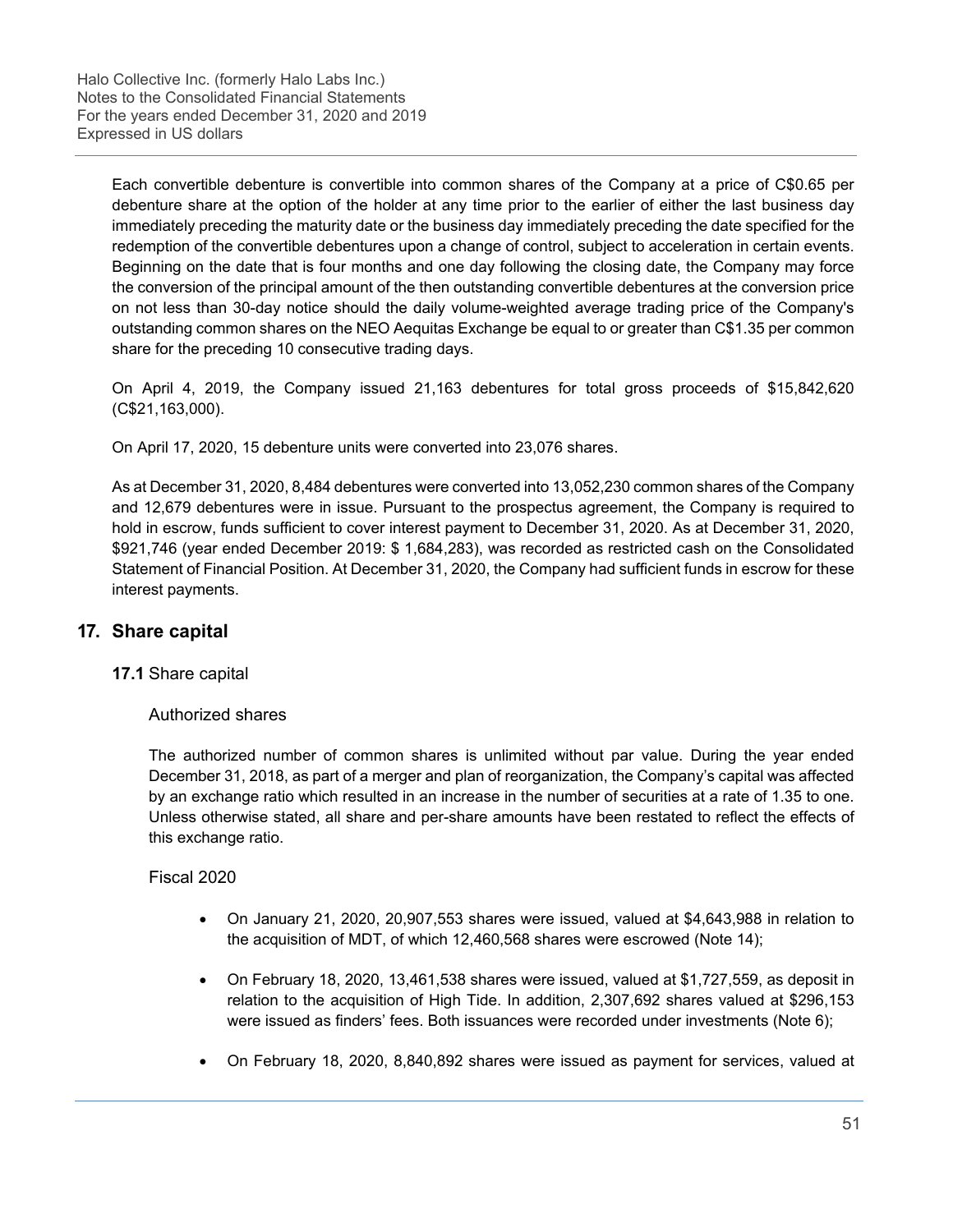\$1,060,794 and on February 18, 2020, the Company also issued 750,415 shares valued at \$90,040 to staff;

- On March 10, 2020, 31,000,000 shares were issued, valued at \$2,484,155 for the acquisition of Cannalift, and 2,480,000 shares were issued at a value of \$198,732 as finders' fees (Note  $14$ :
- On March 10, 2020, 6,363,636 shares were issued, valued in a private placement for cash proceeds of \$510,856;
- On March 26, 2020, 17,765,411 shares were issued, valued at \$1,838,106 as payment for services, and 1,728,057 shares were issued, valued at \$178,794 to staff on that date;
- On April 17, 2020, 23,076 shares were issued on conversion of the 2019 convertible debenture. The conversion price is \$0.46 (C\$0.65);
- On April 17, 2020, the Company issued 34,000,000 shares, valued at \$2,640,870 for the acquisition of Nasalbinoid (Note 14);
- On April 17, 2020, the Company issued 3,863,636 shares in a private placement for cash proceeds of \$201,070;
- On April 17, 2020, 3,400,000 shares were issued, valued at \$264,087 as finders' fee for the acquisition of Nasalbinoid (Note 14);
- On April 27, 2020, 2,083,742 shares were issued, valued at \$182,690 as payment to staff;
- On April 27, 2020, 8,776,471 shares were issued, valued at \$705,638 as payment for services;
- On June 11, 2020, 9,090,909 shares were issued, valued at \$900,002 in relation to the conversion of a loan of C\$1,000,000 (Note 18);
- On June 26, 2020, 12,043,924 shares were issued, valued at \$1,055,944 as payment for services;
- On June 29, 2020, 8,576,329 shares were issued, valued at \$754,499 for the acquisition of LKJ11, LLC. which closed on July 6, 2020 (note 14);
- On July 16, 2020, the Company issued 43,712,667 shares for the acquisition of Bophelo, and 2,039,334 shares were issued at as arrangement fee. The shares were issued at a value of \$4,391,760 (Note 14);
- On July 24, 2020, the Company issued 28,586,807 shares to convert the debt acquired with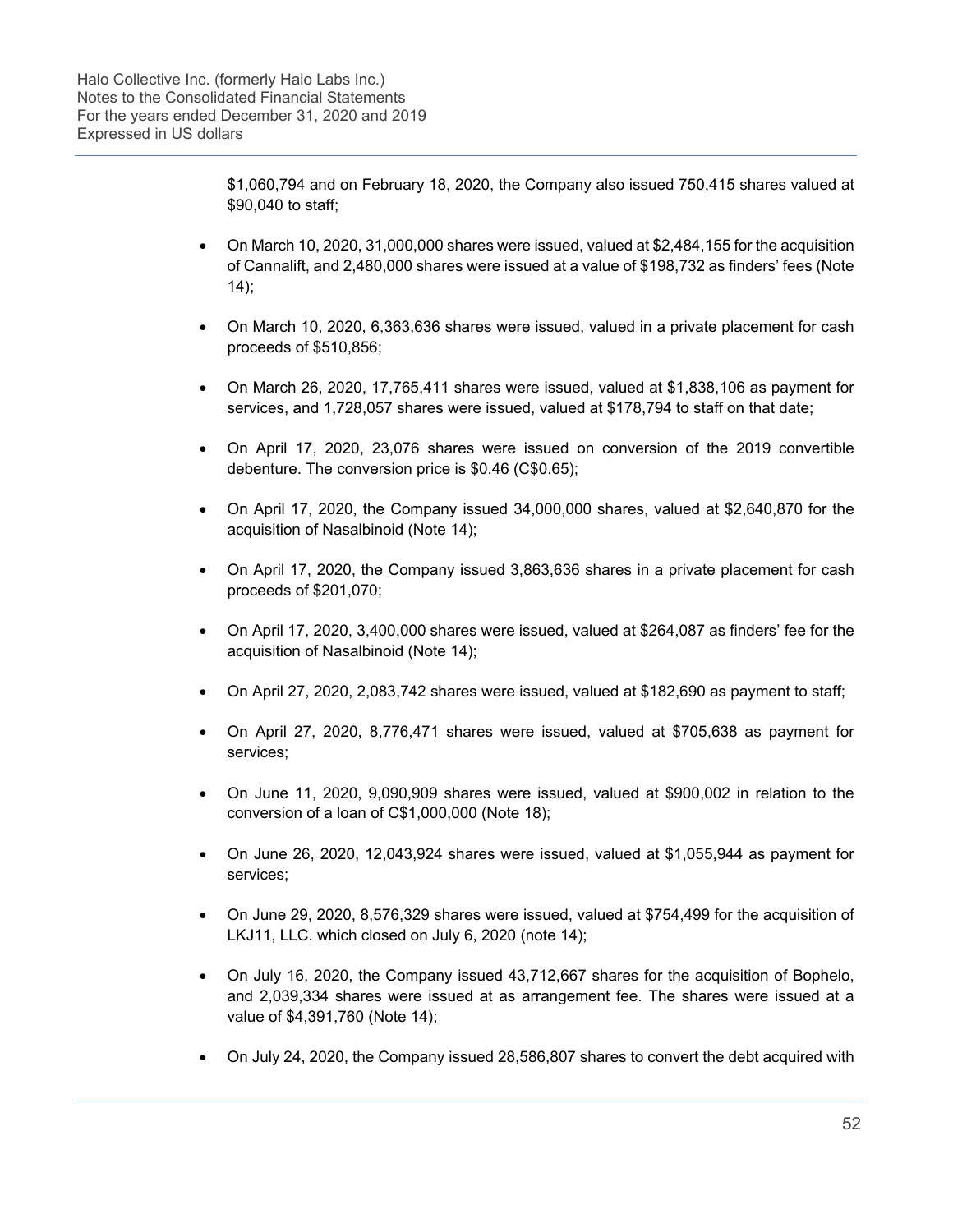the acquisition of Bophelo into Halo shares at a value of \$2,744,063;

- On July 31, 2020, the Company issued 495,457 shares for the acquisition of Outer Galactic Chocolate, LLC, valued at \$44,330 (Note 14);
- On August 19, 2020, the Company issued 71,881,607 shares, valued at \$6,502,181 for the acquisition of UVI (Note 14);
- On September 9, 2020, the Company issued 15,447,992 shares, valued at \$1,059,129 for the acquisition of Feel Better LLC (Note 6);
- On September 18, 2020, the Company issued 15,566,078 common shares of the Company, valued at \$885,377 to certain independent consultants, directors, employees and suppliers of the Company, in lieu of cash consideration;
- On September 30, 2020, the Company issued 93,000,000 for the acquisition of Cannafeels, and 6.975,000 shares were issued as finders' fee, for a total value of \$6,004,955 (Note 14);
- Between September 17, 2020 and December 17, 2020, the Company issued 134,452,638 shares for total cash proceeds of \$5,341,045 in relation to the ATM program;
- On November 9, 2020, the Company issued 135,416,666 shares, valued at \$5,168,575 for the acquisition of Canmart (Note 14);
- On November 9, 2020, the Company issued 10,156,250 shares, valued at \$387,643 as a finders' fee for the acquisition of Canmart (Note 14);
- On December 18, 2020, the Company issued 169,916,339 shares, valued at \$7,972,022 for the acquisition of secured debt of Diony Med Brands Inc. from Evolution Trust Limited (Note  $11$ );
- On December 22, 2020, the Company issued 11,211,012 shares, valued at \$521,850 to service providers to the Company.
- On December 22, 2020, the Company issued 17,016,869 shares, valued at \$792,101 to staff and executives of the Company;
- On December 29, 2020, the Company issued 147,475,343 shares, valued at \$5,762,376 for the acquisition of 1275111 B.C.;
- On December 29, 2020, the Company issued 40,909,090 shares for cash proceeds of \$1,758,307 in relation to a private placement in conjunction with the acquisition of 1275111 B.C. Ltd.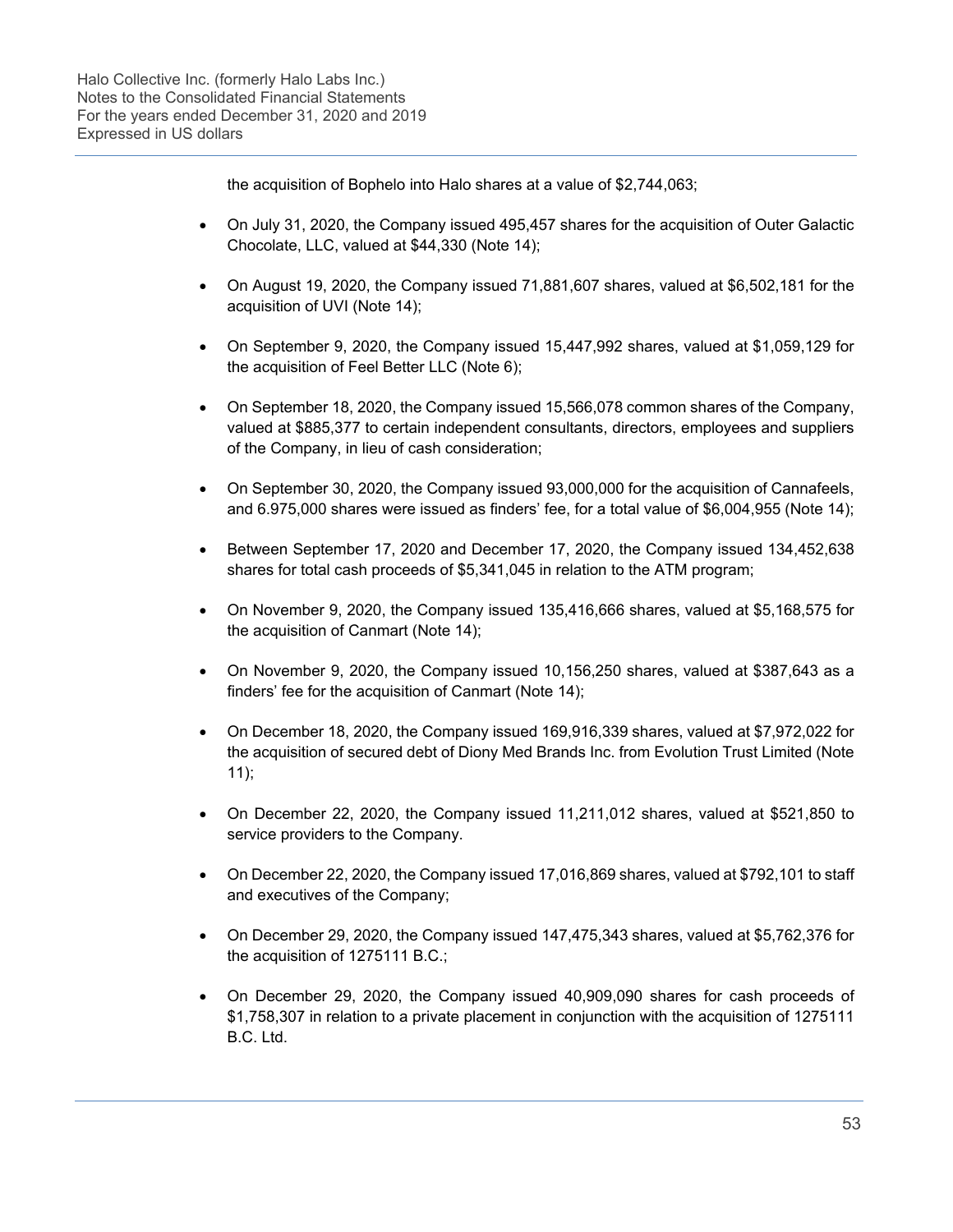Costs in relation to share issuances are classified as share issuance costs in the Statement of Change in Equity. In the year ending December 31, 2020, share issuance costs included in the Statement of Change in Equity were \$139,441, (year ended December 31, 2019: \$109,400). Share issuance costs classified as settlements and contingencies in the amount of \$325,816 were expensed (year ended December 31, 2019: \$1,277,880).

As at December 31, 2020, the Company had 1,413,780,867 shares in issue and as at December 31, 2020, there were 115,535,907 shares in escrow (December 31, 2019: 12,301,308).

Fiscal 2019

- 13,029,153 common shares were issued following the conversion of the 2019 convertible debenture (Note 16);
- 4,896,145 common shares were issued for proceeds of \$1,618,450 as a result of warrant and option exercises. A loss of \$471,023 was recorded on 1,250,000 shares issued on the exercise of warrants in which funds were not received as at December 31, 2019. While the Company believes it will receive these funds, there is no certainty to the amount or timing of any payment (Note 22);
- 973,753 shares were issued for proceeds of \$335,900 on the exercise of broker warrants;
- 28,298,209 common shares were issued in relation to services provided to the Company by contractors valued at \$8,574,616, included in the Consolidated statement of Change in Shareholders' Equity;
- 8,408,417 common shares valued at \$3,045,126 were issued for repayment of debt of \$2,238,169 resulting in a loss on settlement of \$806,957;
- 3,698,142 common shares valued at \$1,298,307 were issued to staff in lieu of salaries. Of these, 1,380,077 common shares valued at \$721,547 were included in share-based compensation and 2,318,065 valued at \$576,760 were included in salaries expense;
- 558,246 common shares valued at \$284,201 were issued as finders' fees.

On March 5, 2019, the Company closed the acquisition of Industrial Court L13, LLC, for total consideration of \$2,535,475 consisting of 7,324,816 common shares of the Company valued at \$2,459,826 and other costs of \$75,649.

On October 11, 2019, the Company closed its acquisition of CannPos Services Corp., issuing 18,785,714 common shares valued at \$3,698,821 (C\$4,884,286). The Company also closed the first tranche of its concurrent financing, issuing 9,677,420 shares for gross proceeds of \$2,283,455 (C\$3,000,000).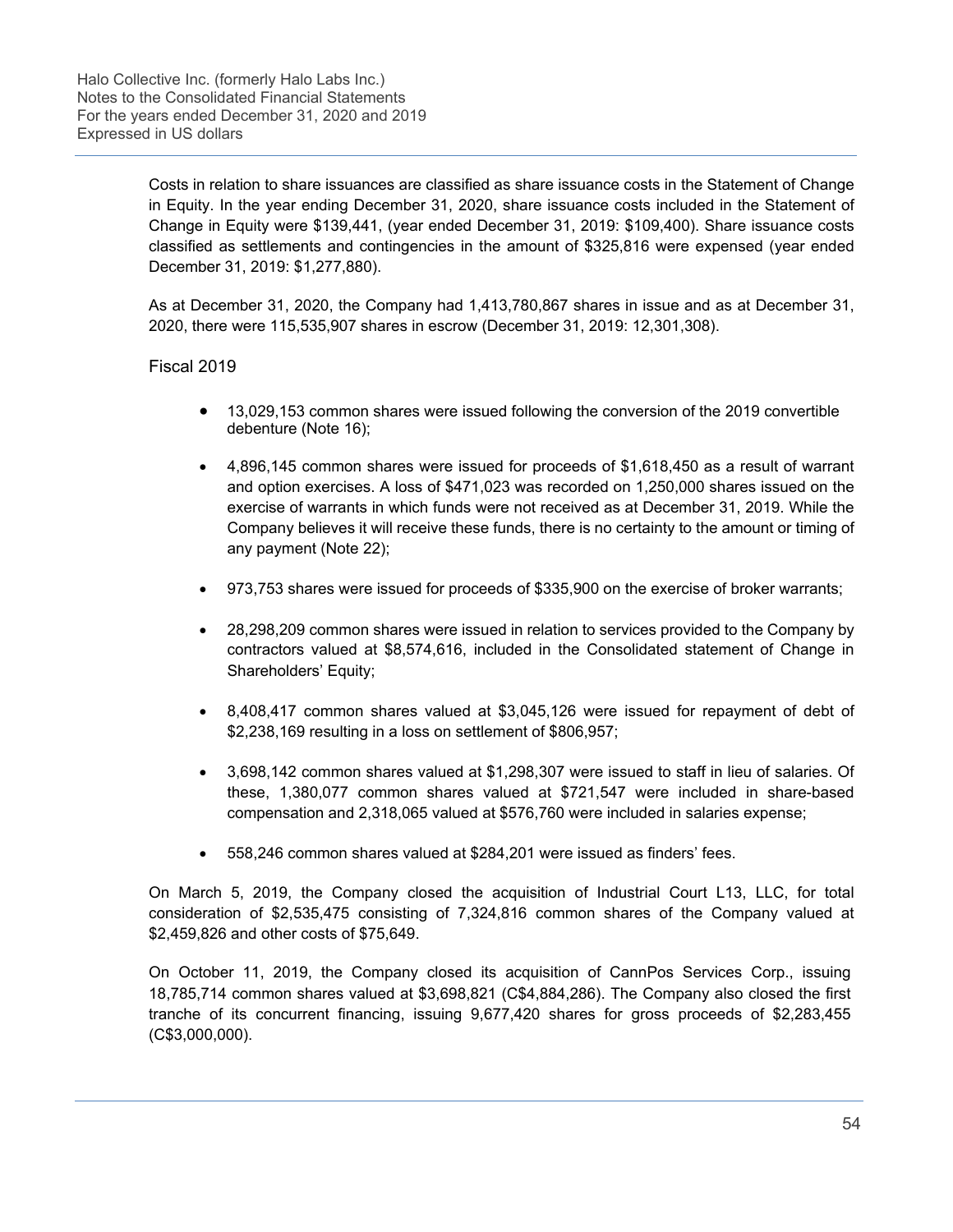On October 17, 2019, the Company closed the second tranche of its concurrent financing, issuing 3,115,622 common shares for gross proceeds of \$731,259 (C\$965,843). The Company also issued 3,997,648 shares as payment for services to certain staff and consultants valued at \$832,342, included in professional expenses.

On December 9, 2019, the Company issued 5,940,000 common shares valued at \$1,570,657 (C\$2,079,000) in exchange for a 17.5% interest in Ukiah (Note 6).

On December 31, 2019, the Company closed its acquisition of Precisa, issuing 13,392,857 common shares valued at \$2,887,281. The Company also issued 1,339,285 finders' shares valued at \$309,351 as part of the transaction and closed concurrent financing, issuing 3,333,334 common shares for gross proceeds of \$769,942 (C\$1,000,000).

## **17.2** Share purchase warrants

| Warrants issued and outstanding as at December 31, 2020 |            |                               |                 |                                  |  |  |  |
|---------------------------------------------------------|------------|-------------------------------|-----------------|----------------------------------|--|--|--|
| Expiry date                                             |            | Term - years Warrants granted | Warrants vested | US\$ Description                 |  |  |  |
|                                                         |            |                               |                 |                                  |  |  |  |
| 04-Apr-21                                               | 2.00       | 1,891,938                     | 1,891,938       | \$0.51<br><b>Broker warrants</b> |  |  |  |
| 04-Apr-21                                               | 2.00       | 16,295,010                    | 16,295,010      | Warrant<br>\$0.71                |  |  |  |
| 14-May-21                                               | 3.00       | 405,000                       | 405,000         | Warrant<br>\$0.17                |  |  |  |
| 19-Jul-21                                               | 0.92       | 50,000                        | 50,000          | \$0.19<br>Warrant                |  |  |  |
| 26-Aug-21                                               | 1.00       | 2,000,000                     | 2,000,000       | \$0.08 Warrant                   |  |  |  |
| 30-Sep-21                                               | 3.00       | 625,000                       | 625,000         | \$0.39 Warrant                   |  |  |  |
| 30-Sep-21                                               | 3.00       | 100,000                       | 100,000         | \$0.63 Warrant                   |  |  |  |
| 22-Dec-21                                               | 1.00       | 18,000,000                    | 18,000,000      | \$0.04 Warrant                   |  |  |  |
| 08-Sep-22                                               | 2.00       | 1,500,000                     | 375,000         | \$0.10 Warrant                   |  |  |  |
| 14-May-23                                               | 5.00       | 135,000                       | 135,000         | \$0.61<br>Warrant                |  |  |  |
| 30-Sep-23                                               | 5.00       | 300,000                       | 300,000         | \$0.31<br>Warrant                |  |  |  |
| 27-Sep-24                                               | 6.00       | 625,000                       | 625,000         | \$0.31<br>Warrant                |  |  |  |
| 10-Oct-27                                               | 10.00      | 712,500                       | 712,500         | \$0.09<br>Warrant                |  |  |  |
| 11-May-27                                               | 10.00      | 6,243,750                     | 6,243,750       | \$0.68 Warrant                   |  |  |  |
| Total                                                   | 1-10 years | 48,883,198                    | 47,758,198      | \$0.38                           |  |  |  |
|                                                         |            |                               |                 |                                  |  |  |  |

**Warrants issued and outstanding as at December 31, 2020**

Note: Prices in US dollars

On September 9, 2019, the Company announced that the warrants issued in connection with the Company's private placement which closed on June 29, 2018 and business combination which closed on October 2, 2018 were approved for listing on the NEO Exchange. The Warrants commenced trading on September 11, 2019 under the symbol HLO.WT.A.

On September 18, 2019, 5,000,000 warrants with the exercise price of \$0.23 (C\$0.295) were granted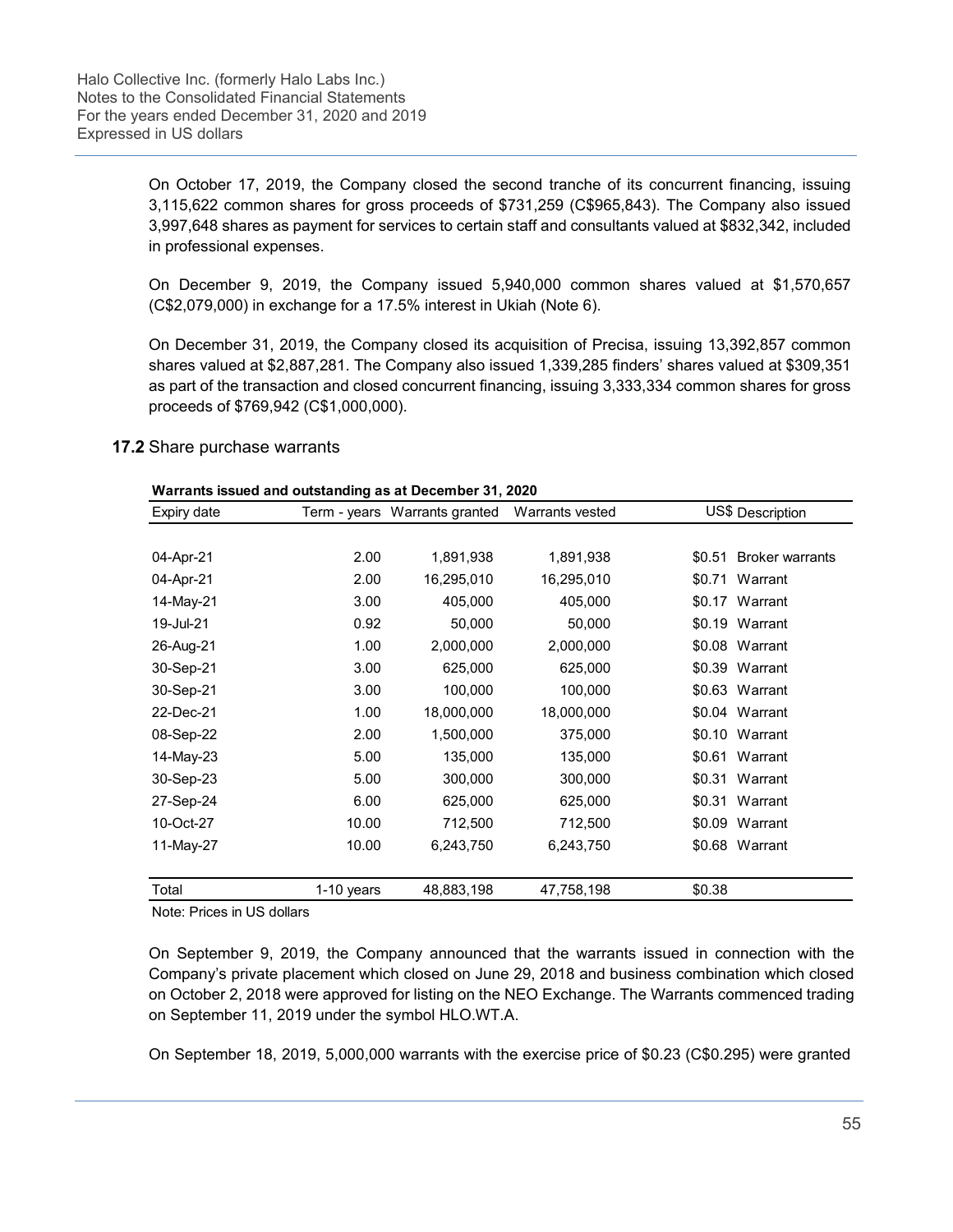in relation to a C\$10,000,000 line of credit received by the Company. The warrants only vest as funds are drawn on the line of credit and expire on June 30, 2020. 1 warrant vests for each CAD dollar drawn up to a maximum of 5,000,000 warrants.

Included in the warrants granted in 2019, were 2,768,501 ANM Pre-RTO \$0.38 (C\$0.50) warrants and 1,915,637 ANM Pre-RTO \$0.62 (C\$0.80) granted on February 27, 2019 which were not issued with the earlier ANM Pre-RTO warrants at the time of the RTO due to a calculation error in converting from ANM to Halo warrants.

During the year ended December 31, 2020, 22,560,312 warrants were issued (year ended December 31, 2019: 28,835,027):

- During the three months ended March 31, 2020, 10,312 warrants with the exercise price \$0.62 (C\$0.80) were issued to brokers;
- During the three months ended June 30, 2020, 1,000,000 warrants with the exercise price \$0.07 (C\$0.10) were issued as payment for services;
- On August 19, 2020, 50,000 warrants with the exercise price \$0.19 (C\$0.25) were issued;
- On August 27, 2020, 2,000,000 warrants with the exercise price of \$0.08 (C\$0.10) were issued to independent consultants. The warrants have an expiry of 1 year;
- On September 8, 2020, 1,500,000 warrants with the exercise price \$0.10 (C\$0.14) were issued.

During the year ended December 31, 2020, 123,831,495 warrants were cancelled (year ended December 31, 2019: 2,014,080):

- On May 30, 2020, 28,922,297 warrants with the exercise price \$0.35 (C\$0.50), issued in relation to the 2019 convertible debenture, were cancelled as they expired on May 30, 2020;
- On June 18, 2020, 5,000,000 warrants with the exercise price \$0.23 (C\$0.30) were cancelled in relation to the restructuring of a credit line available to the Company. At December 31, 2020, 1,000,000 warrants had vested, and Nil were exercised;
- On September 28, 2020, 616,500 warrants with the exercise price \$0.31 (C\$.40) were cancelled as they expired.

The Company recognized no share-based compensation in warrants during the year ended December 31, 2020 (year ended December 31, 2019: Nil) and \$679,479 share-based payments issued for services for the year ended December 31, 2020 (year ended December 31, 2019: \$148,041).

As at December 31, 2020, 47,758,198 warrants were exercisable (as at December 31, 2019: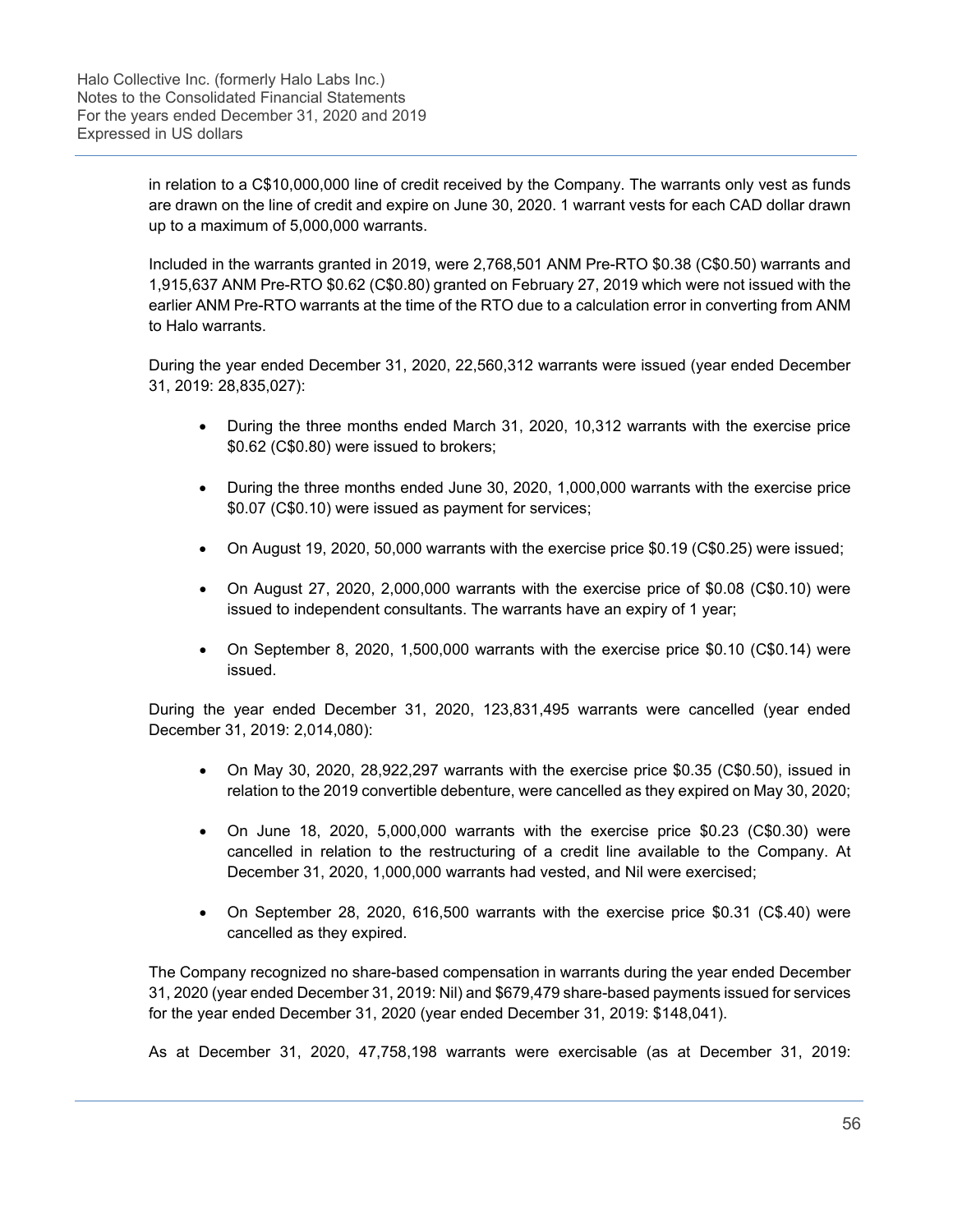147,102,193). As at that date, the average exercise price of exercisable warrants was \$0.39 (C\$0.49).

During the year ending December 31, 2020, 1,000,000 warrants with the exercise price \$0.08 (C\$0.10) were exercised (year ended December 31, 2019: 5,519,273).

As at December 31, 2020, the weighted average exercise price of each Halo Labs warrant granted and in issue was \$0.38 (C\$0.48). As at date, the weighted average fair market value of each warrant in issue was \$0.16 (C\$0.21) using the Black-Scholes Option Pricing Model.

As at December 31, 2020, the weighted average remaining contractual life of the warrants is 1.53 years (as at December 31, 2019: 1.21 years).

|                                   | Year ended December 31, 2020                                    |    | <b>Year ended Dec. 31, 2019</b> |                                                          |    |      |  |
|-----------------------------------|-----------------------------------------------------------------|----|---------------------------------|----------------------------------------------------------|----|------|--|
|                                   | <b>Number of Weighted average</b><br>exercise price<br>warrants |    |                                 | Number of Weighted average<br>exercise price<br>warrants |    |      |  |
|                                   |                                                                 |    |                                 |                                                          |    |      |  |
| Outstanding beginning of the year | 151, 154, 381                                                   | \$ | 0.51                            | 129,852,707                                              | \$ | 0.57 |  |
| Granted                           | 22,550,000                                                      | \$ | 0.05                            | 28,835,027                                               | \$ | 0.55 |  |
| Exercised                         | (1,000,000)                                                     | \$ | 0.08                            | (5.519.273)                                              | \$ | 0.34 |  |
| Forfeited / cancelled             | (123, 821, 183)                                                 | \$ | 0.55                            | (2,014,080)                                              | \$ | 1.80 |  |
| Outstanding end of the year       | 48,883,198                                                      | \$ | 0.38                            | 151,154,381                                              | \$ | 0.55 |  |

Note: Prices in US dollars

**Warrants outstanding**

Assumptions used for the calculation of the grant date fair value of warrants granted during the year ended December 31, 2020 and 2019 are:

#### **Black-Scholes assumptions for warrants**

|                             | Year ended December 31, |                   |  |  |
|-----------------------------|-------------------------|-------------------|--|--|
|                             | 2020                    | 2019              |  |  |
| Risk free rate:             | $0.22\% - 0.31\%$       | $1.51\% - 2.62\%$ |  |  |
| Expected life               | $0.92 - 2$ years        | $0.75 - 2$ years  |  |  |
| Volatility                  | 100% - 146%             | 70% - 100%        |  |  |
| Expected dividend per share | Nil                     | Nil               |  |  |
| Share price                 | $$0.06 - $0.12$         | $$0.23 - $0.61$   |  |  |

Note: Prices in US dollars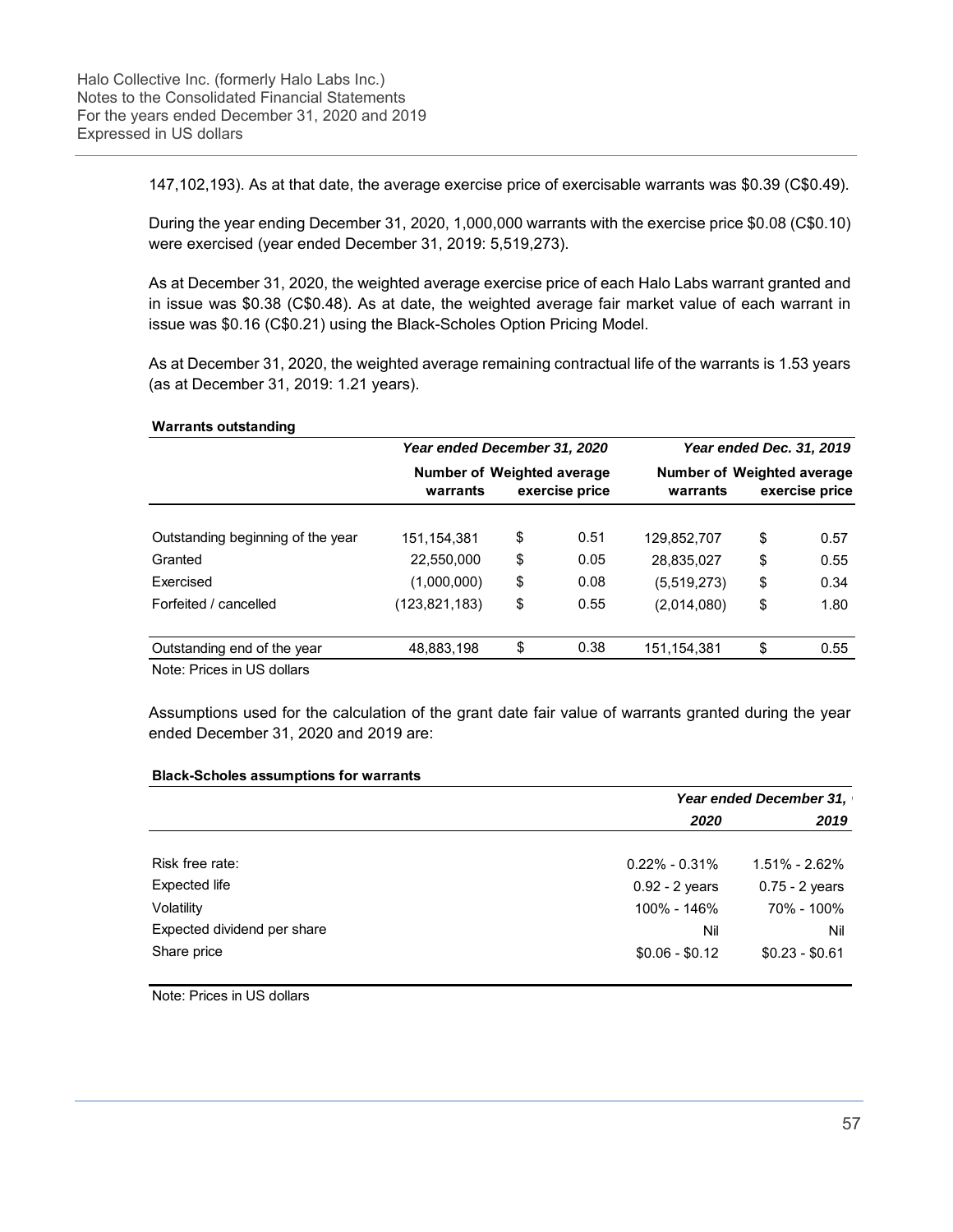# **17.3** Options

The Company has established a stock option plan for directors, employees, and consultants. The aggregate number of common shares issuable pursuant to options granted under the plan is 10% of the issued and outstanding common shares. The board of directors has the exclusive power over the granting of options, the exercise price and their vesting and cancellation provisions.

In the event of a change of control, unless otherwise specified in the stock option agreement for a particular grant, any right to repurchase an optionee's shares at the original exercise price shall lapse and all such shares shall become vested if such change of control occurs during the optionee's term of service and the repurchase right is not assigned to the entity immediately after the change of control.

On December 19, 2019, 2,162,000 options with the exercise price of \$0.23 (C\$0.30) and expiring on the date that is five years from the date of issuance were granted to employees with a weighted average fair value of options granted of \$0.19 (C\$0.25) using the Black-Scholes Option Pricing Model. Options granted vest over a period of two years on a quarterly basis.

On May 27, 2020, the Company granted 25,400,000 options with the exercise price C\$0.105 and expiring on December 19, 2024, to employees, directors and executives. 25% of the options granted vest immediately and the remaining options vest quarterly beginning on July 1, 2020.

On September 30, 2020, the Company granted 100,000 options with the exercise price \$0.08 (C\$10).

On December 7, 2020, the Company granted 58,610,000 options with the exercise price \$0.04 (C\$0.055).

On December 24, 2020, the Company granted 740,000 options with exercise price \$0.04 (C\$0.055)

During the year ended December 31, 2020, 1,033,672 options were forfeited as employees left the Company (year ended December 31, 2019: 4,709,317).

|             |    |                                                         | <b>Year ended Dec. 31, 2019</b>                                         |    |      |  |
|-------------|----|---------------------------------------------------------|-------------------------------------------------------------------------|----|------|--|
| options     |    | Number of Weighted average<br>exercise price<br>options |                                                                         |    |      |  |
| 9,272,309   | \$ | 0.35                                                    | 12,170,251                                                              | \$ | 0.36 |  |
| 84,850,000  | \$ | 0.06                                                    | 2,162,000                                                               | \$ | 0.23 |  |
| $\,$        | \$ | $\blacksquare$                                          | (350, 625)                                                              | \$ | 0.30 |  |
| (1,033,672) | \$ | 0.36                                                    | (4,709,317)                                                             | \$ | 0.34 |  |
| 93,088,637  | \$ | 0.08                                                    | 9,272,309                                                               | \$ | 0.35 |  |
|             |    |                                                         | Year ended Dec 31, 2020<br>Number of Weighted average<br>exercise price |    |      |  |

#### **Options outstanding**

Note: Prices in US dollars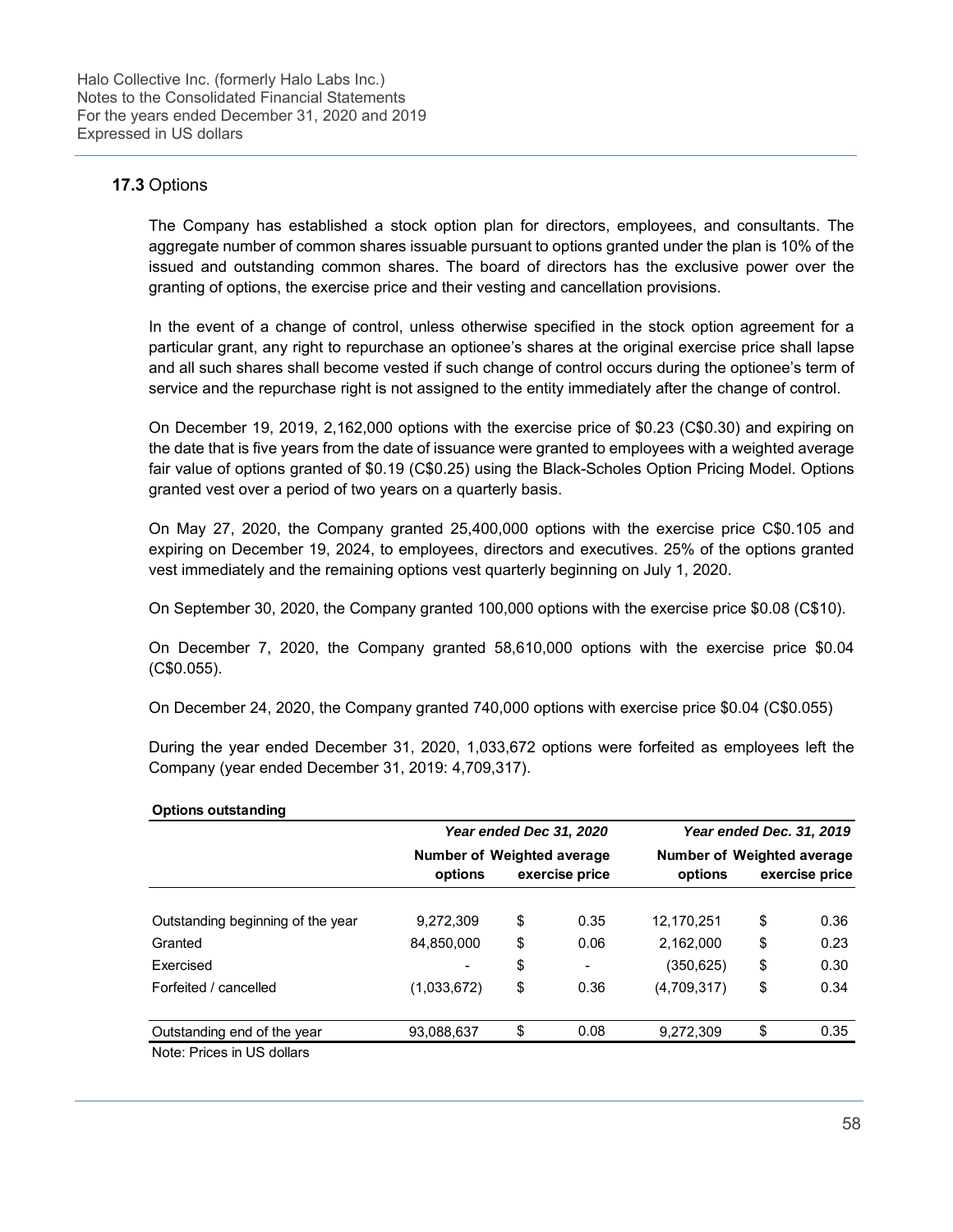The Company recognized share-based compensation related to options granted and vesting during the year ended December 31, 2020, in the amount of \$2,450,684 (year ended December 31, 2019: \$698,346).

As at December 31, 2020, 35,405,637 options vested and are exercisable (as at December 31, 2019: 5,085,357). The average price of exercisable options at December 31, 2020 was \$0.13 (C\$0.16).

During the year ending December 31, 2020, no options were exercised (year ended December 31, 2019: 350,625).

As at December 31, 2020, the weighted average exercise price of each Halo Labs option granted and in issue was \$0.08 (C\$0.10). As at that date, the weighted average fair market value of each option in issue was \$0.06 (C\$0.08) using the Black-Scholes Option Pricing Model.

As at December 31, 2020, the weighted average remaining contractual life of each option is 4.28 years (as at December 31, 2019: 5.23 years).

The following table summarizes information regarding stock options outstanding by the exercise price and the number of options exercisable as at December 31, 2020.

| <b>Grant Date</b>             | <b>Exercise price</b> | Outstanding | <b>Exerciseable</b> |
|-------------------------------|-----------------------|-------------|---------------------|
|                               |                       |             |                     |
| May 12, 2017                  | \$<br>0.67            | 1,329,750   | 1,329,750           |
| September 28, 2018            | \$<br>0.31            | 5,026,887   | 5,026,887           |
| December 19, 2019             | \$<br>0.23            | 1.882.000   | 1,411,500           |
| May 27, 2020                  | \$<br>0.08            | 25,400,000  | 12,700,000          |
| September 30, 2020            | \$<br>0.08            | 100.000     | 100,000             |
| December 7, 2020              | \$<br>0.04            | 58,610,000  | 14,652,500          |
| December 24, 2020             | \$<br>0.04            | 740.000     | 185.000             |
| Total                         | \$<br>0.08            | 93,088,637  | 35,405,637          |
| Weighted average life (years) | 4.61                  |             |                     |

### **Options outstanding by exercise price**

Note: Prices in US dollars

The assumptions used for the calculation of the fair value of options at grant date during the year ended December 31, 2020 and 2019 are: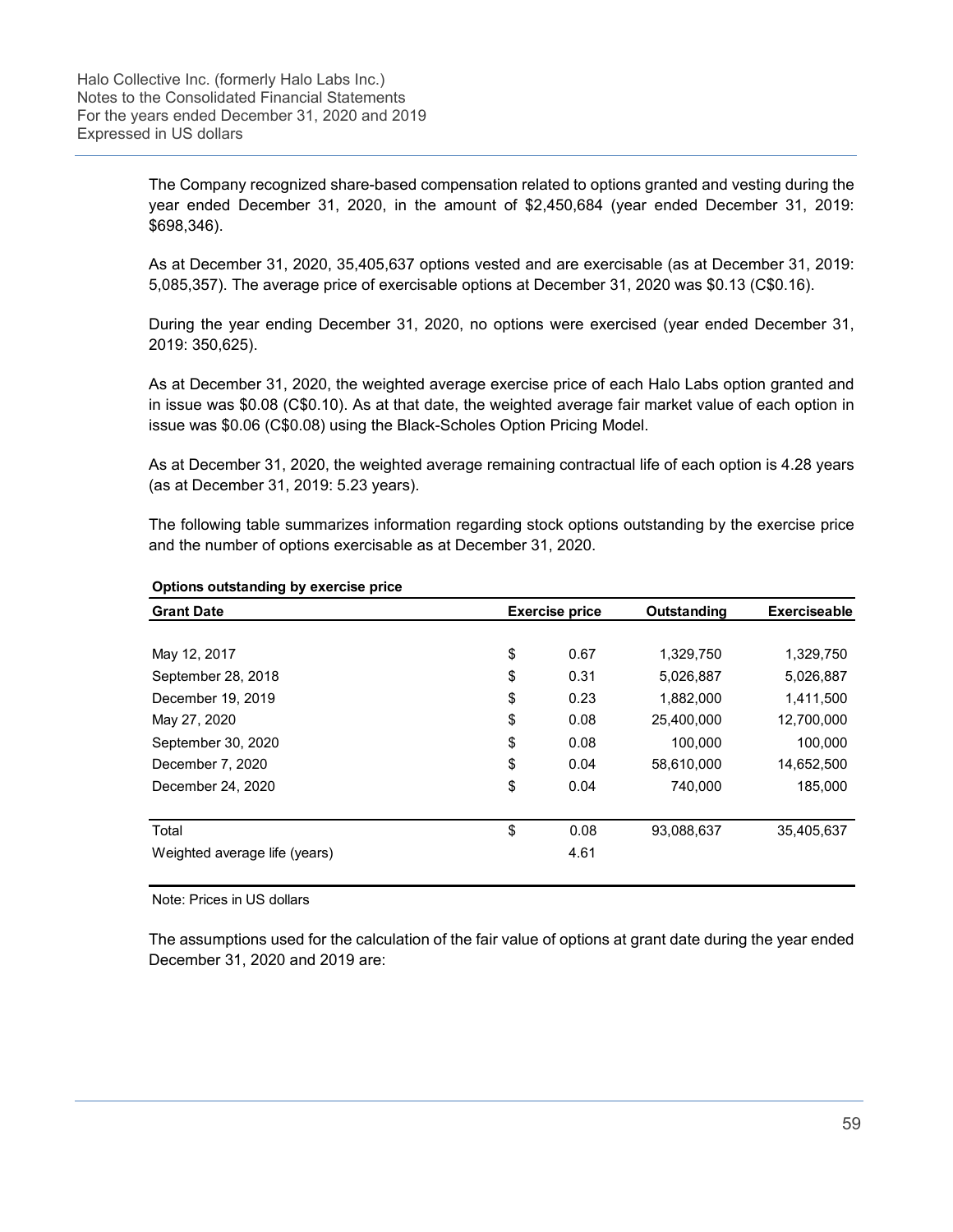### **Black-Scholes assumptions for options**

|                             | Year ended December 31, |         |  |  |
|-----------------------------|-------------------------|---------|--|--|
|                             | 2020                    | 2019    |  |  |
| Risk free rate: 5-7 years   | $0.23\% - 0.42\%$       | 1.68%   |  |  |
| Expected life               | $2 - 5$ years           | 5 years |  |  |
| Volatility                  | 100% - 135%             | 100%    |  |  |
| Expected dividend per share | Nil                     | Nil     |  |  |
| Share price                 | $$0.05 - $0.10$         | \$0.02  |  |  |

Note: Prices in US dollars

## **17.4** Performance share units

On October 11, 2019, the Company granted the vendors of CannPos 1,250,000 performance share units. Each performance share unit is exercisable into one common share for no additional consideration if the holders develop a software application and make it available to the Company on or before October 11, 2020. The shares were issued during the year ended December 31, 2020.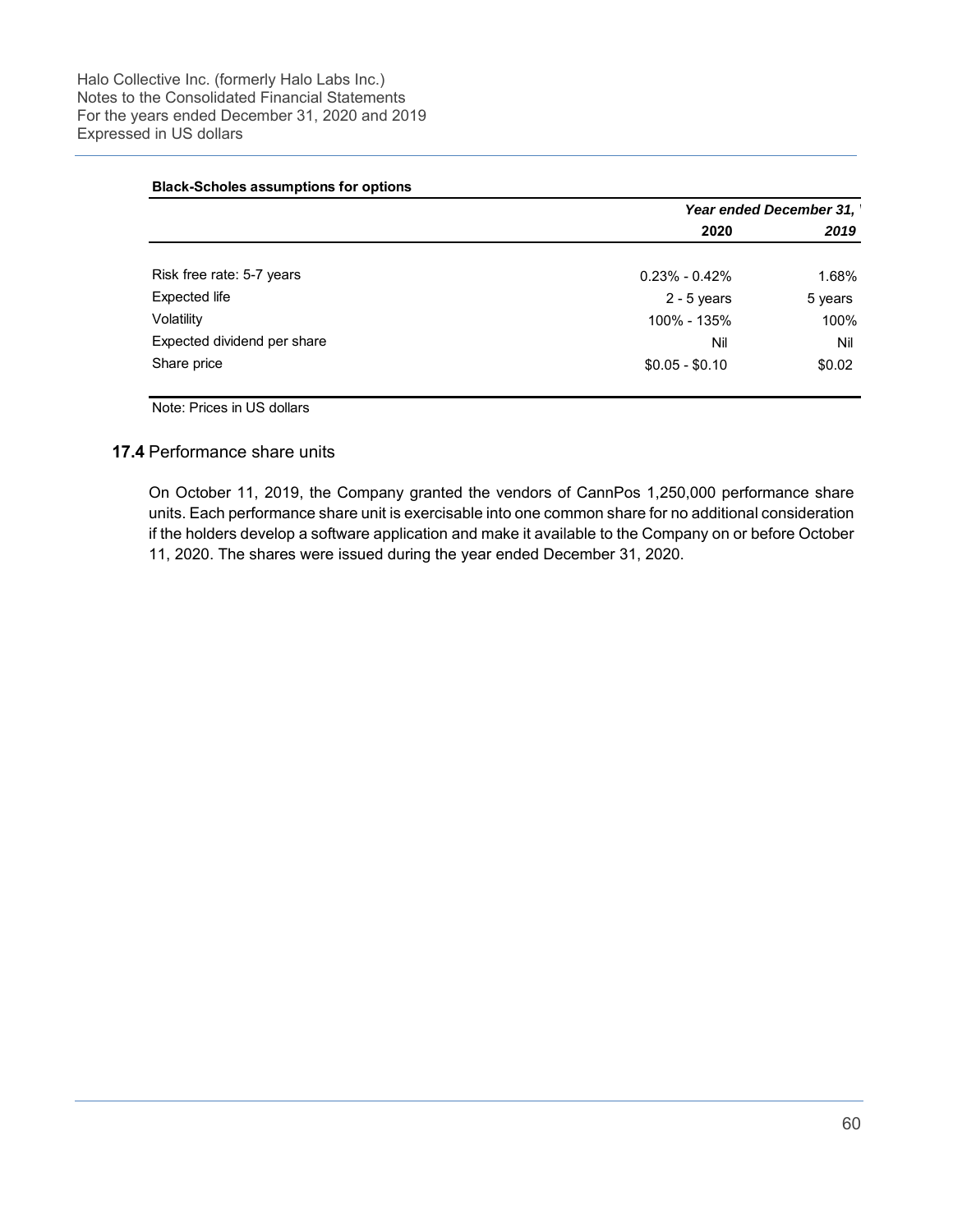# **18. Other loans**

### **Continuity other loans**

|                                       | <b>Short-term</b> | Long-term       | <b>Total</b>    |
|---------------------------------------|-------------------|-----------------|-----------------|
| Balance December 31, 2018             | \$<br>505,137     | \$              | \$<br>505,137   |
| Additions                             | 4,447,574         | 338,439         | 4,786,013       |
| Interest payable and accrued interest | 44,507            |                 | 44,507          |
| Repayments                            | (3,697,847)       |                 | (3,697,847)     |
| Balance December 31, 2019             | 1,299,372         | 338,439         | 1,637,811       |
| Additions                             | 309,788           | 6,357,014       | 6,666,802       |
| Interest payable and accrued interest | 6,260             | 54,565          | 60,825          |
| Repayments                            | (1, 179, 581)     | (151, 106)      | (1,330,687)     |
| Balance December 31, 2020             | \$<br>435,839     | \$<br>6,598,912 | \$<br>7,034,751 |

## Other loans – 2019

During 2019, the Company issued promissory notes in the aggregate principal amount of \$1,700,000 bearing interest at a rate of 15% per annum and maturing on December 31, 2019. On April 4, 2019, the promissory note financings were converted into the 2019 convertible debenture.

In May 2019, the Company received three installments totaling \$1,492,710 of a short-term loan with interest payable of 8% per year paid monthly in arears. The loan was converted to 5,911,222 common shares which were issued on September 6, 2019. The fair value of the shares was \$1,782,279, resulting in a loss on settlement of debt of \$289,569.

On November 25, 2019, the Company executed the sale and leaseback of production equipment at its California subsidiary, Coastal Harvest, LLC. The lease term is three years with buyback options after 18 months and at the end of the lease. The total cash received was \$600,000. Transaction costs incurred were \$23,000. Due to the buyback options provided to the Company in the contract, the sale and leaseback did not meet the definition of a sale per IFRS 15. As such, the agreement was classified as a financing arrangement and the lease payments were recorded as a financial liability. As at December 31, 2019 the amount due was \$561,655, of which \$223,216 is due in the year ending December 31, 2020, and \$338,439 is due after the year ending December 31, 2020.

## Other loans – 2020

On June 9, 2020, the Company entered into an amended and restated promissory note (the "A&R promissory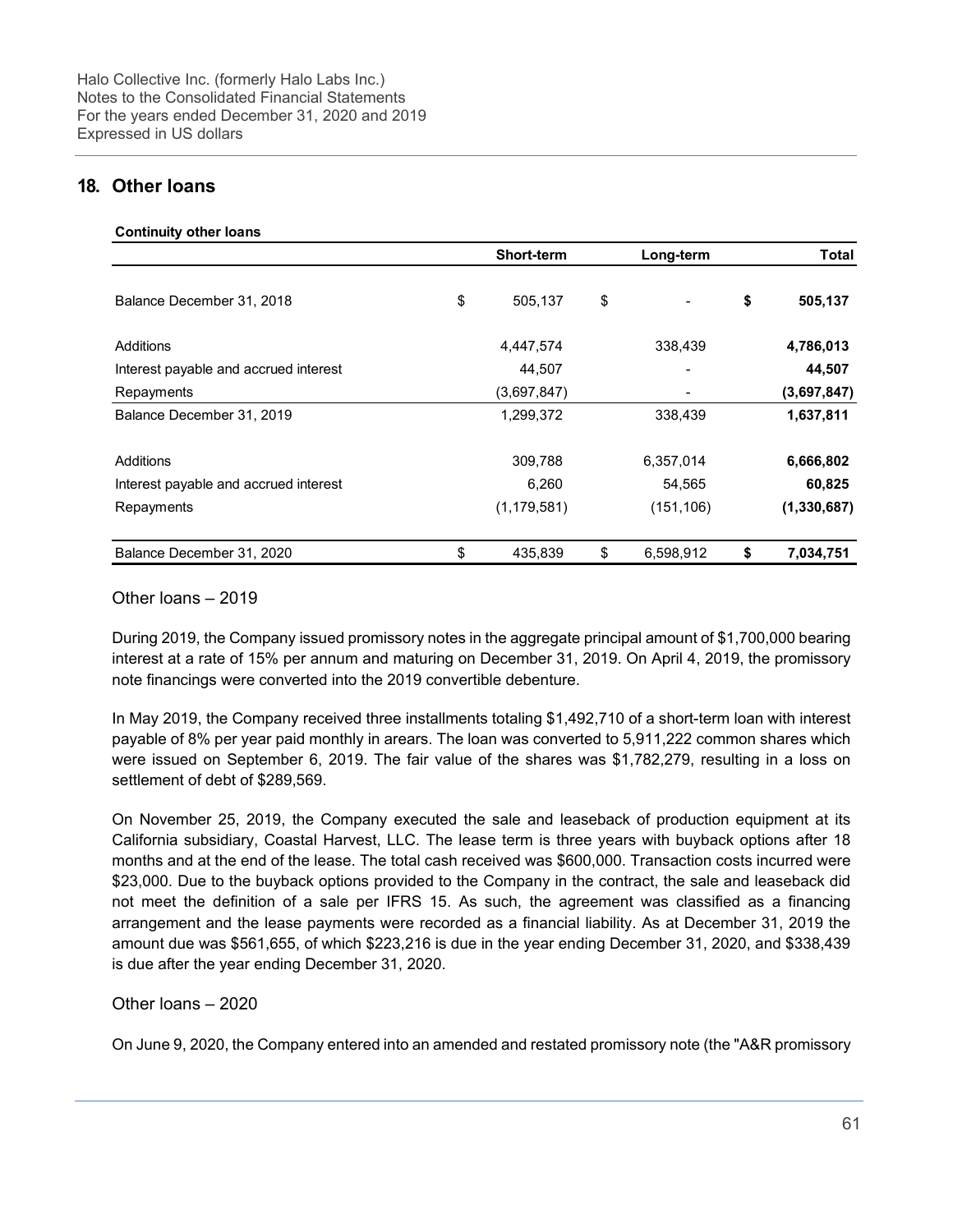note") for a principal amount of up to C\$10,000,000. The A&R promissory note amends and restates the unsecured debt financing agreement that the Company entered into with a private arm's-length lender. Pursuant to the terms of the A&R promissory note, the lender may convert the principal amount outstanding under the A&R promissory note into common shares in the capital of the Company at a conversion price equal to the greater of: (i) 80% of the closing market price of the common shares on the Neo Exchange Inc. (or such other primary stock exchange on which the common shares are then listed) on the day preceding the date on which the lender delivers a conversion notice to the Company; and (ii) C\$0.10. The A&R promissory note includes a commitment of the lender to advance up to the full C\$10,000,000 principal amount upon the request of the Company. As of the date hereof, the Company has taken an initial draw of \$733,353 (C\$1,000,000) which the lender elected to convert into an aggregate of 9,090,909 common shares immediately following the entering into the A&R promissory note (Note 15).

On August 26, 2020, the Company entered into a second amended and restated promissory note for a principal amount of up to C\$15,000,000. The second A&R promissory note increases the committed funds available to the company from C\$10,000,000 to C\$15,000,000. The second A&R promissory note also contains an additional commitment fee of C\$35,000, which was settled through the issuance of 291,666 common shares in the capital of the Company. All of the other terms and conditions contained in the original A&R promissory note remain unchanged.

On August 29,2020, the Company acquired 100% of the shares in the capital of UVI. it did not already own. Ukiah issued a secured promissory note on August 29, 2019 in the amount of \$1,500,000 at an interest rate of 9.5%. The loan is repayable on or before July 29, 2022. On acquisition of 100% of Ukiah Ventures Inc., Halo assumed the promissory note.

On September 26, 2020, the Company announced that its wholly owned subsidiary PSG Coastal Holdings, LLC together with Green Matter Holding Inc, ("GMH") founded a real estate holding company on August 18, 2020 each with 50% ownership. Under IFRS 11, Lake County National Health LLC ("LCNH") qualifies as a joint arrangement and is partially consolidated. The purchase price of \$6,000,000 and closing costs of \$79,845 were financed and recognized by the Company at 50%.

The details of the loans are as follows for the Company's proportion:

- A mortgage of \$1,050,000 from a real estate fund. The general terms of this loan include interest only at an annual rate of 9.5%, a 36-month term, and a first deed of trust as collateral; and,
- A second mortgage of up to \$2,275,000 from syndication of lenders. The general terms of this second mortgage include interest only at an annual rate of 15% (half paid current monthly and half paid at maturity), a twenty-four month term with two six months extensions, and a second deed of trust as collateral. Additionally, the lending syndicate shall be due, at maturity of the second mortgage, a success fee equivalent to the amount borrowed under the second mortgage, subject to the successful approval and receipt by LCNH of a minimum of 100 licenses issued by the Bureau of Cannabis Control.

As at December 31, 2020, total short-term loans were \$435,839 (year ended December 31, 2019: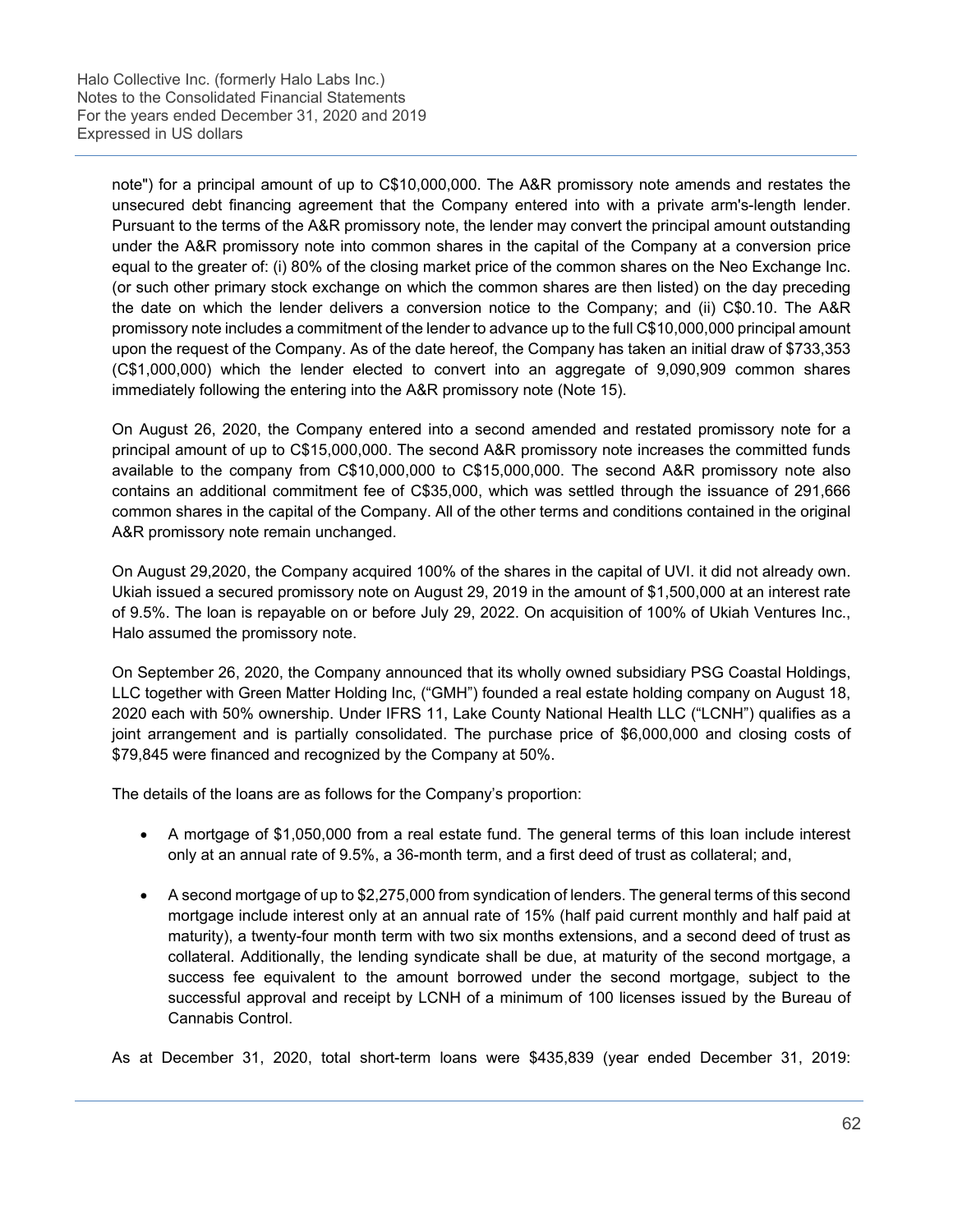\$1,299,372). This included:

- \$309,788 payable to Xtraction Services Inc. (year ended December 31, 2019: \$223,216):
- \$116,707 payable to iKanik Farms (year ended December 31, 2019: \$261,707):
- \$682 payable to Canmart;
- \$6,260 in accrued interest payable to LCNH and Green Matter (year ended December 31, 2019: Nil);
- In the year ended December 31, 2020, an amount of \$145,000 of other short-term loans was repaid to iKanik Farms;
- An amount of \$143,228 of short-term loans and accrued interest was repaid to Xtraction Services Inc.;
- An amount of \$733,353 of the A&R promissory note was converted into Halo common shares.

As at December 31, 2020, total long-term loans were \$6,598,912 (year ended December 31, 2019: \$338,439). This included:

- \$187,333 owed to Xtraction Services Inc. (year ended December 31, 2019: \$338,439);
- \$174,078 of deferred pay-roll tax (year ended December 31, 2019: Nil);
- A secured promissory note to Ukiah Ventures Inc. in the amount of \$1,500,000 (year ended December 31, 2019: Nil);
- Long-term loans in the amount of \$1,118,122 were acquired on acquisition of Bophelo which was completed on July 16, 2020. In the three months ended December 31, 2020, an amount of \$340,599 was added in relation to accrued interest and further loans. As at December 31, 2020 a total of long term loan in the amount of \$1,458,721 was owed to Bophelo (year ended December 31, 2019: Nil);
- In the three months ended September 30, 2020, \$3,325,000 was added to long-term loans payable by Lake County National Health LLC. This represents the Company's 50% on partial consolidation. Interest accrued in the amount of \$54,565. The total amount due by LCNH as at December 31, 2020, was \$3,379,565 (year ended December 31, 2019: Nil).

# **19. Capital management**

The Company's objectives for managing capital are: (i) to maintain a flexible capital structure that optimizes the cost/risk equation; and (ii) to manage capital in a manner that maximizes the interests of shareholders. The Company considers capital as the total equity and debt disclosed on the statement of financial position. The Company has not had any significant objections in its approach to managing capital.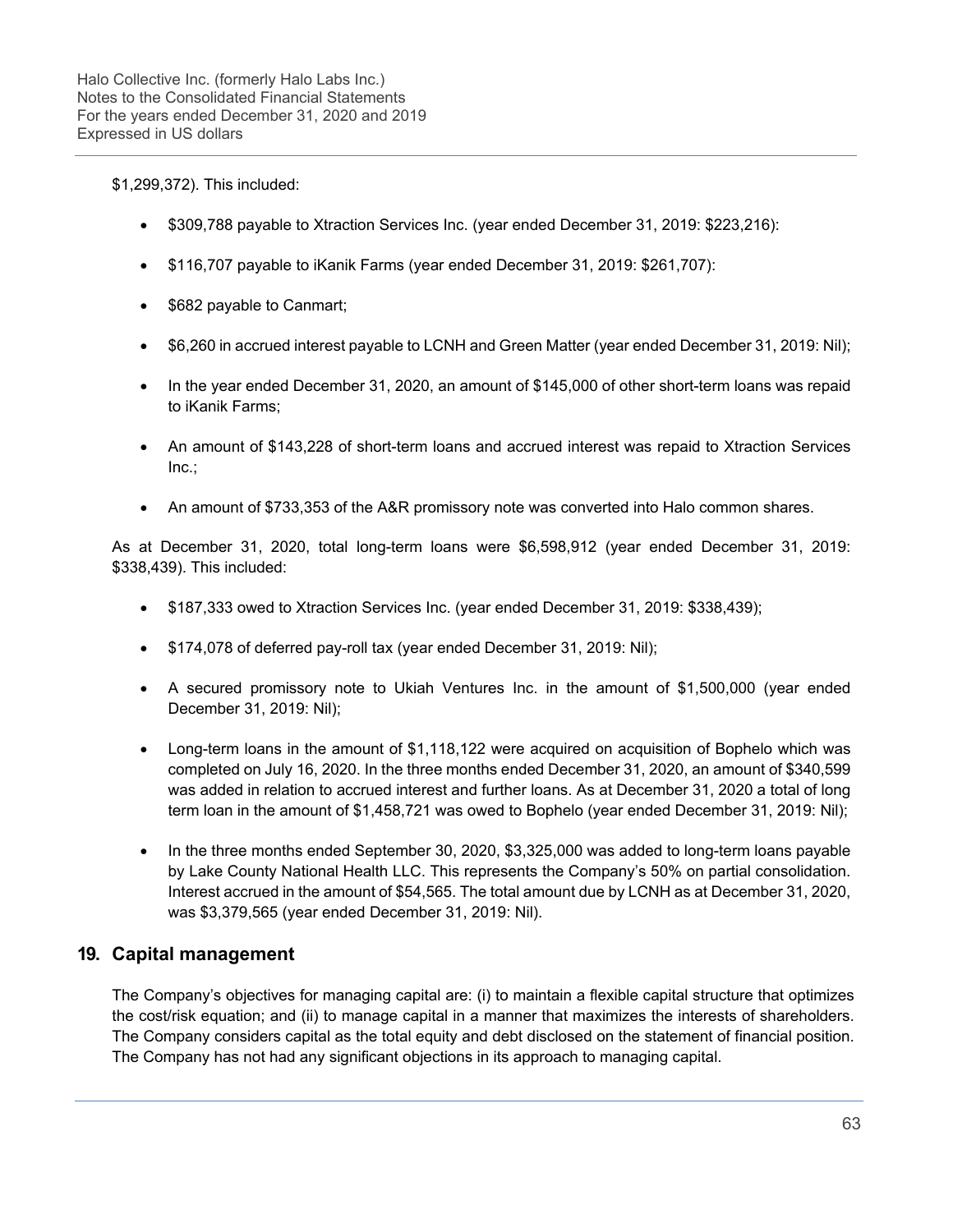### **Capital structure**

| As at:               |    | December 31, 2020 | <b>December 31, 2019</b> |            |  |
|----------------------|----|-------------------|--------------------------|------------|--|
|                      |    |                   |                          |            |  |
| Shareholders' equity | S. | 59,619,542        | S                        | 24,292,330 |  |
| Long-term loans      |    | 14,997,639        |                          | 6,952,605  |  |
| Short-term loans     |    | 435,839           |                          | 1,299,372  |  |
|                      |    |                   |                          |            |  |

The Company manages the capital structure and adjusts informed by changes in economic conditions and the risk characteristics of the underlying assets. The Company's capital structure is managed in conjunction with the financial needs of the day-to-day operations. The Company currently funds the working capital requirements out of its cash, internally generated cash flows, various loans, and periodic infusions from investors.

Management does not establish quantitative return on capital criteria. However, management reviews its capital management approach on an on-going basis and believes that this approach, given the relative size of the Company, is appropriate. At December 31, 2020, the Company is not subject to any externally imposed capital requirements.

## **20. Financial instruments**

# **20.1** Fair value of financial instruments

Financial instruments that are measured at fair value use inputs which are classified within a hierarchy that prioritizes their significance. The three levels of the fair value hierarchy are:

- Level One includes quoted prices (unadjusted) in active markets for identical assets or liabilities:
- Level Two includes inputs that are observable other than quoted prices included in Level One;
- Level Three includes inputs that are not based on observable market data.

The Company has designated its cash and restricted cash as Level 1. The fair value of the notes receivable from Aftermath and the fair value of convertible promissory notes at time of issue are determined using Level 3 of the hierarchy.

At December 31, 2020, both the carrying and fair value amounts of all the Company's financial instruments are approximately equivalent.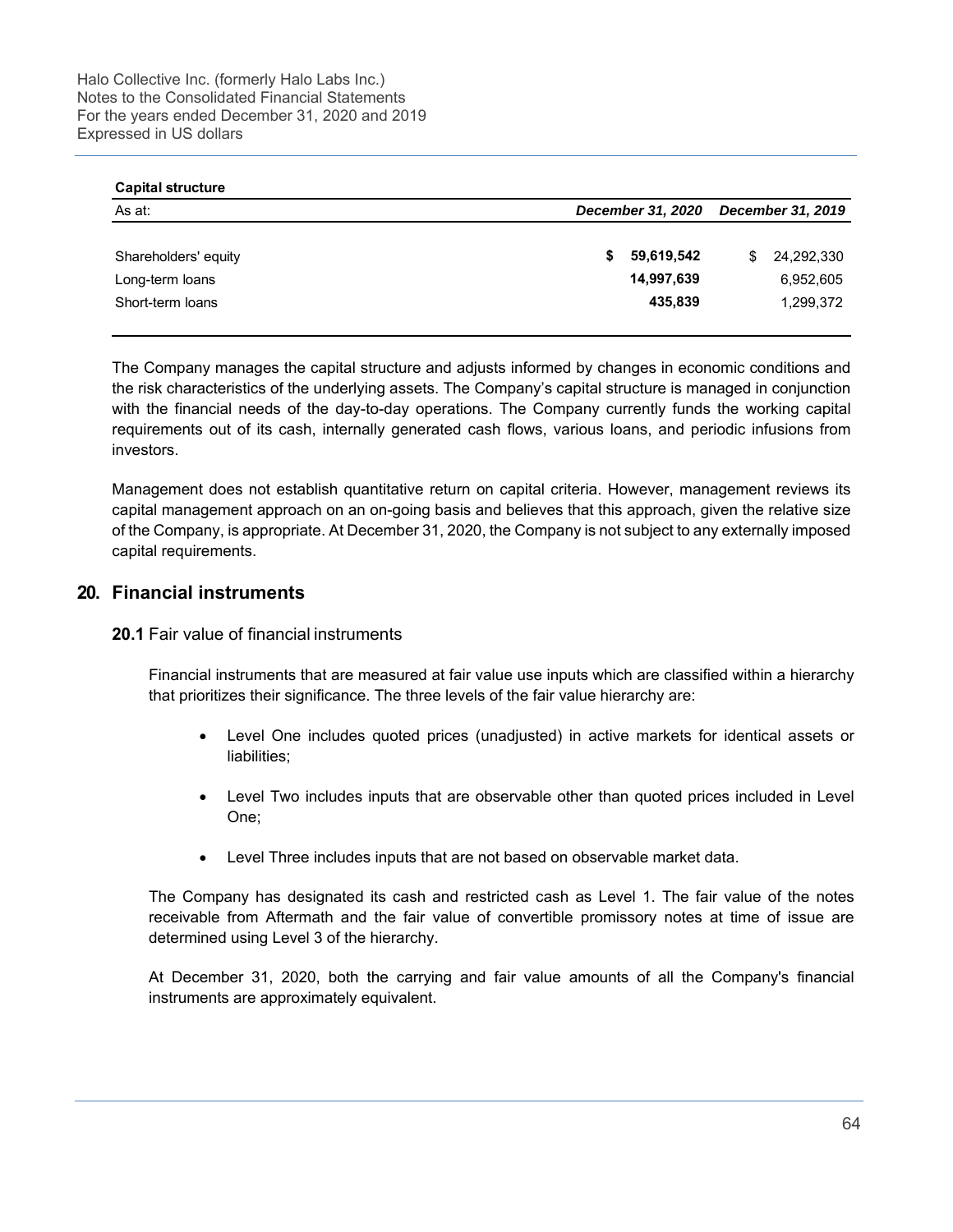## **20.2** Financial instruments risk exposures

## Credit risk

Credit risk is the risk of loss associated with a counterparty's inability to fulfill its payment obligations. The Company's credit risk is primarily attributable to cash, restricted cash, accounts receivable and notes receivable. The amounts disclosed in the statement of financial position are net of allowance for doubtful accounts, estimated by the management of the Company based on its assessment of the current economic environment. The Company does not have significant exposure to any individual customer. The Company's maximum exposure to credit risk as at December 31, 2020 is the carrying value of cash, restricted cash, accounts receivable, and notes receivable. The Company believes that there is limited risk that notes receivables are not settled. The Company takes a provision to allow for accounts receivable not being settled, which it believes is enough.

## Liquidity risk

### **Financial liabilities - December 31, 2020**

|                |    | Accounts payable &<br>accrued liabilities<br>Loans |    |            |    |            |  |  |  |  |
|----------------|----|----------------------------------------------------|----|------------|----|------------|--|--|--|--|
| Carrying value | \$ | 8,662,179                                          | \$ | 15,433,478 | \$ | 24,095,657 |  |  |  |  |
| 1 - 30 days    |    | 3,194,530                                          |    | 126,861    |    | 3,321,391  |  |  |  |  |
| $30 - 60$ days |    | 869,090                                            |    | 8,832      |    | 877,922    |  |  |  |  |
| 60 - 90 days   |    | 1,129,652                                          |    | 8,175      |    | 1,137,827  |  |  |  |  |
| $> 90$ days    |    | 3,468,907                                          |    | 15,289,610 |    | 18,758,517 |  |  |  |  |

Liquidity risk is the risk that the Company will encounter difficulty in satisfying its financial obligations. The Company manages its liquidity risk by forecasting it operations and anticipating its operating and investing activities.

As at December 31, 2020, the Company had current assets of \$28,694,306 (as at December 31, 2019: \$24,133,962) and current liabilities of \$9,979,995 (as at December 31, 2019: \$8,850,559). Current assets as at December 31, 2019 includes investments and marketable securities. As at December 31, 2020, the Company no longer holds marketable securities. All current liabilities are due within one year.

## Market risk

Market risk is the risk that the fair value or future cash flows of a financial instrument will fluctuate due to changes in market prices. Market risk comprises three types of risk: interest rate risk foreign currency risk and other price risk.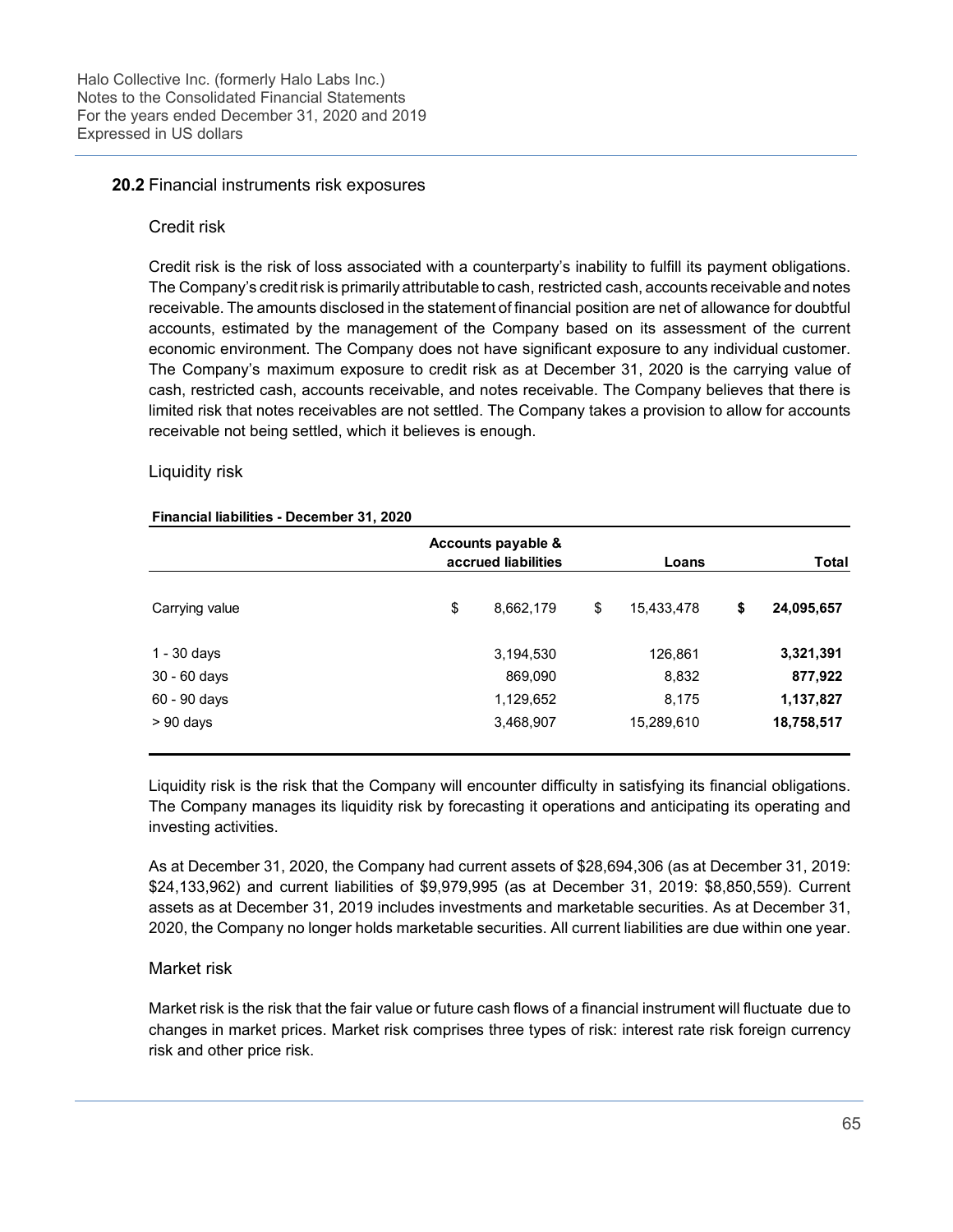## Interest rate risk

Interest rate risk consists of a) the extent that payments made or received on the Company's monetary assets and liabilities are affected by changes in the prevailing market interest rates, and b) to the extent that changes in prevailing market rates differ from the interest rate in the Company's monetary assets and liabilities. The Company is not exposed to interest rate price risk, as its convertible notes are carried at a fixed interest rate throughout their term.

## Foreign currency risk

Foreign currency risk derives from fluctuations in exchange rates between currencies when transacting business in multiple currencies. The Company's business is substantially all conducted in US dollars in the U.S., so it is not subject to any significant foreign currency risk. In Lesotho, the Company's business is conducted in Loti and is subject to exchange rate fluctuations. The Company holds Canadian dollars in the bank account of Halo Labs in Canada and is subject to exchange rate fluctuations.

## Other price risk

Other price risk is the risk that the fair value or future cash flows of a financial instrument will fluctuate because of changes in market prices, other than those arising from interest rate risk or foreign currency risk and a change in the price of cannabis. The Company is not exposed to significant other price risk.

# **21. Tax**

The Company reconciles the expected income tax expense the corporate head office statutory income tax rate of 27% to the amount recognized in the statement of operations. The Company's income tax expense is calculated based on gross profits not including 280E deductions.

The Company's US income is apportioned to the State of Oregon, Nevada and California, as there are no revenues in other states. The production and sale of marijuana and related products for medical purposes are legal in the State of Oregon and therefore normal business expenses are deductible at the state level. The tax rate in the State of Oregon is greater of 6.6% or the corporate gross receipts minimum tax.

Internal Revenue Code ("IRC") Section 280E denies, at the US federal level, deductions and credits attributable to a trade or business trafficking in controlled substances. Case law shows that the "cost of goods sold" has been permitted as a deduction in determining taxable income. Because the Company is subject to IRC Section 280E, the Company computes its US tax based on gross receipts less cost of goods sold. The tax provision assumes "cost of goods sold" is a valid expense for income tax purposes.

Beginning January 1, 2018, in California, harvested cannabis is subject to a cultivation tax and both cannabis and cannabis products are subject to a cannabis excise tax. The cultivation tax applies to all harvested cannabis that enters the commercial market. Cultivators are responsible for paying the cultivation tax to the distributor or to the manufacturer if the first transfer or sale of unprocessed cannabis is to a manufacturer. Manufacturers who collect the cultivation tax are required to pay the tax to the distributor. The distributor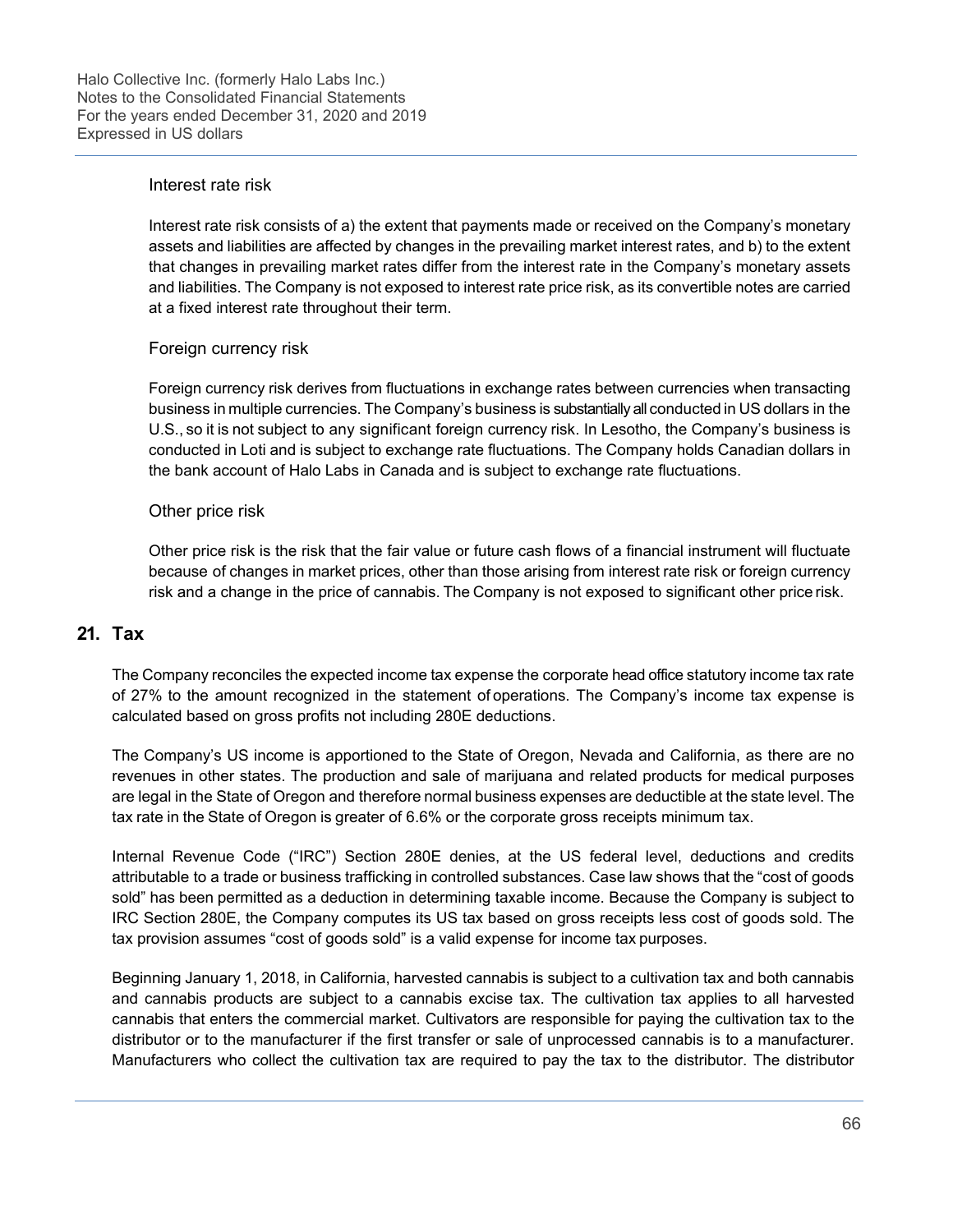reports and pays the cultivation tax to the California Department of Tax and Fee Administration (CDTFA).

A reconciliation of income taxes at statutory rates with the reported taxes is as follows:

**Income tax reconciliation**

|                                                                                                      | December 31, 2020 |                | December 31, 2019    |
|------------------------------------------------------------------------------------------------------|-------------------|----------------|----------------------|
| Loss for the year                                                                                    | \$                | (41, 177, 772) | \$<br>(27, 409, 737) |
| Expected income tax (recovery)                                                                       |                   | (11, 118, 000) | (7,457,000)          |
| Change in statutory, foreign tax, and foreign exchange rates                                         |                   | 1,848,000      | 127,000              |
| Permanent differences and other                                                                      |                   | 4,463,000      | 1,980,000            |
| Share issue cost                                                                                     |                   | (30,000)       | (29,000)             |
| Adjustment to prior years provision versus statutory tax returns and<br>expiry of non-capital losses |                   | 175,000        | 32,000               |
| Change in unrecognized deductible temporary differences                                              |                   | 4,668,000      | 5,554,000            |
| Total income tax expense (recovery)                                                                  | \$                | 6,000          | \$<br>207,000        |
| Current income tax expense (recovery)                                                                | \$                | 6,000          | \$<br>576,000        |
| Deferred tax expense (recovery)                                                                      | \$                |                | \$<br>(369,000)      |

The significant components of the Company's temporary differences, unusual tax losses that have not been included on the consolidated statement of financial position are as follows:

| <b>Temporary differences</b>                    |                 |                                     |                 |                                     |
|-------------------------------------------------|-----------------|-------------------------------------|-----------------|-------------------------------------|
|                                                 |                 | December 31, 2020 Expiry date range |                 | December 31, 2019 Expiry date range |
|                                                 |                 |                                     |                 |                                     |
| Property and equipment                          | \$<br>2.292.000 | No expiry date                      | \$<br>942.000   | No expiry date                      |
| Share issue costs                               | 2,059,000       | 2040 to 2043                        |                 | 3,141,000 2039 to 2042              |
| Lease liability                                 | 3.405.000       | No expiry date                      | 2,032,000       | No expiry date                      |
| Intangible assets                               | 2.195.000       | No expiry date                      | 3.482.000       | No expiry date                      |
| Aloowable capital losses                        | 10.000          | No expiry date                      | 71.000          | No expiry date                      |
| Non-capital losses available for future periods | 29.468.000      | 2038 to 2039                        | 14.985.000 2038 |                                     |

# **22. Commitments and contingencies**

The Company has commitments under certain leases for its facilities. On January 1, 2019, the Company adopted IFRS 16 (Note 4.6) and now records a right-of-use asset for each lease commitment that meet the requirements of the policy. The table below provides undiscounted cash payments required for those right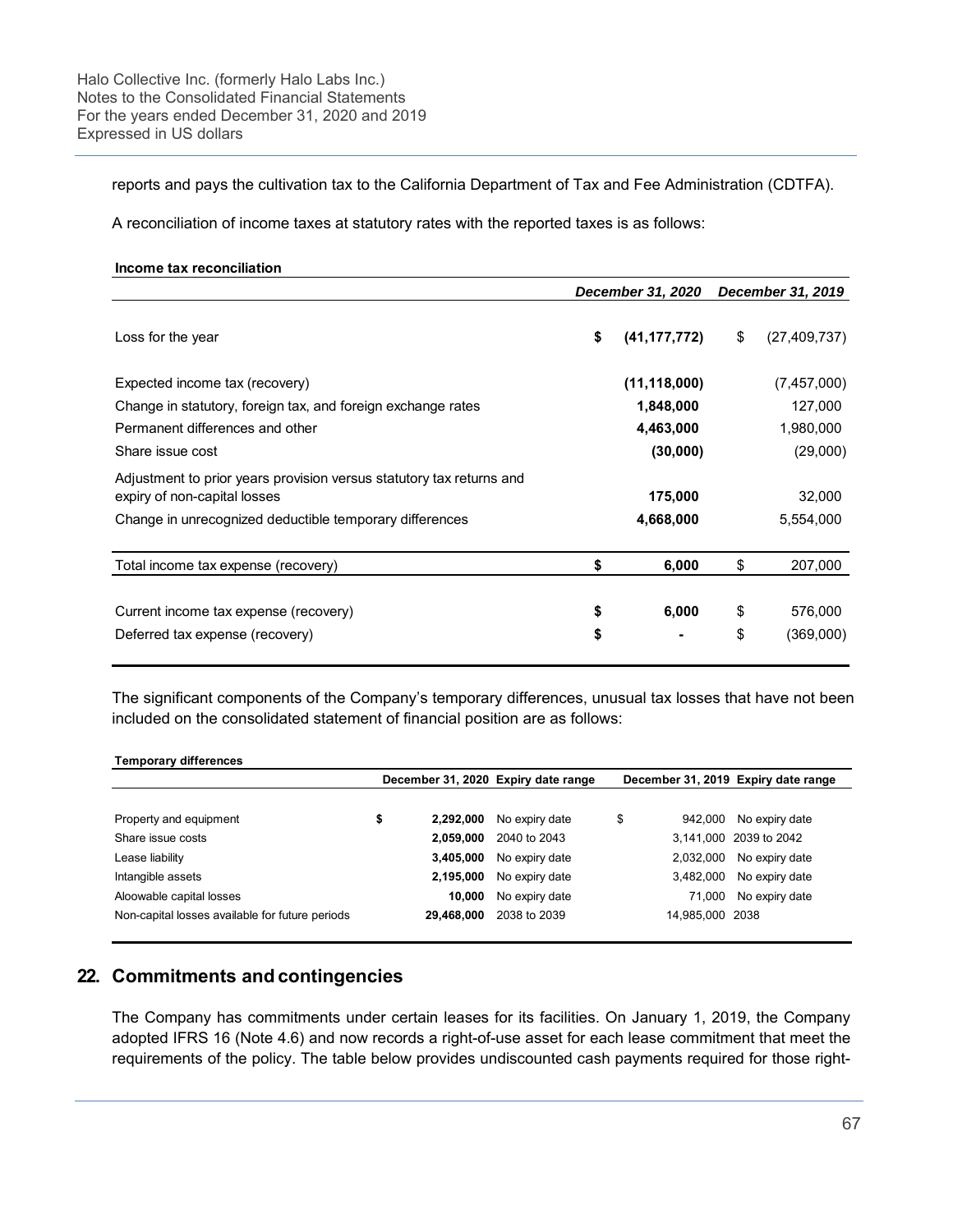to-use assets as well as other commitments that do not meet the definition of a lease.

### **Committed lease obligations**

|            | Amount due      |
|------------|-----------------|
| 2021       | \$<br>1,286,073 |
| 2022       | 1,096,156       |
| 2023       | 948,946         |
| 2024       | 989,397         |
| 2025       | 1,002,298       |
| 2026       | 958,704         |
| 2027       | 972,337         |
| 2028       | 909,718         |
| Thereafter | \$<br>3,718,020 |

The Company is a party to legal proceedings and other claims in the ordinary course of its operations. Management commitments, litigation and other claims are subject to many uncertainties and the outcome of individual matters is not predictable. Where management can estimate that there is a loss probable, a provision has been recorded in its financial statements. Where proceedings are at a premature stage or the ultimate outcome is not determinable, no provision is recorded. It is possible that the final resolution of these matters may require the Company to make expenditures in a range of amounts that cannot be reasonably estimated and may differ significantly from any amounts recorded in these Consolidated Financial Statements. Should the Company be unsuccessful in its defense or settlement of one or more of these legal actions, there could be a materially adverse effect on the Company's financial position, future expectations, and cash flows.

By statement of claim issued on February 6, 2020, Halo Labs Inc., commenced an action in the Ontario Superior Court of Justice in Toronto against Odyssey Trust Company. Halo seeks, among other things, damages for breach of contract or negligence in the amount of \$549,980 (C\$714,314.50).

# **23. Subsequent events**

## Announcement of change of name

On January 25, 2021, the Company changed its name from Halo Labs Inc. to Halo Collective Inc. In connection with the name change, the common shares are trading on the OTCQX under the trading symbol HCANF. The common shares are trading on the Frankfurt Stock Exchange under the trading symbol A9KM.

## Overnight marketed public offerings

On February 2, 2021, the Company closed an overnight marketed public offering of units of the Company for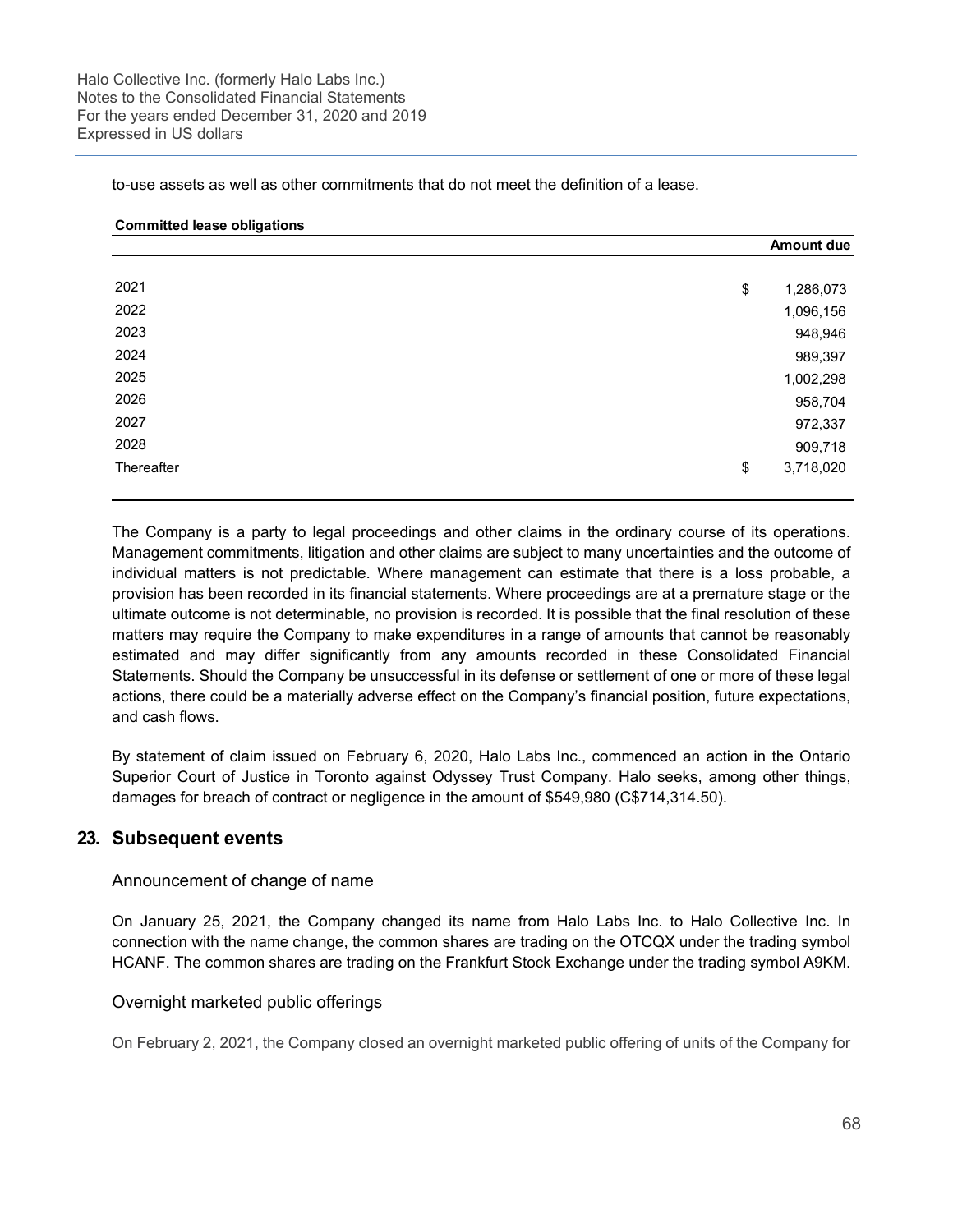aggregate proceeds of \$8,227,061 less share issuance costs of \$743,255.

A total of 91,411,794 units of the Company were issued pursuant to the offering, including an aggregate of 2,505,794 units issued as a result of the partial exercise of the over-allotment option, at a price of C\$0.09 per unit. Each unit consists of one common share of the Company and one common share purchase warrant of the Company. Each warrant entitles the holder thereof to purchase one common share of the Company at the exercise price of C\$0.125 at any time up to 30 months following the closing of the offering. The warrants have been conditionally approved for listing on the Neo Exchange Inc. and are expected to commence trading following the closing, subject to the satisfaction of all listing conditions.

Pursuant to the terms of the underwriting agreement, the underwriters received a cash commission equal to 7.0% of the gross proceeds from the sale of the units pursuant to the offering. As additional consideration for the services rendered in connection with the offering, the underwriters also received 6,398,825 compensation options to purchase up to 6,398,825 units at the exercise price of C\$0.09 per unit at any time up to 30 months following the closing of the offering.

On February 11, 2021, the underwriters exercised the remainder of the over-allotment option granted in connection with the offering. In connection with the exercise of the over-allotment option, the Company issued an additional 10,830,106 units for aggregate proceeds of approximately \$974,710 less share issuance costs of \$75,938.

Each unit consists of one common share of the Company and one common share purchase warrant of the Company. Each warrant entitles the holder thereof to purchase one common share of the Company at an exercise price of \$0.125 at any time up to 30 months following closing of the offering.

Pursuant to the terms of the underwriting agreement, the Company paid the underwriters a cash commission equal to 7.0% of the gross proceeds from the exercise of the over-allotment option and issued to the underwriters 758,107 compensation options to purchase up to 758,107 Units at an exercise price of \$0.09 per unit at any time up to 30 months following closing of the offering.

On February 19, 2021, the Company closed an overnight marketed public offering of units of the Company. In connection with the offering, the Company issued an aggregate of 65,714,450 units for aggregate proceeds of \$11,500,029 less share issuance costs of \$865,852, which included the full exercise of the overallotment option by the underwriters at a price of C\$0.175 per unit.

Each unit consists of one common share of the Company and one common share purchase warrant of the Company. Each warrant entitles the holder thereof to purchase one common share of the Company at an exercise price of C\$0.225 at any time up to 36 months following closing of the offering.

Pursuant to the terms of the underwriting agreement, the Company paid the underwriters a cash commission equal to 7.0% of the gross proceeds of the offering. As additional consideration for the services rendered in connection with the offering, the Company issued to the underwriters 4,600,011 compensation options to purchase up to 4,600,011 Units at an exercise price of \$0.175 per unit at any time up to 36 months following closing of the offering.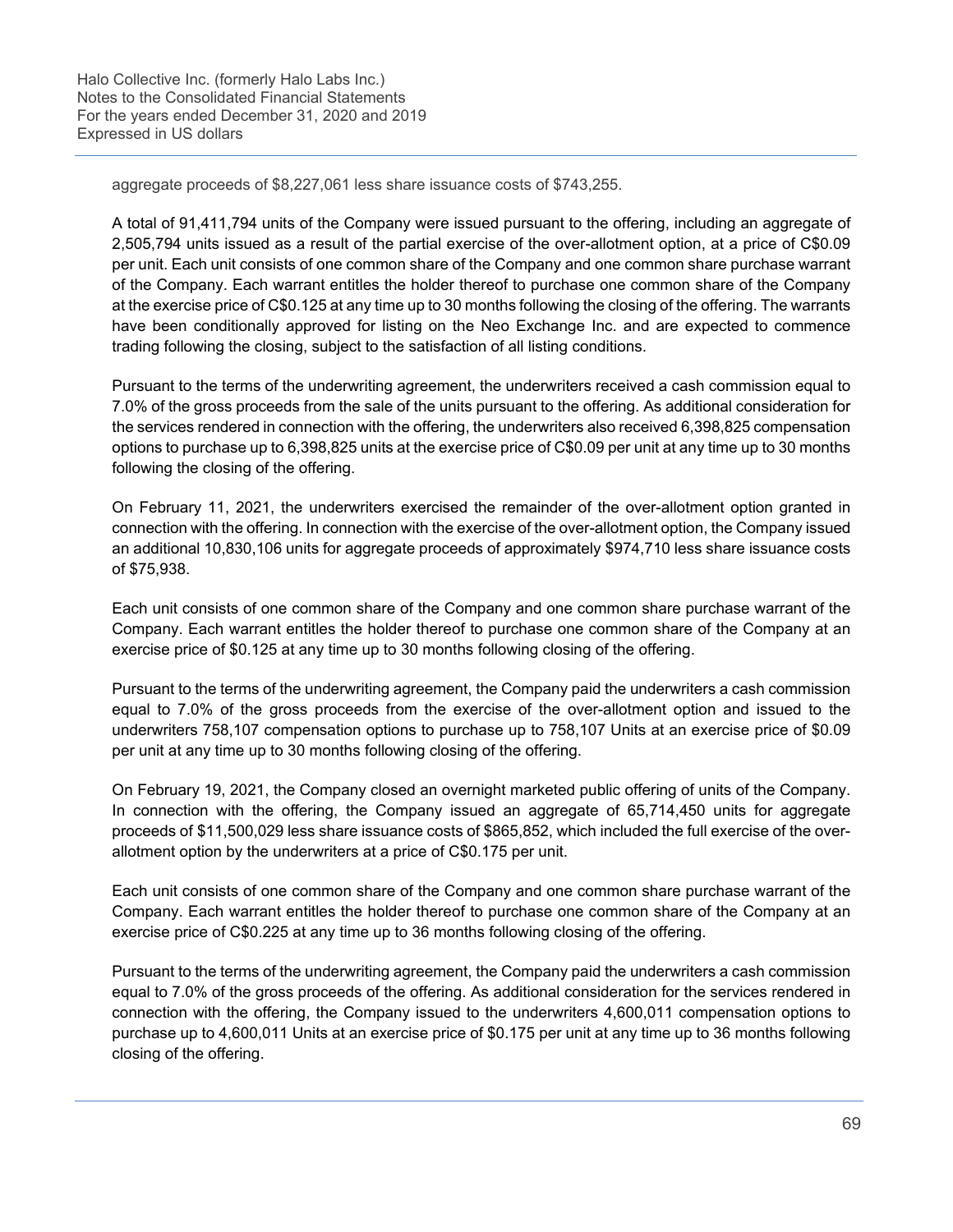# Acquisitions of SDF11 LLC and ZXC11 LLC

On February 6, 2021, the Company signed definitive agreements to acquire an interest in two successful Los Angeles dispensary license applicants and 100% ownership of each applicant's related management company.

SDF11 LLC

A subsidiary of Halo's subsidiary PSG Coastal Holdings LLC will merge with the limited liability company that owns 66 2/3% of SDF11. The SDF11 company majority member will survive, and PSG will then own 100% of the SDF11 company majority member. The remaining 33 1/3% of SDF11 will continue to be owned by the social equity applicant, as required under regulations issued by the Los Angeles Department of Cannabis Regulation (the "DCR").

The consideration payable by Halo in respect of this merger is an aggregate of 39,076,923 Halo common shares issuable as follows:

- 23,690,385 shares will be issued as a non-refundable pre-closing deposit upon Halo obtaining the approval of the NEO Exchange Inc. of which 16,851,923 shares will be subject to volume trading restrictions outlined in a pooling agreement to be entered into among Halo and all of the recipients of the Halo Shares on behalf of the selling members of the four merger agreements (the "pooling agreement");
- 15,386,538 shares will be issued at the closing of the merger which will occur when DCR approves PSG as the new majority owner of SDF11 and the new location on Franklin Ave. is approved by the DCR and the lease for the new location is executed (the "DCR approval and lease milestone");
- In addition, upon closing, Halo will issue an aggregate of 2,930,769 shares to an arm's length party as a finder's fee and such shares will be subject to a statutory hold period of four months and one day. Halo will also reimburse the sellers for legal fees of USD \$50,000.

Crimson & Black LLC (management company of SDF11)

A subsidiary of PSG will merge with Crimson & Black & LLC ("C&B"). C&B will survive, and PSG will then own 100% of C&B.

The consideration payable by Halo in respect of this merger is an aggregate of 118,650,349 shares issuable as follows:

 108,650,349 shares will be issued at closing (subject only to the approval of the NEO and other customary closing conditions), of which 18,650,349 shares will be subject to the Pooling Agreement;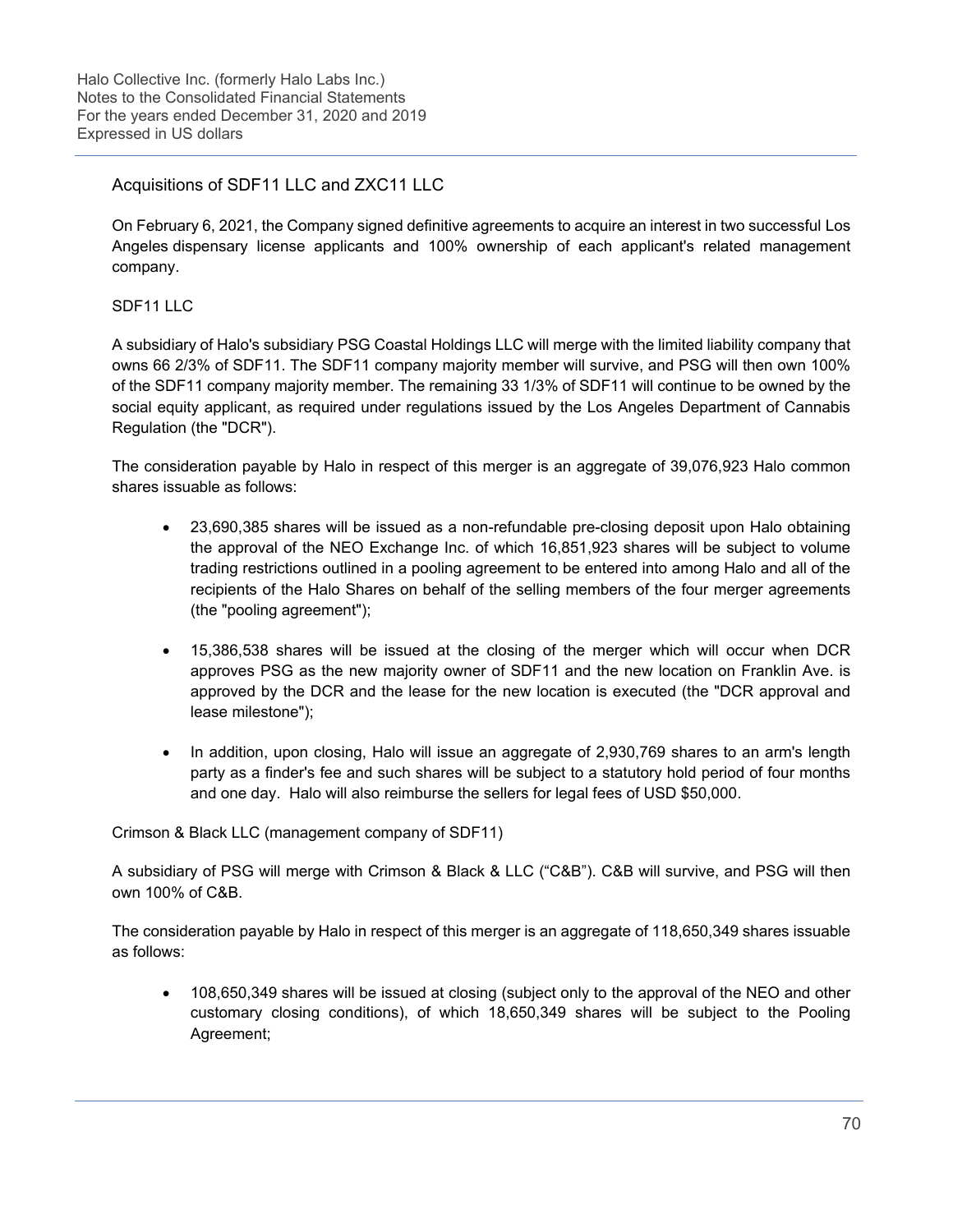- 10,000,000 shares will be issued in escrow and released to the approved designees of the selling member upon the DCR approval and lease milestone, or returned to Halo if the DCR approval and lease milestone is not achieved within 18 months of the closing;
- In addition, upon closing, Halo will issue an aggregate of 8,898,775 shares to an arm's length party as a finder's fee and such shares will be subject to a statutory hold period of four months and one day.

It is a condition of closing that B&C will have \$750,000 of cash on its balance sheet at the closing.

# ZXC11

A subsidiary of PSG will merge with the limited liability company that owns 66 2/3% of ZXC11. ZXC11 company majority member will survive, and PSG will then own 100% of ZXC11 company majority member. The other 33 1/3% of ZXC11 will continue to be owned by the social equity applicant (which is required under the DCR regulations).

The consideration payable by Halo in connection with this merger is an aggregate of 39,076,923 shares, issuable as follows:

- 23,690,385 shares to be issued as a non-refundable pre-closing deposit upon approval of the NEO of which 16,851,923 shares will be subject to the pooling agreement;
- 15,386,538 shares to be issued at the closing of the merger which will occur when DCR approves PSG as the new majority owner of ZXC11;
- In addition, upon closing, Halo will issue an aggregate of 2,930,769 shares to an arm's length party as a finder's fee and such shares will be subject to a statutory hold period of four months and one day.

POI11 LLC (management company of ZXC11)

A subsidiary of PSG will merge with POI11 LLC. POI11 will survive, and PSG will then own 100% of POI11.

The consideration payable in respect of this merger is an aggregate of 118,650,349 shares issuable as follows:

- 108,650,349 to be issued at closing (subject only to the approval of the NEO and other customary closing conditions) of which 18,650,349 shares will be subject to the pooling agreement;
- 10,000,000 tol be issued in escrow and released to the approved designees of the selling member upon the DCR approval milestone, or returned to Halo if the DCR approval milestone is not achieved within 18 months of the closing.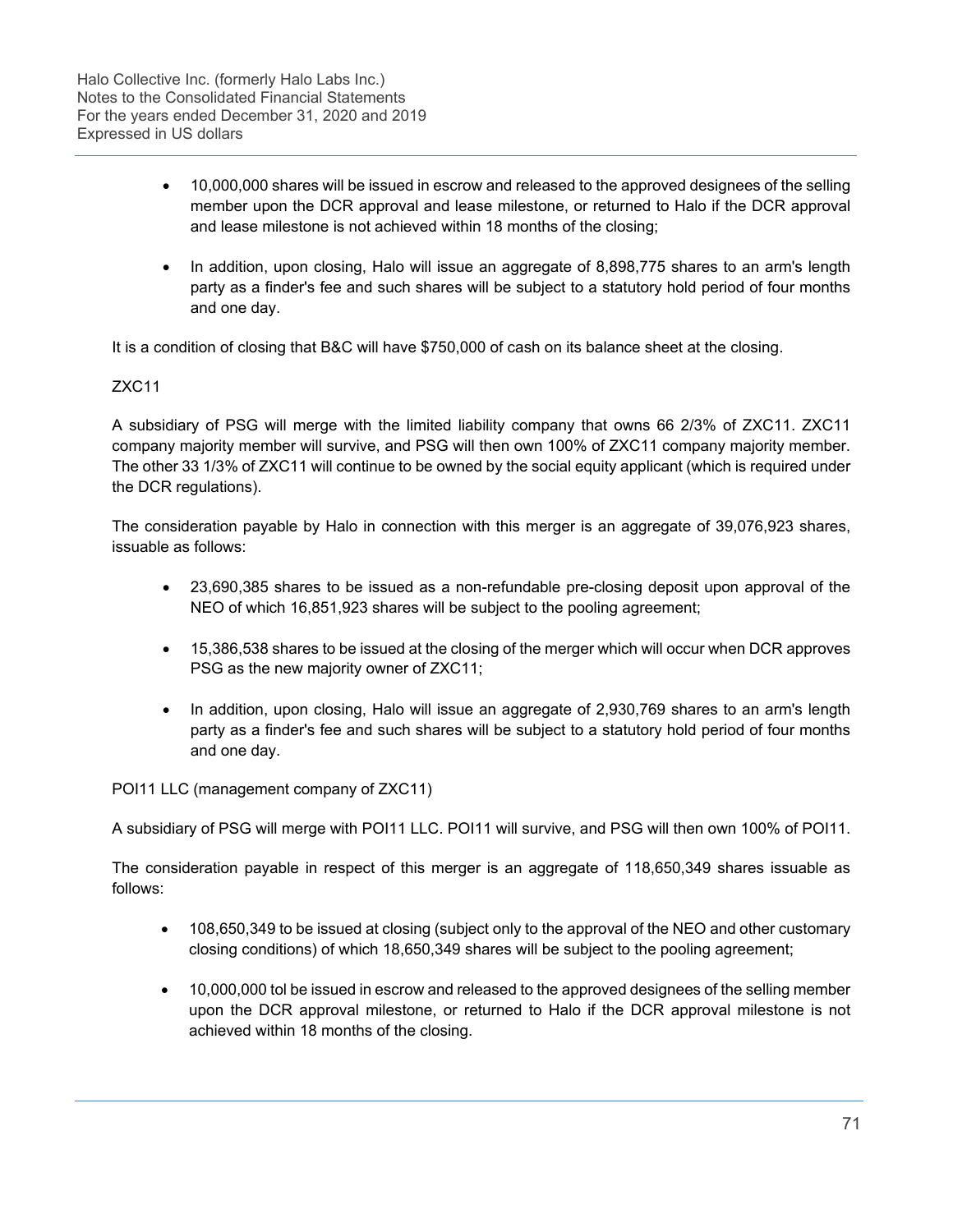> In addition, upon closing, Halo to issue an aggregate of 8,898,775 shares to an arm's length party as a finder's fee and such shares will be subject to a statutory hold period of four months and one day.

It is a condition of closing that POI11 will have \$750,000 of cash on its balance sheet at closing.

On March 2, 2021, a total of 302,479,020 shares were issued.

### Shares issued for debt

On February 10, 2021, the Company issued 4,166,667 shares on conversion of \$500,000 of debt. On February 22, 2021, the Company issued 4,166,667 shares on conversion of debt, and on February 26, 2021, the Company issued 4,166,667 shares on conversion of debt.

### Warrants exercises

On February 22, 2021, 1,000,000 warrants with exercise price C\$0.17 were exercised. On February 24, 2021, 1,000 warrants with exercise price C\$0.16 were exercised.

### Option grant

On March 2, 2021, the Company granted 12,000,000 options with exercise price C\$0.105 to a senior advisor to the CEO and the board of directors.

## Nature's Best Resources LLC

On March 26, 2021, the Company signed a definitive agreement with Nature's Best Resources LLC("Nature's Best "). On April 9, 2021, 44,047,619 common shares in the capital of the Company were issued. The closing of the agreement was subject to certain closing conditions, including the contribution by the selling member to Nature's Best of \$250,000 and standard operating procedures detailing the manufacturing of rosin products by Nature's Best.

A total of 35,119,048 common shares will be placed into escrow to be released to the selling member upon the satisfaction of certain predetermined milestones by Nature's Best. A total of 8,928,570 common shares will be released on or before June 1, 2021, provided the selling member has repaid an outstanding \$250,000 owed to Nature's Best. A total of 14,285,715 additional common shares will be released on or before October 1, 2021, provided that specific equipment has been delivered to Nature's Best. The remaining 11,904,762 common shares will be released on or before March 1, 2022, provided that Nature's Best has produced and sold a batch of hash or hash rosin in each of Oregon and California, measuring 100 grams total. If any milestone is not satisfied by the date specified for its completion, the corresponding number of common shares will be returned to the Company. The common shares are subject to volume transfer restrictions that prohibit the sale of any number of common shares through any stock exchange that would exceed ten percent of the prior trading day's total volume of the common shares.